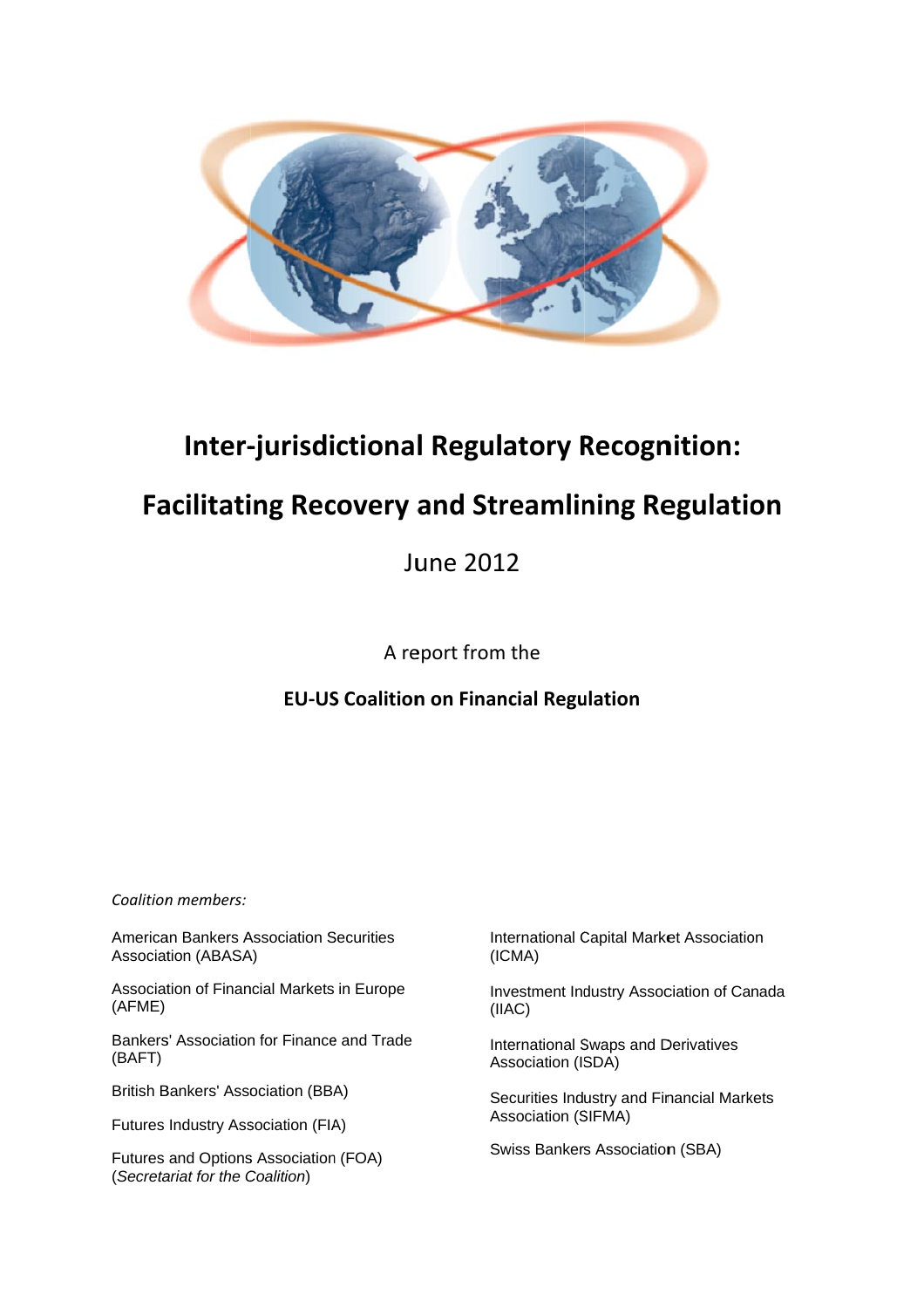# **CONTENTS**

| I.  |                                                                                              |
|-----|----------------------------------------------------------------------------------------------|
| 1.  |                                                                                              |
| 2.  |                                                                                              |
| 3.  |                                                                                              |
| Ш.  |                                                                                              |
| 1.  |                                                                                              |
| 2.  | Consideration and rejection of "Balkanisation" as a regulatory response 9                    |
| 3.  |                                                                                              |
| 4.  | Enhanced awareness of the advantages of international co-operation  12                       |
| Ш.  |                                                                                              |
| 1.  |                                                                                              |
| 2.  |                                                                                              |
| 3.  |                                                                                              |
| IV. |                                                                                              |
| 1.  |                                                                                              |
| 2.  |                                                                                              |
| 3.  | Assessing whether the preconditions for mutual recognition are in place -shared regulatory   |
| 4.  |                                                                                              |
| 5.  | Threshold criteria for implementing post-crisis regulatory recognition; significance of lead |
| 6.  |                                                                                              |
| 7.  |                                                                                              |
|     |                                                                                              |
|     | APPENDIX 1 - EU-US Coalition on Financial Regulation - Background Briefing Note 29           |
|     |                                                                                              |
|     |                                                                                              |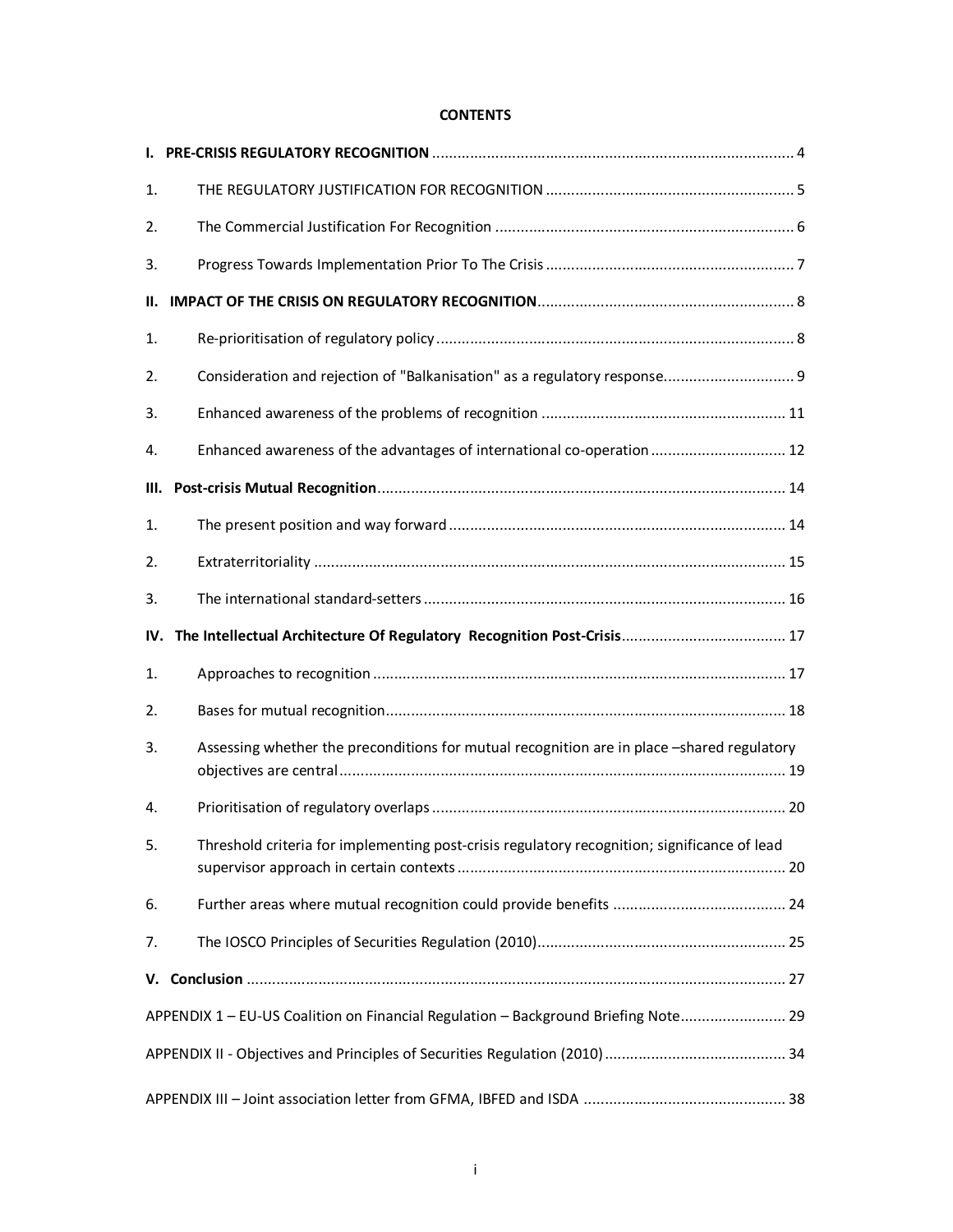# **INTER-JURISDICTIONAL REGULATORY RECOGNITION: FACILITATING ECONOMIC RECOVERY AND REGULATORY EFFICIENCY**

### **BACKGROUND**

In 2005, a group of transatlantic trade associations in the financial services sector established the EU-US Coalition on Financial Regulation to encourage governments and regulatory authorities on both sides of the Atlantic to progress inter-jurisdictional regulatory recognition and exemptive relief on the basis of regulatory compatibility and, where possible and appropriate, rules' convergence. The overall objective was to facilitate customer choice and market access and establish a more coherent framework for the effective regulation of crossborder financial services business (see Appendix 1).

This reports updates and expands on the Coalition's earlier pre-crisis reports by emphasising the importance of exemptive relief and regulatory recognition (whether unilateral, bilateral or multilateral) based on common regulatory values and shared outcomes (and the need for targeted rules' standardisation where either (i) there is insufficient approximation in rules' outputs to facilitate recognition; or (ii) standardisation or convergence would deliver regulatory coherence, efficiency , cost-effectiveness and tangible benefits to business.

The Coalition recognises entirely that regulatory authorities must be able to engage in confidential regulator-to-regulator dialogues, but believes also in the importance of a separate dialogue being maintained with industry participants (both the sellers and consumers of financial products and services), market infrastructures and their representative bodies in order to ensure that the commercial and business benefits alongside the regulatory benefits are given due consideration.

The conclusions reached in this paper are the result of a process of consultation with all the industry associations who are members of the Coalition and major firms that are particularly engaged in transatlantic financial services business.

### **INTRODUCTION**

Transatlantic relationships are largely founded on common commercial and political goals and values, and upon the free-flow exchange of ideas, persons, products, services and technology. In financial services, these linkages are evidencedby the increasingly transatlantic nature of capital and derivative markets as evidenced by market statistics. The U.S.-EU economic relationship dominates the world economy by the sheer size of the combined economies. The combined population of the United States and the EU members approaches 800 million people who generate a combined gross domestic product (GDP) that is roughly equivalent to 40% of world GDP in 2010. Combined EU and U.S. trade accounts for over 47% of all world trade. Together, the two regions account for 80% of global financial services business. Indeed, a large part of the prevailing framework of regulation in financial services in Europe, Canada, Australia, Switzerland and many other jurisdictions is built on the original regulatory approach of the US authorities.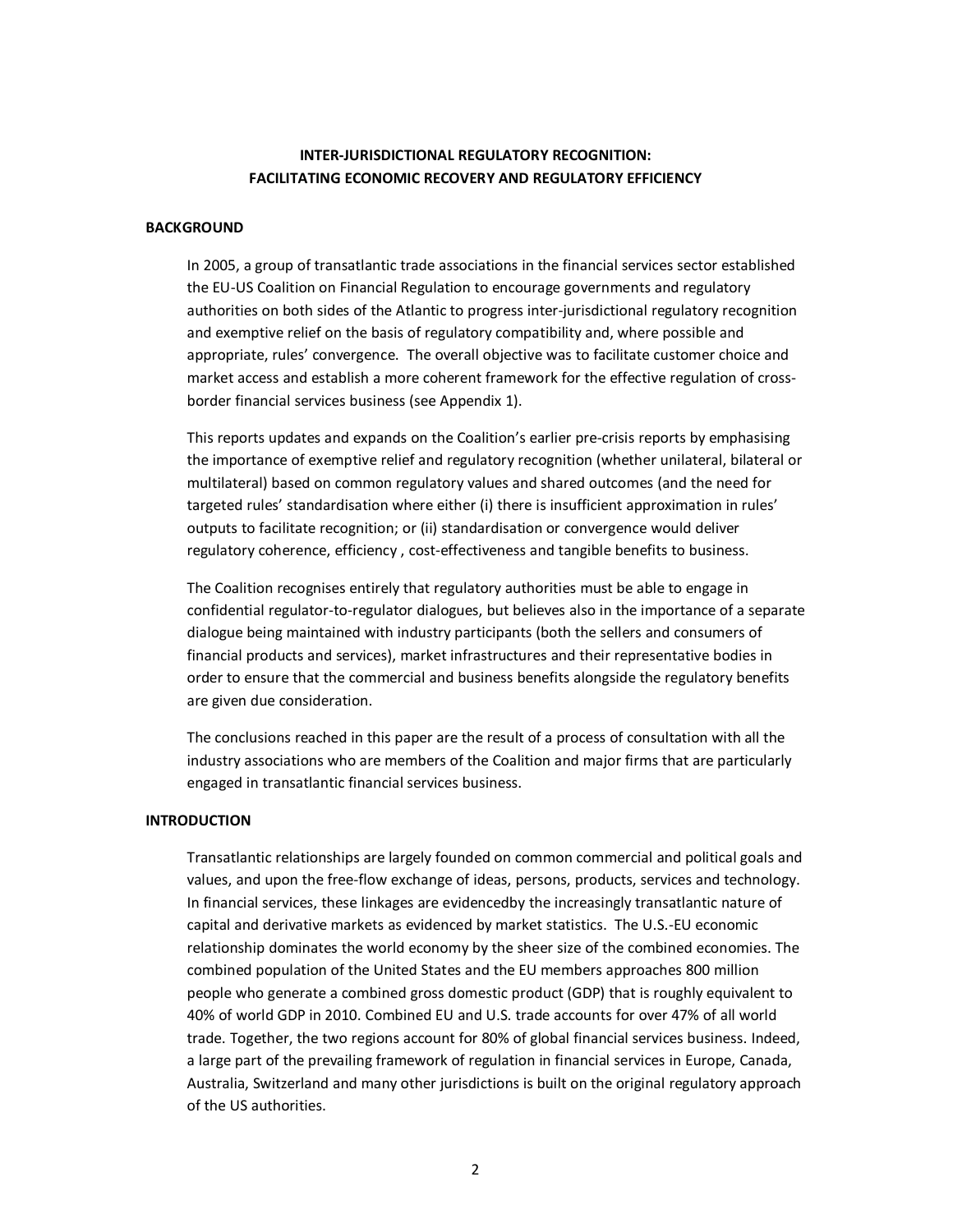Unfortunately, despite the good work of a number of international groups (e.g. the informal transatlantic Financial Markets Regulatory Dialogue (FMRD) and the more formal harmonisation of standards and principles, particularly by IOSCO), the rules, processes and priorities of regulatory authorities continue to be largely geographically based and governed by differentiated national laws. This has resulted in a complex and costly meld of duplicative and sometimes conflicting regulations and processes, which sit uneasily with the increasingly global nature of financial markets and services.

Prior to 2008, perhaps not surprisingly, there was broad consensus between regulators and firms that international co-ordination was a necessary part of improving the efficiency and effectiveness of the regulation of cross-border financial business and services. This is as true today as it was then. The difference is that prior to the crisis the general belief was that regulation was broadly effective, and the challenge was to make it more efficient. After the crisis, the general belief is that regulation needs to be made more effective as well as more efficient. The "three gateways" of exemptive relief to avoid duplication of effort, mutual recognition to enable regulators to rely on each other in terms of extraterritorial actions and supervision, and cross-border harmonisation of key rules all have a continuing part to play in delivering this outcome. This will enable customers to benefit from being able to exercise more choice and to better negotiate a reduction in their "pass-on" costs; compatible regulatory authorities to work together more efficiently and for firms to carry on their crossborder business with more coherent compliance and less legal risk.

The time to start thinking about global co-ordination and mutual recognition is at the start of the legislative process – and particularly now, as authorities on both sides of the Atlantic converge their agendas for regulatory repair in accordance with internationally-set standards. This is the time when negotiations on the post-crisis basis for the "three gateways" must be taken forward with and where there is opportunity to identify any key regulatory differences in the restructuring.. If legislation is formulated with a view to convergence in the programmes for regulatory repair and facilitating co-operation between accredited regulatory authorities, the outcome is likely to be both more efficient and more effective than would otherwise be the case. As the G20 programme reaches its implementation stage, it is important for both lawmakers and regulatory authorities to keep legislation, rulebooks and regulatory processes under review for the purpose of facilitating and improving regulatory convergence, coherent implementation and mutual co-operation.

Aside from firms looking to recover and expand their businesses and customers wishing to diversify investments and enlarge choice of providers, the key beneficiary of regulatory recognition, exemptive relief and closer rules convergence will be the regulatory authorities themselves. It is clear that they are facing significant increases in their responsibilities with little or no increase in their resources. In order to discharge those responsibilities to a high standard, regulators have to co-operate so significantly more closely together in the sharing of information and the supervision and enforcement of cross-border business – and that means placing reliance on the licensing and supervision of foreign financial firms and markets based in comparably regulated jurisdictions. The increased post-crisis challenges facing national regulators in terms of the macro- and micro-supervision of international business is that establishing inter-reliance between compatible regulators and delivering on the "three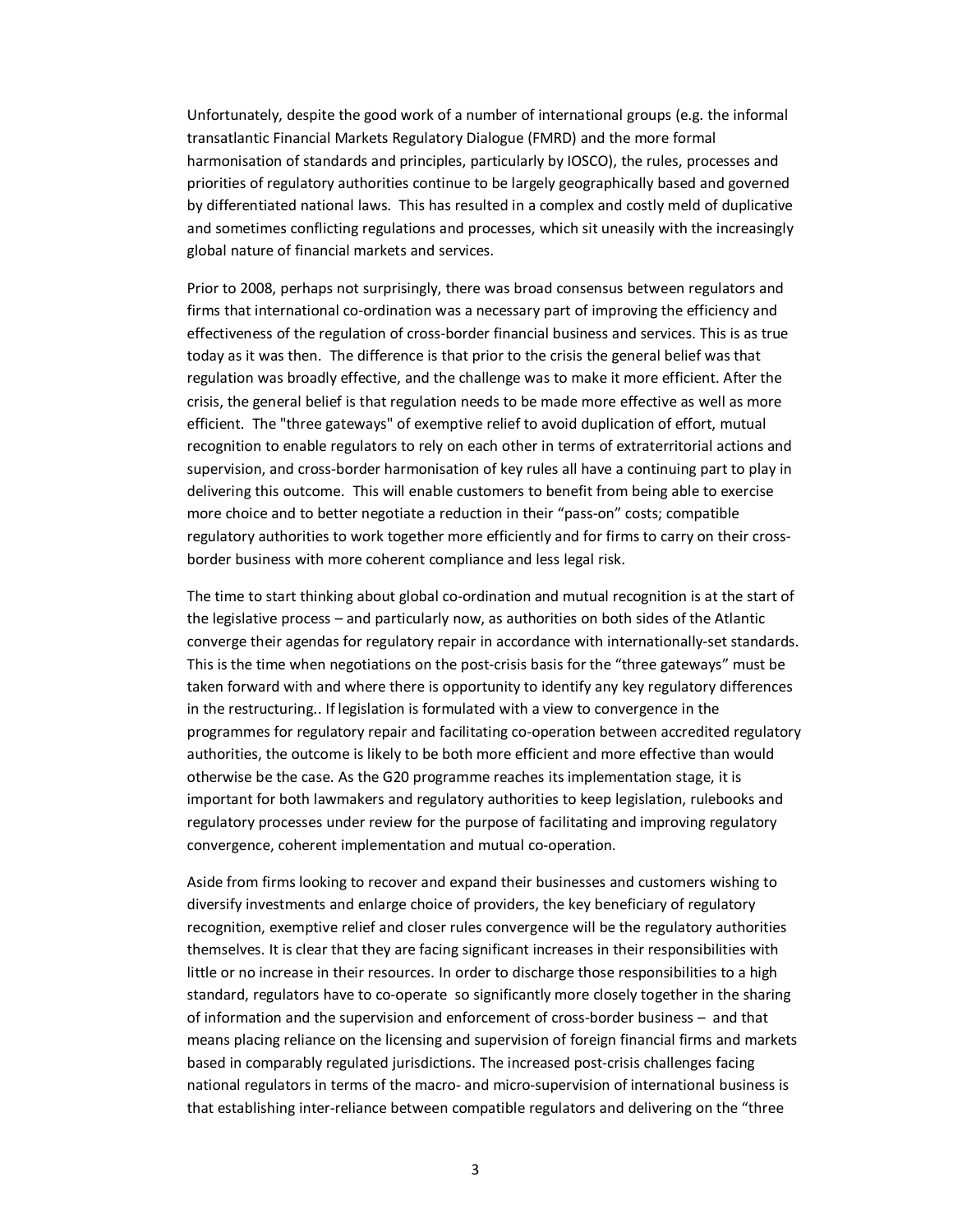gateways" (identified earlier in this summary) have now become an essential element of the global regulatory agenda.

As to the basis of facilitating recognition, it must be rational, realistic and reliable, recognising that no two jurisdictions will necessarily be exactly the same, i.e. there will be differences in legal systems, market structures and regulatory resources and experience. This means, in turn, that different degrees of inter-reliance will have to be accommodated in memoranda of understanding and shared supervisory arrangements. Indeed, as things stand at present, they may have to vary significantly.

The post-crisis drive to ensure that national and regional programmes for regulatory repair are broadly in line with an increasing number and range of regulatory standards set at a global level will help to underpin the recognition condition of equivalence. However, a requirement for full or strict equivalence by a host state could be tantamount to closing its domestic market to overseas participants and narrowing customer choice. As a result, this should only be required in extreme circumstances where there is no other practical way of protecting domestic customers.

In the matter of supervision, there are no globally-set standards and supervisory practices vary significantly between jurisdictions. Consequently, regulators seeking to pursue mutual recognition approaches will be obliged to assess not only the regulatory rules and standards in particular jurisdictions, but also approaches to supervision and enforcement in those jurisdictions; and that these determinations will be based on an assessment of the effectiveness of the supervisor as well as of the effectiveness of the legal basis upon which the supervisor supervises. However, it should also be recognised that the supervisory practices established in one jurisdiction are likely to be adapted to the facts of that jurisdiction – different jurisdictions need to be supervised in different ways. Thus a lack of commonality in supervisory approaches should not be assumed to be a defect in supervisory standards.

### **I. PRE-CRISIS REGULATORY RECOGNITION**

In the years leading up to the financial crisis, considerable progress had been made between the EU and the US in improving the regulation of global financial services. The approach on both sides of the Atlantic was based on the belief that effective regulatory models were in place, and the challenge was to make them more efficient by addressing overlaps and inconsistencies between them.

In April 2007, the EU-US Summit in Washington, amongst its other conclusions, called for an acceleration towards *"convergence, equivalence or mutual recognition, where appropriate, of regulatory standards based on high quality principles"*.

On 1st February 2008, in furtherance of that objective, the EU Commission and the US SEC, in their Joint Statement on Mutual Recognition in Securities Markets, committed their organisations to transatlantic financial market integration and mandated their respective staffs to *"intensify work on a possible framework for EU-US mutual recognition for securities in 2008"* on the basis that their respective regulatory frameworks were built on largely shared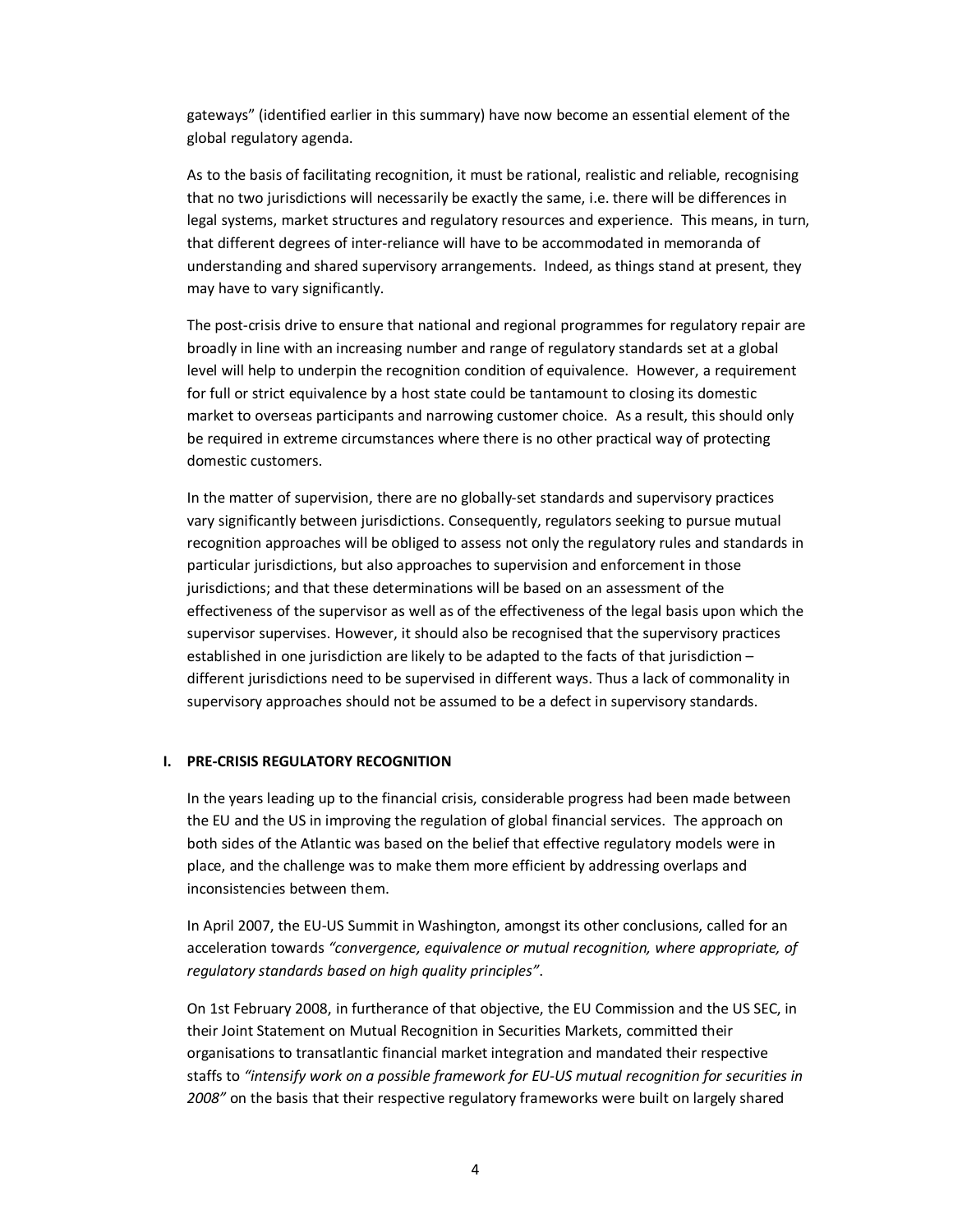regulatory and public policy objectives. As the Joint Statement put it*, "the concept of mutual recognition offers significant promise as a means of better protecting investors, fostering capital formation and maintaining fair, orderly and efficient transatlantic securities markets"*.

In furtherance of this commitment, the SEC issued a consultation paper on 27 June 2008, putting forward proposals for simplifying Rule 15(a)-6 in order to offer a more straightforward and less complex framework of exemptive relief for non-US broker dealers to be able to carry on certain activities with or for certain US institutional customers. The proposals were broadly compatible with the exemptive relief already offered to US broker-dealers in some EU member states and reflective of the calls for greater investment, capital raising and trading choice by US institutions.

In 2008, as a result of the emergence of the crisis, the work that had been commenced by the European Commission and the SEC to establish a framework for EU-US mutual recognition and the SEC consultation on reviewing its Rule 15(a)-6 was suspended in order to facilitate priority work in redesigning, reforming and strengthening regulation in both the EU and the US.

### **1. THE REGULATORY JUSTIFICATION FOR RECOGNITION**

By 2008 it was generally accepted that regulatory harmonisation was a desirable policy goal in its own right. At the time the focus of policy was primarily on improving the efficiency of the regulatory oversight of cross-border financial services business and the elimination of overlapping, duplicative or conflicting rules and regulatory functions through recognition of and enhanced inter-reliance between compatible regulatory authorities.

The effort to eliminate overlapping, duplicative or conflicting regulatory activities was given further impetus by the realisation that regulatory overlaps were set to increase as the industry became increasingly globalised. Cross-border business was an increasing proportion of absolute levels of business, and was perceived (correctly) as an area where the mandate on regulators to regulate effectively would exist for many years before legislative harmonisation could be complete. In many respects mutual recognition can be regarded as an interim step, aimed at dealing with the tensions which necessarily afflict global regulators after global business has become established and before global harmonisation of regulation can be effected.

This point was further emphasised by the fact that the state of the global financial markets required frequent and substantial interaction between different national regulators in any event. The "colleges of supervisors" approach to the regulation of larger global entities was well-established by the beginning of the 1990s, but in the ensuing period it became clear that the application of the firm-specific approach could not be pursued in respect of to every internationally active firm, since almost all firms were, to some degree or another, international. The acquisition of a working knowledge of the supervisory regimes in other major jurisdictions became a commonplace of life for many supervisors.

This in turn led to multilateral interaction and a plethora of Memoranda of Understanding (MOUs) between regulatory authorities, both as regards the development of regulatory responses to particular issues and as regards supervisory processes. As this developed, two conflicting tendencies began to develop. One was a realisation of the sometimes significant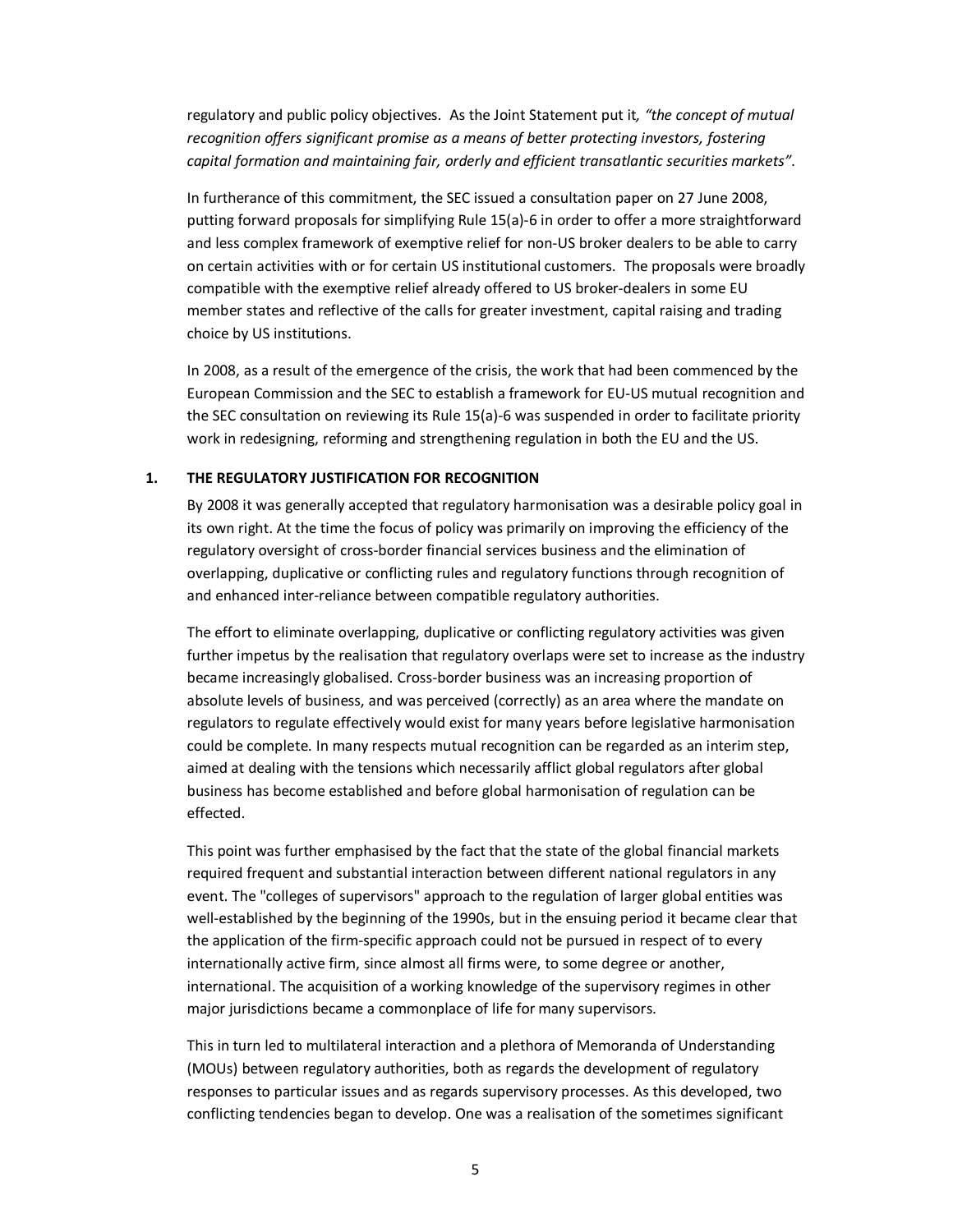differences in overarching legal frameworks and regulatory techniques used in different jurisdictions to achieve similar goals, giving rise to a perception of substantial divergence between regimes. The other was the conclusion that, although the techniques used might differ, the objectives of many regimes were broadly identical, and that the true measure was the effectiveness of achievement of these aims, and on this measure, divergences between regimes were not as significant as appeared to be the case.

### **2. The Commercial Justification For Recognition**

Financial regulation can be assessed on a two-by two matrix as follows

### **Fig 1. Classification of regulatory measures**



Effectiveness of measure in achieving policy goal

Although the primary aim of regulatory policymaking is to ensure that policies fall towards the top half of the matrix, there is also a strong policy incentive to reduce the cost impact on customers and regulatory authorities themselves as well as for market participants – that is, to move towards the left of the matrix. The effect of mutual recognition measures – based on regime analysis to ensure compatibility with a specific objective for enhancing regulatory effectiveness – is to move groups of regulations towards the lower-cost end, thereby increasing overall efficiency and consumer and authority benefit for no cost. Mutual recognition, properly and effectively done, is therefore a tool for creating benefits without costs.

It is important to distinguish between mutual recognition and legislative harmonisation, and to recognise that these are separate policy goals which can be pursued independently along different paths at different speeds, although their ultimate outcomes are likely to converge. However, it should also be noted that in the same way that regulatory and market efficiency can be improved by mutual recognition of convergent processes, market efficiency and consumer benefit can also be created by legislative harmonisation as an end in itself. More importantly for these purposes, however, legislative harmonisation can significantly simplify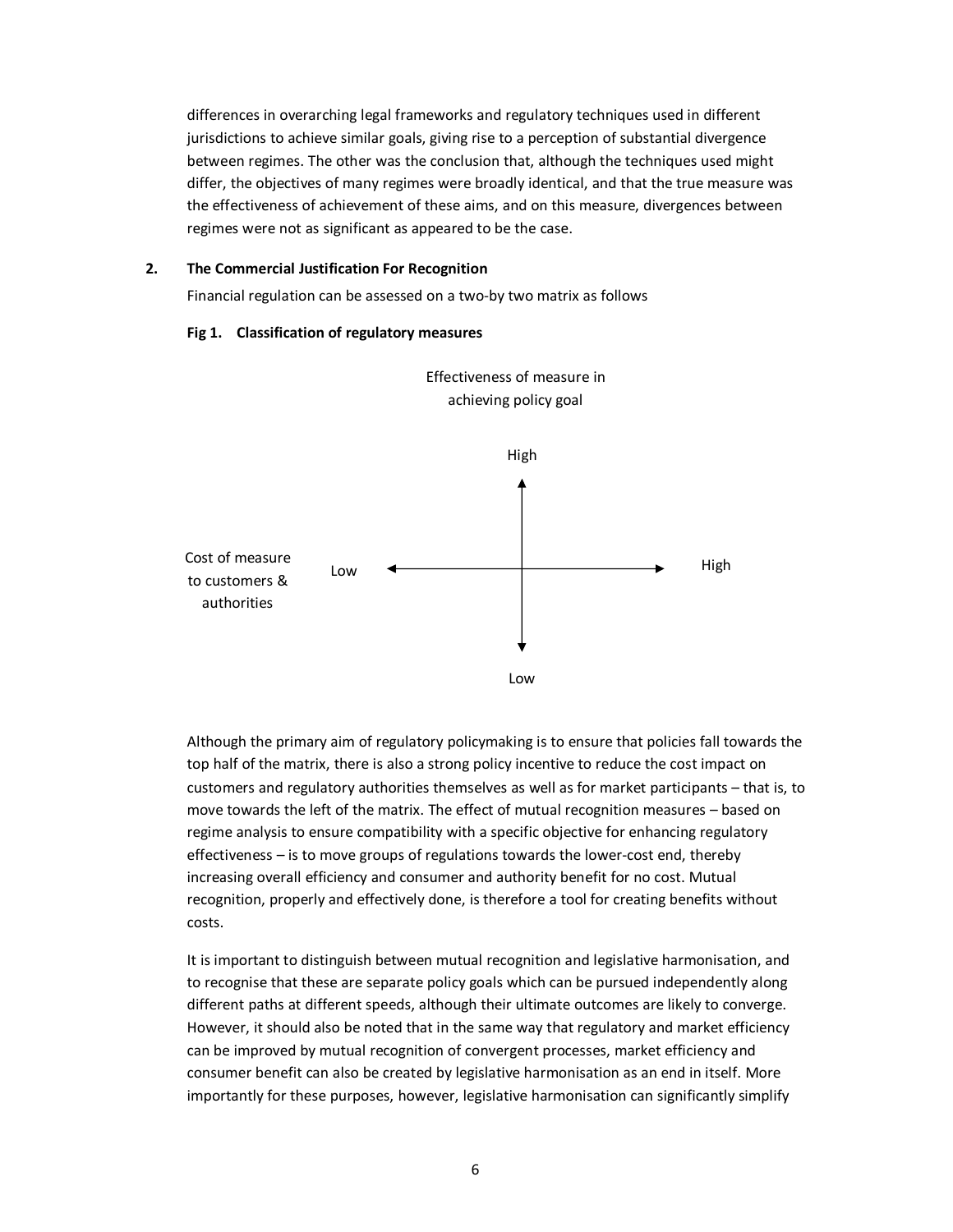the process of making mutual recognition determinations, since it reduces the burden imposed on regulators in analysing discrepant regimes. This in turn promotes competition, and contributes to a wide range of societal benefits, including open access to markets, choice and diversity, enhanced competitiveness, reduced costs and wider product choice – all within a framework that provides appropriate protections to different classes of investors.

### **3. Progress Towards Implementation Prior To The Crisis**

The EU-US Coalition on Financial Regulation (see Appendix 1), in its first Report "The Transatlantic Dialogue in Financial Services: A Case for Regulatory Simplification and Trading Efficiency (September 2005) and in its second Report "Mutual Recognition, Exemptive Relief and 'Targeted' Rules' Standardisation: The Basis for Regulatory Modernisation" (March 2008) set out what it perceived to be the three "gateways" to modernising the regulation of what is an increasingly global business and reducing the complexity, cost and burden of complying with differentiated national rules whilst at the same time appropriately protecting different classes of investors; namely:

- (i) Exemptive relief, i.e. relief from compliance with host state rules in the case of foreign firms or issuers engaged in wholesale business or exchanges where the imposition of those rules would be unnecessarily duplicative or inappropriate, bearing in mind the nature of the counterparties and the business being undertaken;
- (ii) Regulatory recognition (which may be unilateral, bilateral or multilateral) i.e. acceptance by a host state regulatory authority of compliance by a foreign firm, issuer or exchange with its home country licensing, prudential and business conduct rules on the basis of shared regulatory policy, principles and outputs
- (iii) Rules' standardisation, i.e. the development of common approaches, international standards and/or converged rules "targeted" to deliver simplified market/customer /provider access and incremental business efficiencies or where there is insufficient approximation in the output of rules to facilitate regulatory recognition;

This position was broadly accepted by regulators, and in 2007 in a seminal article in the Harvard International Law Journal, Ethiopis Tafara and Robert J. Peterson of the SEC set out some detailed thinking on how this agenda might be developed as part of a strategy for improving regulatory efficiency<sup>1</sup> under the designation "substituted compliance".

Progress was also made in a number of areas on developing mutual exemptive relief based on examination of other systems. The most notable of these was the *Mutual Recognition Arrangement between the United States Securities and Exchange Commission and the*  Australian Securities and Investments Commission of August 2008<sup>2</sup>, in which the SEC and ASIC agreed that there was sufficient commonality between their regulatory standards and approaches to grant exemptive relief in each jurisdiction to exchanges and broker-dealers

 $1$  Tafara and Preston, HILJ (2007) Vol 48 No 1 pp. 31-68

 $^2$  http://www.sec.gov/about/offices/oia/oia\_mututal\_recognition/australia/framework\_arrangement.pdf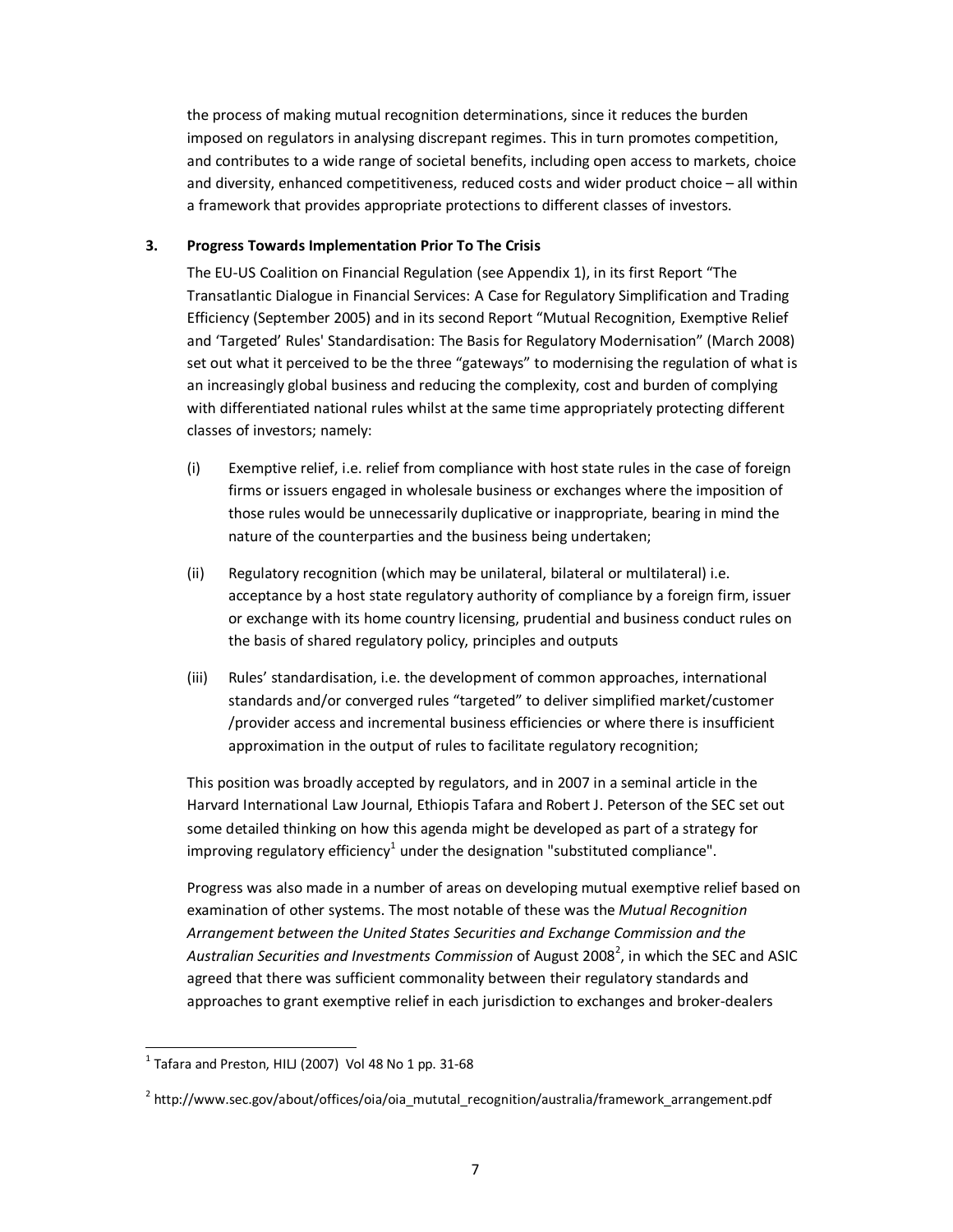seeking to do business in each other's countries. (It is believed that similar negotiations with Canada were being progressed prior to the onset of the financial crisis.)

### **II. IMPACT OF THE CRISIS ON REGULATORY RECOGNITION**

### **1. Re-prioritisation of regulatory policy**

In the aftermath of the crisis, the primary focus of regulatory policy around financial services switched abruptly – and correctly – away from regulatory recognition to the urgent need to address the lessons of the crisis. It was felt that one of these lessons was that a regulatory system which had been perceived to be robust and effective had turned out, under stress, to be sub-optimal in a number of areas. The primary objective was to address identified weaknesses by establishing a new set of more interventionist and intensive regulatory and prudential standards and processes to reduce the potential for firm failure, recapitalise risk, enhance governance and individual responsibility and generally make the marketplace more shockproof.

This reprioritisation of the objectives of regulation generated a change in focus from improving market efficiency to improving the protections offered to domestic consumers and enhancing the power of national regulators to control the activities of certain types of firms. The primary concerns were:

- (a) limiting the activity of institutions, based in their jurisdictions, particularly banks and other firms which posed the risk of public sector support in the event of default; and
- (b) enhancing host-state regulation of the activities of those firms doing business either cross-border or through branches based in their jurisdictions – a key lesson of the Icelandic collapse.

It is worth noting in this context that the absence of any effective global framework for addressing a global financial crisis meant that the immediate legislative and regulatory responses to the crisis were resolutely national or, at best, regional. Regulators and Governments in general did not act collectively to respond to the failures resulting from the crisis, but – driven by the need for urgent action – nationally, and only domestic legislation solutions could ensure that problems were rapidly addressed. Some administrations formed the view at an early stage that passing national legislation early could have the additional advantage of setting the international agenda, but this has not been borne out by experience. Some convergence in approaches was facilitated by the governing principles and standards for post-crisis regulatory repair set by the international standard-setting bodies, but national implementation has meant not just the emergence of a differently-paced timetable, but differences in the interpretation and implementation of those standards.

This national approach to regulatory repair has impacted on regulatory and supervisory authorities as governments have become more closely involved in setting their agendas and policy priorities. The crisis may have been global, but regulatory authorities are local and, understandably, are focussed primarily dealing with how the crisis has impacted firms and customers within their own domestic jurisdictions.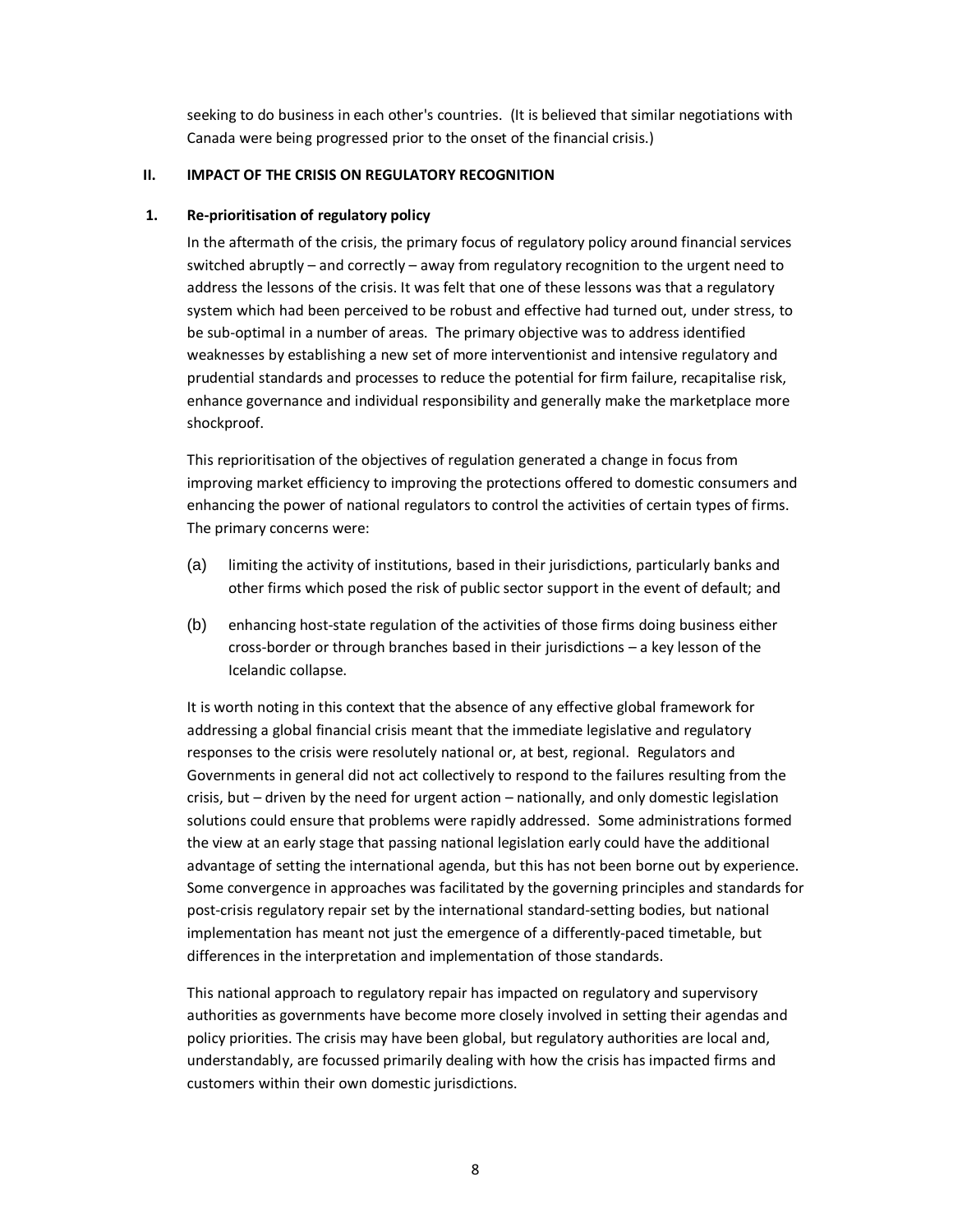### **2. Consideration and rejection of "Balkanisation" as a regulatory response**

If regulating international financial business is complex and difficult, it is reasonable at least to ask whether the problems thereby created might be solved by preventing the businesses involved fFrom acting internationally in the first place. It is understandable that a regulator could be more confident of its control over financial activity in its jurisdiction if that jurisdiction had a rule that no overseas institution could do business within that jurisdiction, and firms within that jurisdiction could not do overseas business. The difficulty which this creates is that since the availability of credit and financial services is both an industry in itself and a source of economic growth, the effect of such a measure would be to (a) increase the cost of financial services in that jurisdiction because protectionism increases economic rents charged by the industries protected to the economy concerned; and (b) reduce the potential for economic growth. As a result, the "Balkanisation" approach to regulation amounts to a direct trade-off between regulatory certainty and economic growth.

These issues have been considered at the G20 level. Unsurprisingly, the G20 clearly rejects protectionism as damaging – the communiqué from the first G20 Leaders' Summit ( November 14-15, 2008, Washington D.C) provided that:-

> *We underscore the critical importance of rejecting protectionism and not turning inward in times of financial uncertainty. In this regard, within the next 12 months, we will refrain from raising new barriers to investment or to trade in goods and services, imposing new export restrictions, or implementing World Trade Organization (WTO) inconsistent measures to stimulate exports. Further, we shall strive to reach agreement this year on modalities that leads to a successful conclusion to the WTO's Doha Development Agenda with an ambitious and balanced outcome. We instruct our Trade Ministers to achieve this objective and stand ready to assist directly, as necessary. We also agree that our countries have the largest stake in the global trading system and therefore each must make the positive contributions necessary to achieve such an outcome.<sup>3</sup>*

This commitment was reaffirmed at the  $5<sup>th</sup>$  Leaders Summit in Seoul, where it was said that

*Since 2008, a common view of the challenges of the world economy, the necessary responses and our determination to resist protectionism has enabled us to both address the root causes of the crisis and safeguard the recovery. We are agreed today to develop our common view to meet these new challenges and a path to strong, sustainable and balanced growth beyond the crisis.<sup>4</sup>*

However, the place where the interaction between financial regulation, protectionism and economic growth was most clearly addressed was at the Fourth (Toronto) Summit, where it was said in the main communiqué that

<sup>&</sup>lt;sup>3</sup> Point 13 - http://www.g20.org/images/stories/docs/eng/washington.pdf

<sup>4</sup> Point 8 - http://www.g20.org/images/stories/docs/eng/seoul.pdf, November 11-12, 2010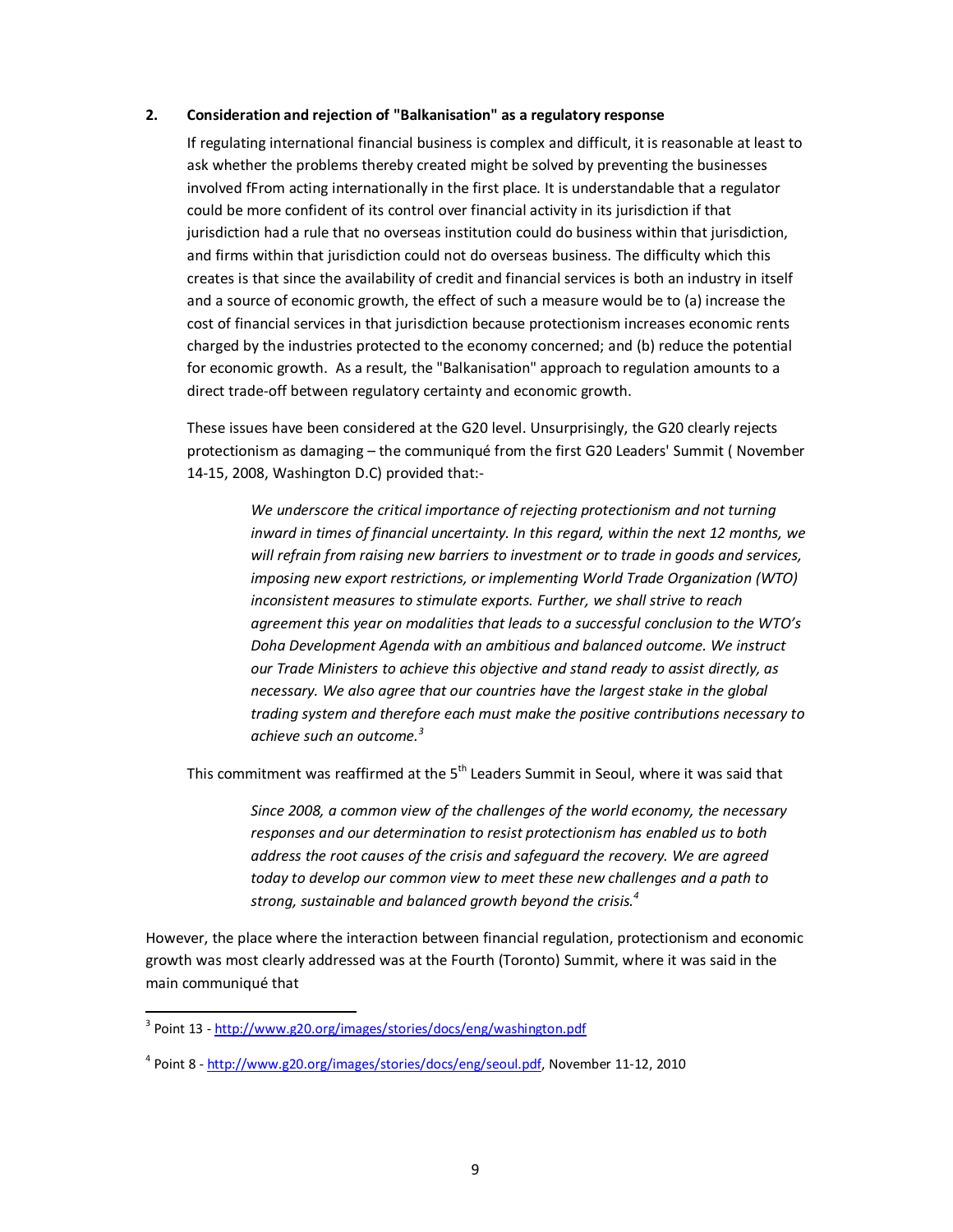3. *Our efforts to date have borne good results. Unprecedented and globally coordinated fiscal and monetary stimulus is playing a major role in helping to restore private demand and lending. We are taking strong steps toward increasing the stability and strength of our financial systems. Significantly increased resources for international financial institutions are helping stabilise and address the impact of the crisis on the world's most vulnerable. Ongoing governance and management reforms, which must be completed, will also enhance the effectiveness and relevance of these institutions. We have successfully maintained our strong commitment to resist protectionism.*

### The Annexe to the Communiqué stated that

13. *Across all G-20 members, we recognise that structural reforms can have a substantial impact on economic growth and global welfare. We will implement measures that will enhance the growth potential of our economies in a manner that pays particular attention to the most vulnerable. Reforms could support the broadlyshared expansion of demand if wages grow in line with productivity. It will be important to strike the right balance between policies that support greater market competition and economic growth and policies that preserve social safety nets consistent with national circumstances. Together these measures will also help unlock demand. These include:*

· *[last bullet point] Actions to accelerate financial repair and reform. Weaknesses in financial sector regulation and supervision in advanced economies led to the recent crisis. We will implement the G-20 financial reform agenda and ensure a stronger financial system serves the needs of the real economy. While not at the centre of the crisis, financial sectors in some emerging economies need to be developed further so that they can provide the depth and breadth of services required to promote and sustain high rates of economic growth and development. It is important that financial reforms in advanced economies take into account any adverse effects on financial flows to emerging and developing economies. Vigilance is also needed to ensure open capital markets and avoid financial protectionism.5*

It is therefore clear that the protectionist approach to regulating international finance has been considered and rejected at G20 level.

It should also be noted in this context that the same position has been taken within the EU. The European Commission has frequently recognised the contribution of open rights of access and market liberalisation in driving early economic recovery, e.g.:

In its October 2008 Communication "From financial crisis to recovery: A European framework for action", the Commission emphasised *"the need to maintain the EU's* 

<sup>&</sup>lt;sup>5</sup> http://www.g20.org/images/stories/docs/eng/toronto.pdf. June 26-27, 2010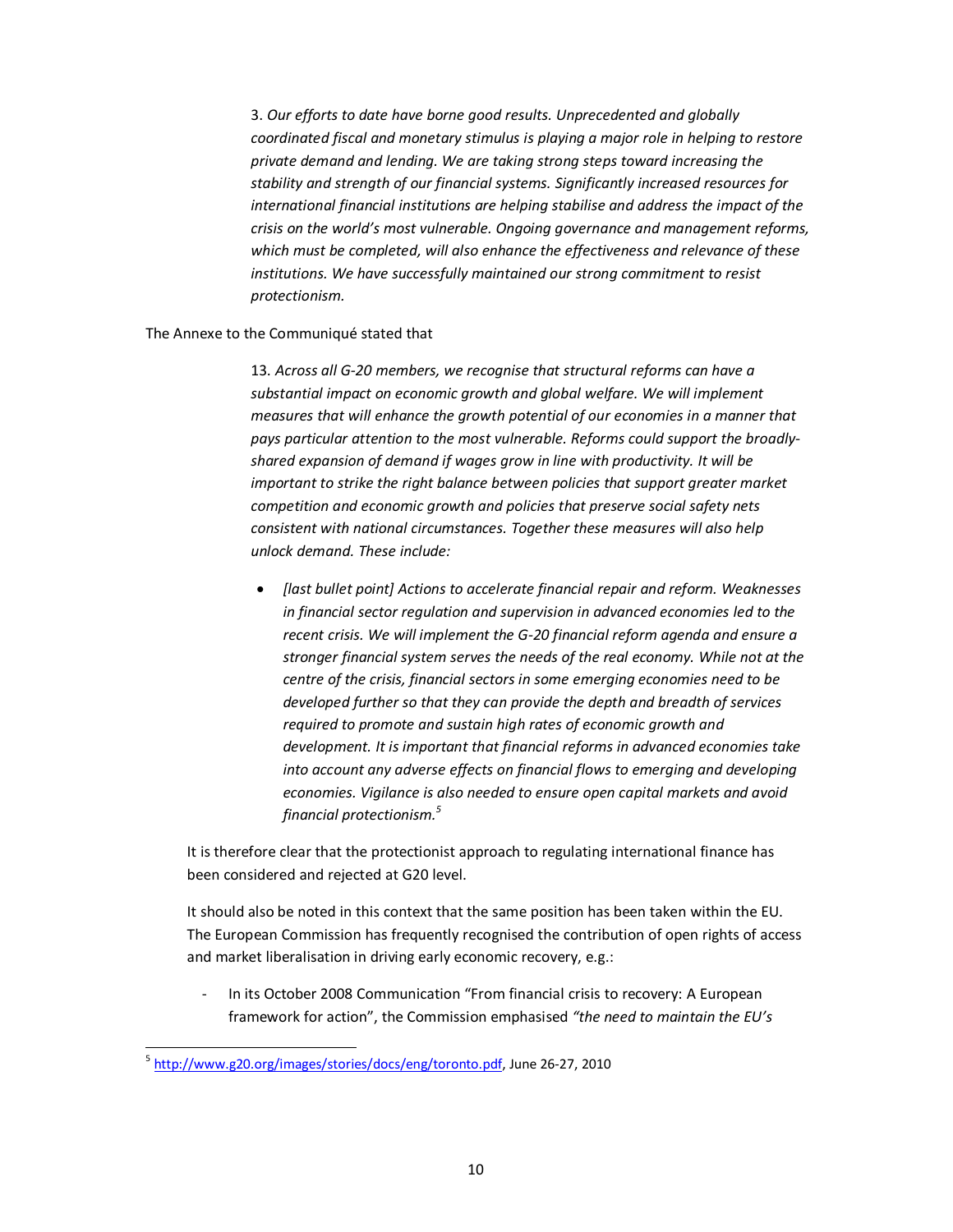*commitment to open markets in trade and services and deeper multilateral co-operation, fighting against protectionist tendencies and pursuing a positive outcome at the WTO Doha Round"* (page 8)

- In its Communication "Driving economic recovery" (4<sup>th</sup> March 2009), the European Commission emphasised that *"protectionism and a retreat towards national markets can only lead to stagnation, a deeper and longer recession and lost prosperity"* (page 11) and that *"an equivocal message is essential to hold off these threats"* (i.e. *"domestic pressure to apply restrictive measures"*).
- In a recent speech, Commissioner Barnier said that *"We need an integrated market… not only within the EU, but worldwide"* and that in order to achieve this *"global business should be able to carry out their activities worldwide without too much regulatory overlap"* <sup>6</sup>

# **3. Enhanced awareness of the problems of recognition**

It is also important to emphasise that the crisis provided many regulators with an object lesson in the potential harm which can arise from cross-border financial business if that business is not appropriately controlled and regulated. It is therefore unsurprising that in the "lessons learned" phase of analysis, thinking focussed on the detriment which can arise from cross-border business. This included in particular:

- (a) Vulnerability to global contagion. The rapidity with which US sub-prime losses cascaded through the financial system without regard to markets or national borders meant that the system did not contain sufficient fire-walls to deal with global risks and this, in turn, led to the perception that fire-walls built on national borders might be the solution.
- (b) Weaknesses in macro- supervision. The exposure of individual institutions to individual markets had been underestimated, in good part because of the interconnection mentioned above, but also because of weaknesses in governance and risk controls, and the lack of policy tools available for the purpose of delivering cross-border macroeconomic restraint. Put simply, national regulators could only regulate their national institutions, but adverse economic developments – in particular the inflation of domestic credit bubbles – could not be restrained by regulating national banks, since it would simply be replaced by cross-border finance.
- (c) Different regulators had different regulatory priorities, and tended to allocate their capabilities and resources in accordance with those priorities. Thus, for example, some regulators regarded hedge funds as a major threat to the financial system, whereas others regarded them as neutral or benign factors in the regulatory landscape. The same was to some extent true of structured finance vehicles, which were frowned upon in some jurisdictions but permitted without limit in others.

 $6$  Barnier, Eurofi High Level Seminar, Copenhagen, 29 March 2012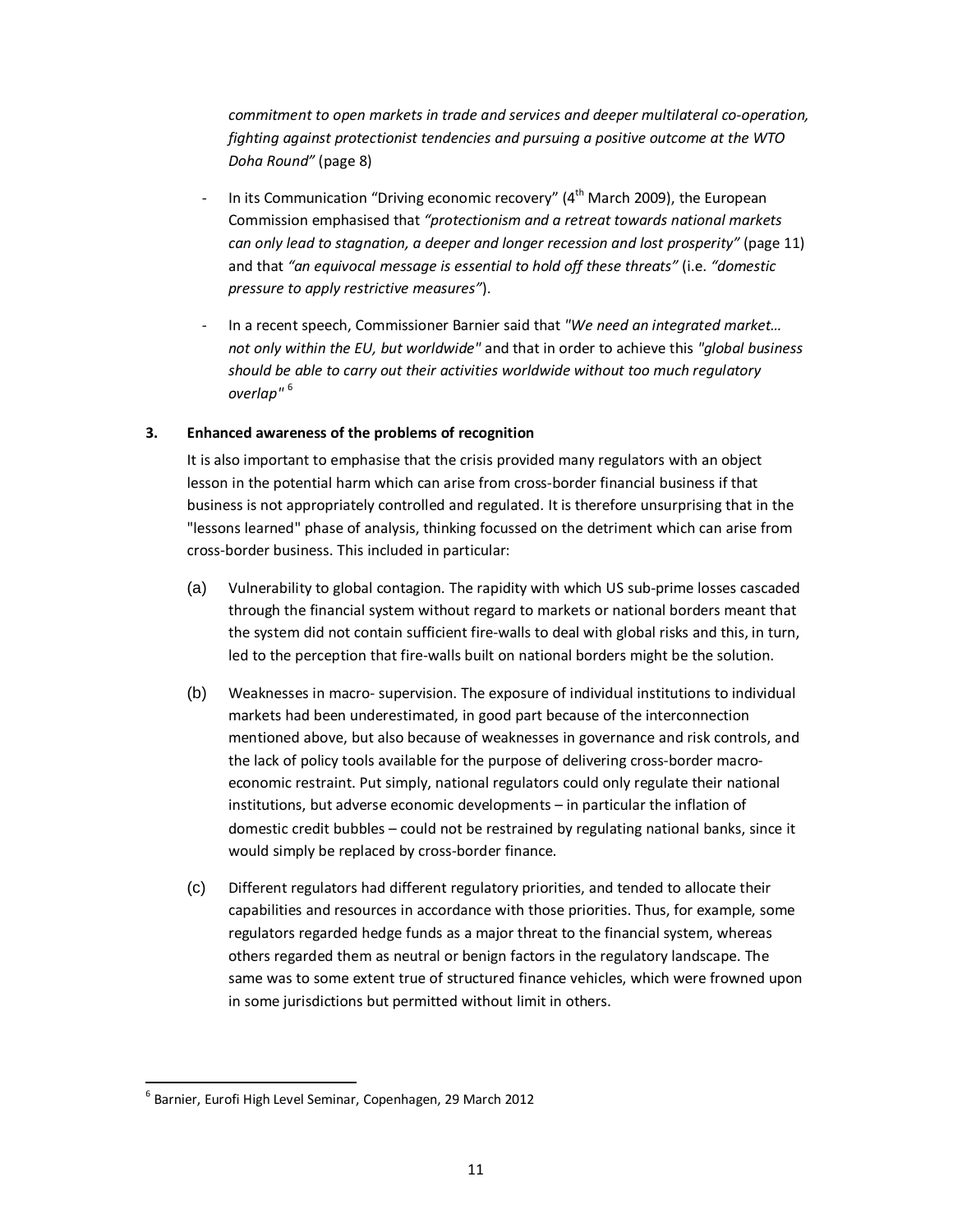### **4. Enhanced awareness of the advantages of international co-operation**

One of the most important lessons learned by the public sector arising out of the crisis was weakness in the supervision of the largest financial institutions. Regulators must be able to do two things; deploy their resources most efficiently as regards smaller entities, and maximise the effectiveness of the deployment of their resources as regards larger entities. It also became clear that regulators needed to change their approach to G-SIBs and G-SIFIs. Rather than considering themselves as responsible for supervising a discrete part of the relevant entity or group, they need to regard themselves as collectively responsible for supervising the entirety of the institution concerned.

A key difficulty arose in connection with the regulation of a large branch. Both home and host authorities have responsibilities, but no two branches are identical, and relatively minor differences in management structure, IT reporting systems or legal entity booking practices may have a major impact on the extent to which a problem with the branch could affect the entity as a whole or vice versa. Although legal systems will determine which institutions would be regulated by which regulators, in reality the only way in which regulators can deal with such situations is ad-hoc and co-operatively. However, since this approach is unlikely to be practical for any but the largest institutions, the question is therefore as to how to avoid damaging underlaps or resource-consuming overlaps in the regulation of cross-border activities.

The crisis therefore demonstrated the overwhelming importance of international coordination in the regulation of markets and institutions and the regulatory standards and principles set by international bodies. The primary drivers of this recognition were:

(a) The pre-eminent importance of more effective supervision of global entities

One of the more vital lessons from the crisis was the signal importance of those institutions characterised as "systemically important". It had been argued in some quarters that these institutions should absorb less regulatory effort as they were more stable, diversified and had better risk controls in place. In fact, this was not the case. They required enhanced degree of supervision because of their criticality to the global financial system as transmitters of stress through the system and because of their importance as sources of stability and liquidity to the system as a whole. The conventional approach to regulating these global organisations had, it was felt, been revealed as inadequate, and a significantly higher level of regulatory co-operation and interaction was essential to dealing with these entities.

(b) Growth in the regulatory and supervisory remit of regulatory authorities without a commensurate increase in resources

The importance of improving the efficiency of regulatory processes became a more important consideration than it was in the past. This applies across the functions of policy-making, rule-making, supervision and enforcement, but within the context of the continuing pressure – particularly in this climate – on all public sector bodies to improve their cost-efficiency.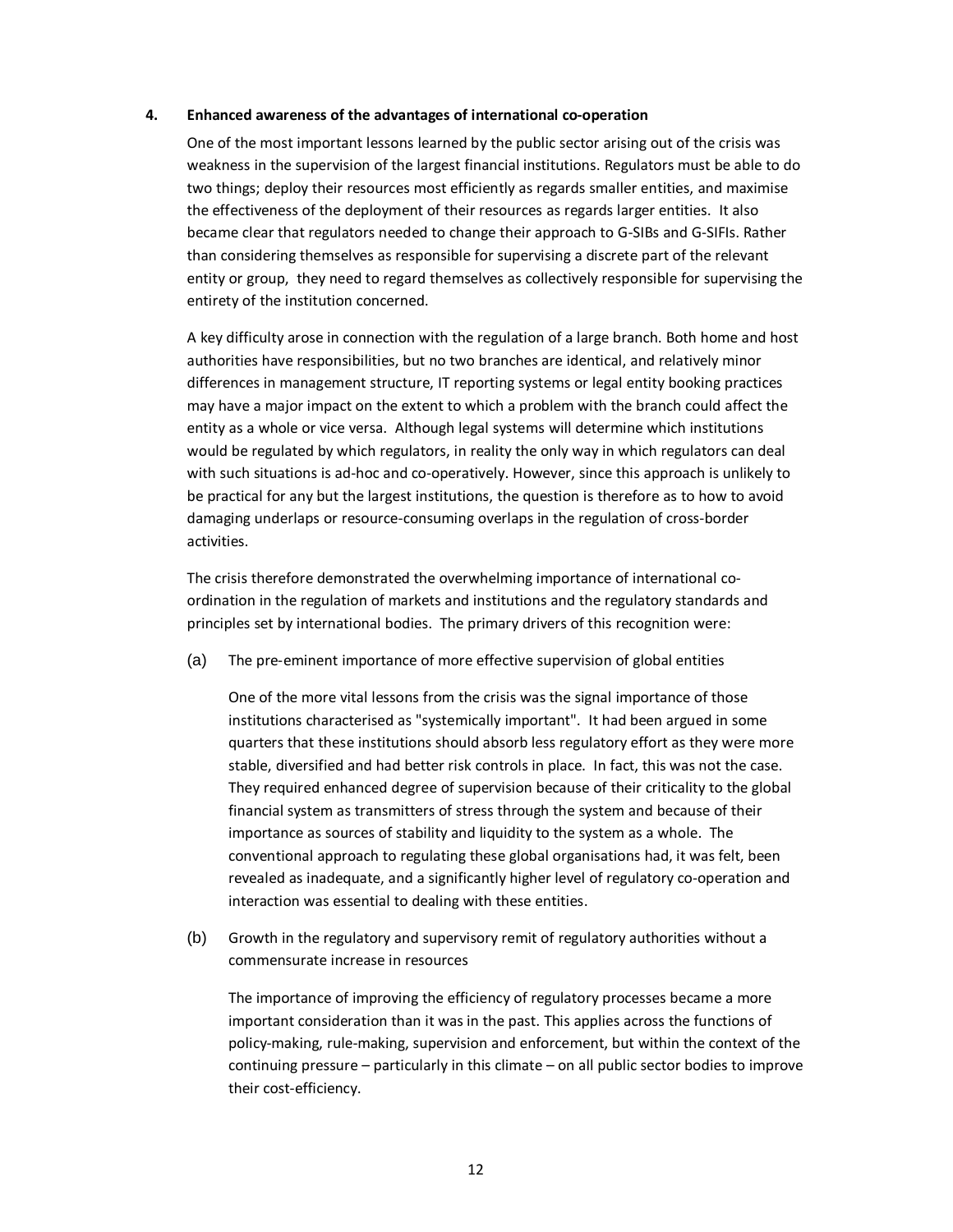(c) The crisis did significant and lasting damage to the economies of the western world, and had a negative effect worldwide

Part of the response to this has been a focus by government on economic growth and business recovery, and in particular on repairing the global financial system in order to enable it to perform its core function of aggregating savings and using them to finance economic development. Regulation has a significant part to play in this repair process<sup>7</sup>.

The aggregation and investment functions of the financial services industry are most efficiently performed on a global basis, since at any given time certain economies will have excess savings and others will have requirements for capital. Thus in order to enable the financial system to operate as a catalyst for growth – a key priority in what is expected to be a protracted period of serious economic stress – it is necessary to enable financial business and the regulation of that business to operate internationally. It should be noted that this is not the sole preserve of international businesses – it is feasible for international financial services to be delivered through interlocking networks of national businesses, as was classically the case prior to the beginning of the last century. However, a system composed of interlocking private entities is arguably harder and more burdensome to regulate than a system composed of a smaller number of larger international entities, and it is certainly the case that the existence of the latter enables regulators and policymakers to take a more informed view of the state of the global financing process.

As a result, in order to deliver the priority objective of rendering the financial system better suited to its core economic function, regulators find themselves effectively obliged to create mechanisms for regulating cross-border businesses.

(d) The importance of facilitating an efficient and competitive market in financial services (see also (e))

Savers, investors and risk managers need to be able to access the widest range of investment possibilities which is compatible with safety and to be able to manage their risks efficiently. Those raising capital should be able to access the largest possible pool of capital on the broadest possible sets of pricing and terms. The difficulty with a retreat behind national regulatory barriers is that it cuts off savers and investors from these sources. It may be argued that this is a national good in terms of utilising national savings to financially strengthen domestic economics and support national investment. However, the demand for investment is conditioned by the savings preferences, investment diversification and risk-management needs of savers. Facilitating the international needs of savers and investors and the coherent regulation of those crossborder businesses will more efficiently and effectively fulfil the economic objectives of governments, than a retreat into economic protectionism.

 $<sup>7</sup>$  It is important to emphasise that the objective of this process is not to enable the growth of financial services</sup> sector businesses per se, but to enable those businesses to facilitate economic growth in the economy as a whole – there is no regulatory objective of maximising the profitability of the financial services industry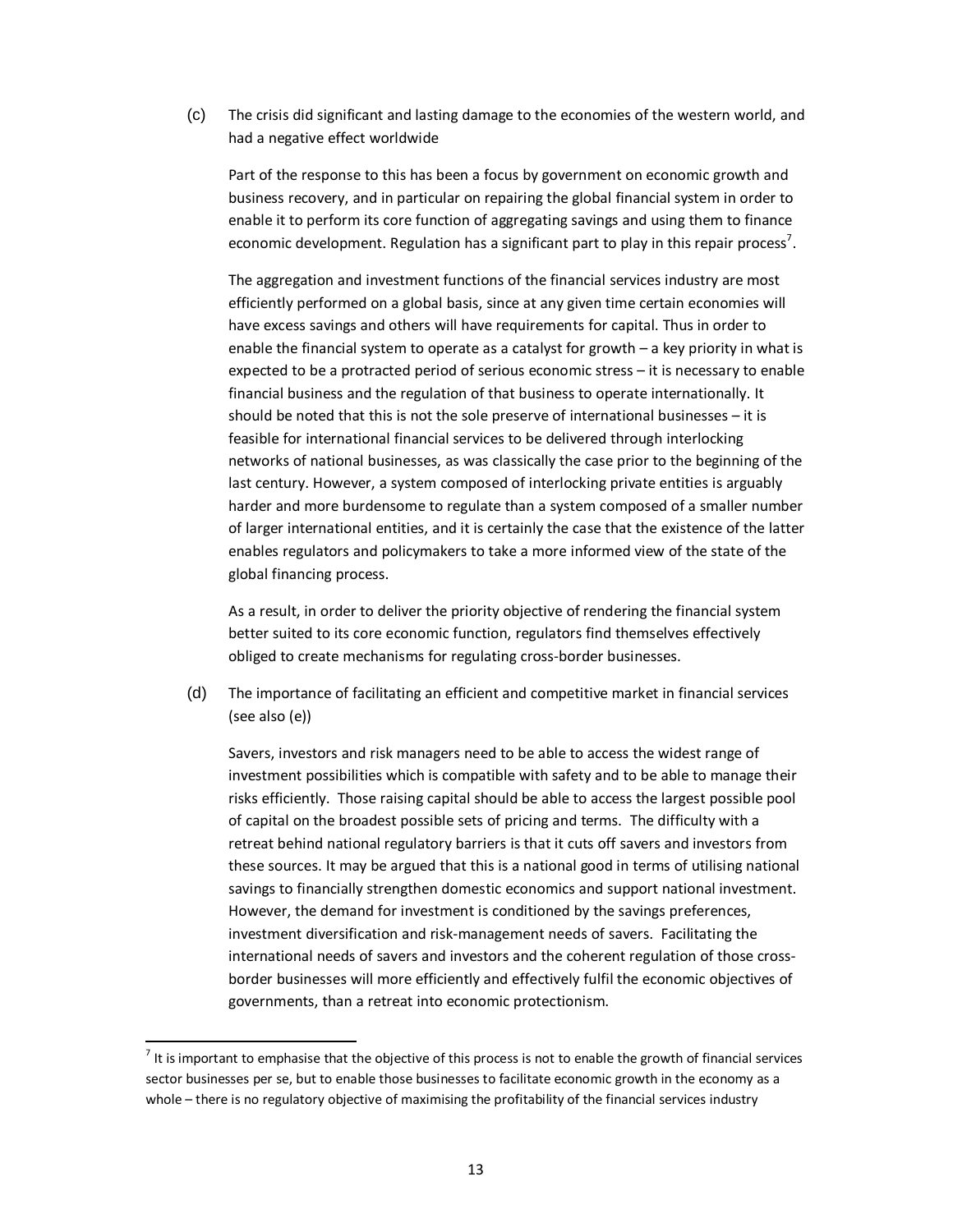(e) A key part of the post-crisis agenda has been the desire to concentrate dealings and the risk of dealings in financial instruments into centralised venues which are under the supervision and control of regulators

This applies in the context of trading, clearing and settlement, and trade reporting. One of the key drivers of this move towards centralisation is that where trades are concentrated and offset through central trading and clearing venues, liquidity, transparency and risk management are all likely to be optimised, but only within the context of regulatory recognition of market infrastructures to avoid the emergence of duplicative locally-licensed markets.

(f) The drive to establish safer markets and to strengthen investor protection

Supervising a broader and deeper set of standards governing markets and protecting investors in the context of cross-border business comes at a high cost and can only really be fully achieved through close co-operation between regulatory authorities in order to even out standards in this area and reduce the high cost of regulatory differentiation.

As pointed out above, the failure to incorporate a practical framework for the regulatory recognition of foreign infrastructures will generate the establishment of a multiplicity of national trading, clearing and reporting venues. This would result in a significant increase in market fragmentation and also in terms of costs of supporting duplicative national infrastructures. In addition, it would enhance concentration risk, i.e. fewer clearing members supporting more infrastructures, reduce cost offsets, fragment liquidity and stability, and underpin the localisation of regulatory standards (which was arguably one of the problems that generated the crisis). The benefits of recognising foreign infrastructures are self-evident, but there are consequences. Firstly, regulators in jurisdictions which do not have their own market infrastructures will depend upon the sound operation and efficient regulation of centralised venues in other jurisdictions, and that will mean high levels of due diligence on oversight standards and detailed protocols with the regulators of those venues. Secondly, regulators of those venues which do exist within their jurisdictions must recognise that they are now regulating not only in their own national interest and in the interests of their own firms and customers, but in the collective interests of all those markets participants who will be heavily dependent on those venues. This will require a new approach to the regulation of market infrastructures, clearing and settlement and reporting venues.

### **III. Post-crisis Mutual Recognition**

### **1. The present position and way forward**

There is no doubt that, in the absence of a positive public policy push towards the adoption of a mutually co-operative approach to regulation of international firms, the trend will be towards the re-establishment of national jurisdictions acting as barriers to the conduct of cross-border business. This may be for anti-competitive reasons – such as a desire to protect domestic businesses, to exclude overseas competitors from domestic markets, or to mandate trading and clearing activity towards domestic service providers – or for practical regulatory reasons, such as a lack of resources to analyse complex conflicts of law and regulation. Even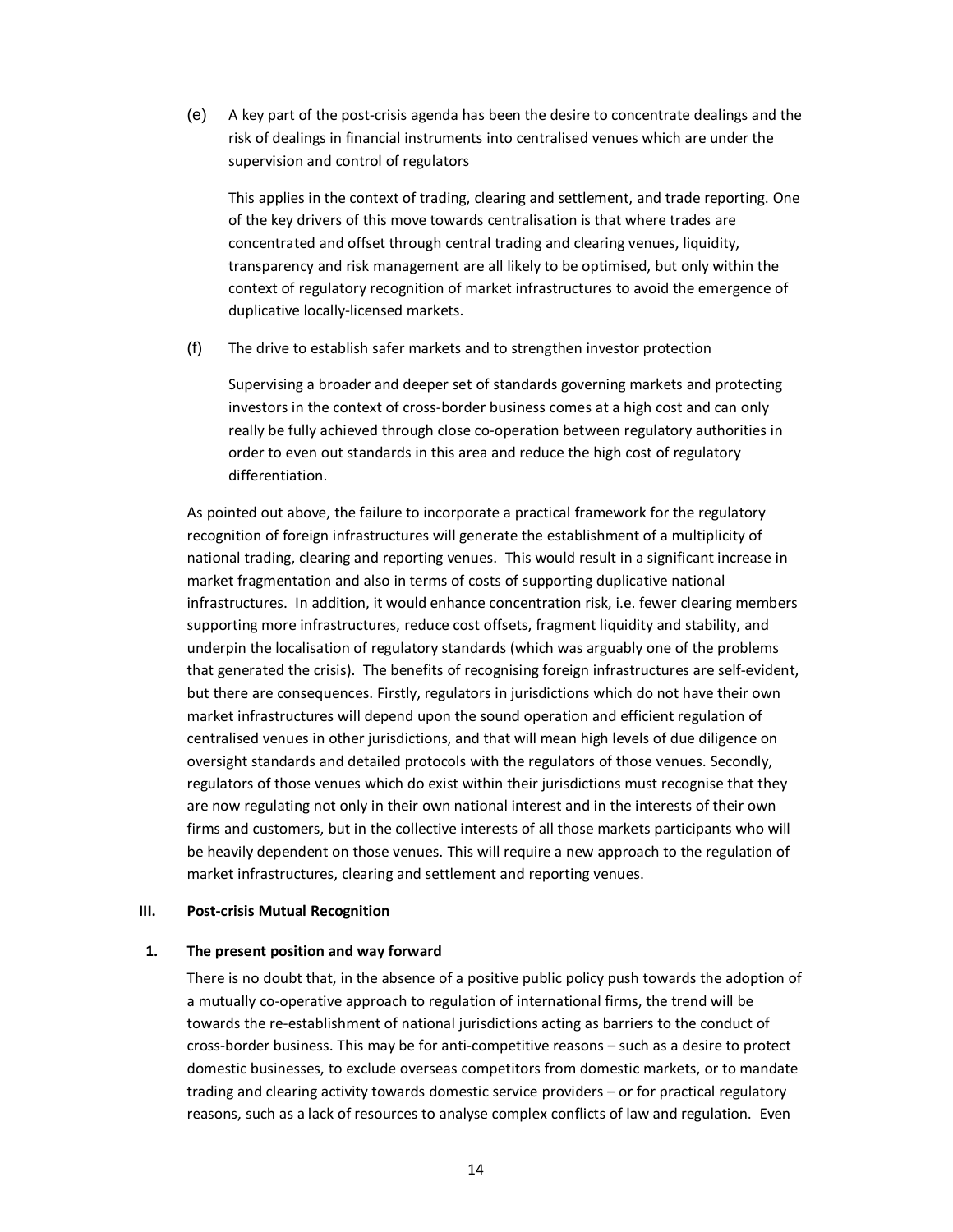where a regulator may be positively seeking to integrate its jurisdiction into the global financial markets, the problem will remain that, in the absence of a co-ordinated international initiative on these issues, the number of bilateral determinations that it is required to make may be far in excess of the resources available to it. Even between major, well-resourced regulators, problems may be allowed to fester for no reason other than lack of intellectual bandwidth. In order for regulators to enable their markets to be competitive and efficient, mutual recognition as a technique for mitigating unnecessary complexity and promoting the efficient use of regulatory resources is already important, and is likely to become essential as the burden of regulation on cross-border firms and regulators continues to increase.

US recognition of the EU regulatory framework may be better facilitated post-crisis (even though there may be continuing differences in legal systems and market practices) by the implementation of the European Market Infrastructure Regulation (EMIR), the Markets in Financial Instruments Directive (MiFID) and the Markets in Financial Instruments Regulation (MiFIR), provided that these regimes are not used to create unrealistic and impractical "equivalence" requirements for recognition of non-EU regimes. We are aware of widespread concern that some of the third-country elements of this proposed legislation could be interpreted and implemented in a way which could lead to regulatory protectionism. However, we hope that this will not be the case in practice. More positively, these new provisions will facilitate the harmonising of regulatory responsibilities and functionality through the oversight of the new European authorities (and they facilitate EU regulatory recognition) in terms of:

- establishing a programme for post-crisis EU regulatory repair and enhancement, which will, notwithstanding a number of key differences, be held substantially in common with the US;
- taken together with the new co-ordinating powers of ESMA, achieving the overarching objective of establishing a much more unifying single framework of rules across the EU; and
- taken together with the new powers given to ESMA, resulting in closer co-ordination and harmonisation as regards the supervisory and enforcement functions of individual EU competent authorities.

### **2. Extraterritoriality**

Legislators sometimes, either deliberately or through inadvertence, create financial regulatory legislation which operates extraterritorially. It is generally not open to regulators to elect to ignore the legislation which they implement, even where their formal powers do not extend to those captured by the legislation. Consequently such legislation operates as a mandate to regulators to expend energy in areas which are unlikely to be productive.

The key message as regards extraterritoriality is that the optimum mechanism for legislators to establish extraterritorial regimes is through co-operation with other comparably-motivated legislators to establish and enforce global standards. However, where this approach is not taken, regulators can still address extraterritoriality, where it is properly justified, through regulatory co-operation rather than unilateral action.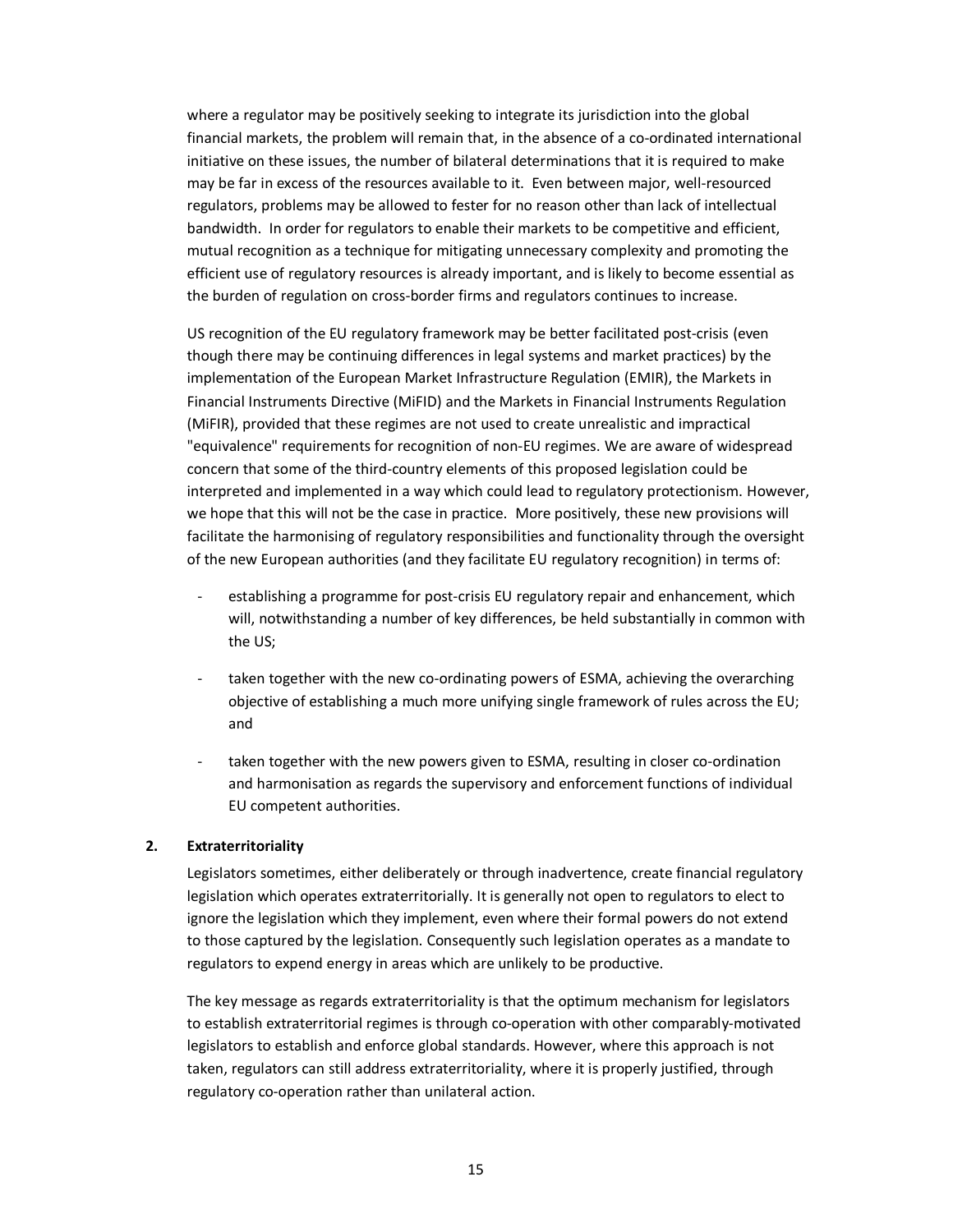An objection which may be raised to some of the foregoing is the suggestion that there is no harm in creating legislation which cannot be enforced in practice by the regulator charged with enforcing it because the legislation may have a deterrent effect in any event. There is some truth in this position, but it disregards a wider point. Regulators do not generally have the luxury of deciding to ignore parts of their statutory mandates. If a regulator is given a responsibility, it is under an obligation to supervise compliance and consider how and where to investigate and act in relation to breaches, and it must devote time and resource to that consideration and to implementing the resulting policy.

The financial crisis has forced national regulators to undertake reforms that are broader in scope than necessary or which are based on domestic concerns and to be less concerned over the impact on international financial markets. This can lead to regulation that is inappropriately extraterritorial in effect and which diverges between financial centres.

GFMA together with other trade bodies sent a letter (Appendix III) on extraterritoriality in advance of the G20 Finance Ministers meeting in Washington in April 2012. The letter and the annexes provide specific examples of legislation or regulation which illustrate the major concerns which affect members and their clients. The letter sets out six types of concerns:

- 1. Duplicative requirements;
- 2. Incompatible or conflicting requirements;
- 3. Distortion of competition/reduction of customer choice;
- 4. Unintended impact on clients / counterparties who are not directly subject to regulation;
- 5. Lack of process for mutual recognition or comparability; and
- 6. Regulatory uncertainty and disproportionate compliance burden

The letter highlights the concern that regulators have put too much emphasis on equivalence. It is a concern that unduly strict equivalence, particularly when applied to the rules as opposed to standards and outcomes, could be used as a vehicle for disguised protectionism, and this could do significant damage to an international financial system whose effective functioning is essential to establish a global economic recovery. Standards of comparability should be outcomes-based, and not used as a tool to export regulations from one jurisdiction to another. Policies that promote the concept of reciprocity may be equally dangerous and could cause a serious rift.

### **3. The international standard-setters**

The primary responsibility for driving the policy and regulatory response to the crisis was initially assumed by the G20. It is important to emphasise that this was probably the most significant example of worldwide financial regulatory policy-making yet seen. It is abundantly clear to all governments that the correct approach should be co-ordinated internationally , reflecting the G20 priorities and facilitating regulatory coherence. The G20 programme has thus far been broadly adhered to by all of the major members of the G20, with the detailed work on regulatory policy making being undertaken through the newly-established Financial Stability Board, and also through the work of other supranational entities, including the Basel Committee on Banking Supervision and the International Monetary Fund.

Thus far, however, these bodies have not explicitly endorsed mutual recognition. This may seem surprising, in that attempts to harmonise global rules on a particular topic might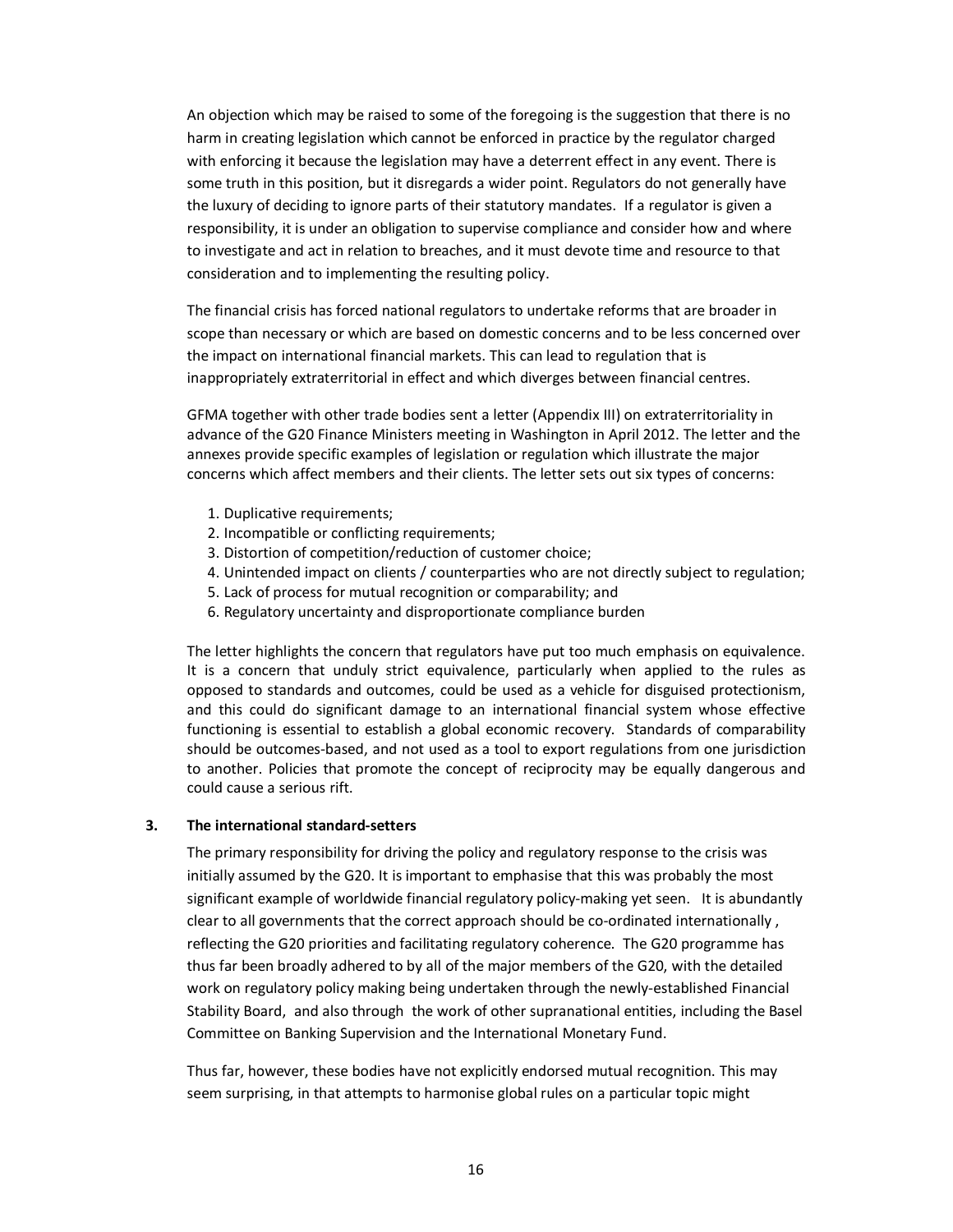logically be expected to (a) cover the implementation and enforcement of those rules; (b) urge that observance of the global standards should provide the bedrock for recognition.

So far as (a) is concerned, the current consensus is that although the formulation of policy and rule drafting where appropriate should be international, supervision should remain national within as necessary, regional frameworks There are a number of drivers for this. National governments, concerned about their potential exposure to bailed-out firms, feel that the conduct of supervision is their major defence against further default and additional public sector bailout. For this reason, it is not surprising that they wish to maintain tight controls in this area. National supervisory styles differ significantly, and it is not clear that harmonising different supervisory approaches would be productive in terms of achieving the overall end of regulation. Supervisory authority is vested in different types of organisations, and there is no clear argument for structural reform of supervisors at a stage when everything else is in flux. However, all of these arguments point to the inevitable conclusion that, whether or not supervisory harmonisation would be useful at this stage, the existing regulatory agenda is currently far too full to accommodate extraterritorial expansion in the application, supervision and enforcement of domestic rules – and this flows into (b) and the understanding of the need for recognition in order to reduce cost, complexity and duplication in the individual systems and processes of regulatory authorities.

### **IV. The Intellectual Architecture Of Regulatory Recognition Post-Crisis**

Regulatory systems will always differ significantly from each other in the detail of their construction and the precise scope and extent of their rules. However they generally differ little – if at all – in the basic principles of their construction. In broad terms, all regulators needs to be generally satisfied with respect that a regulated firm

- (a) has fit and proper controllers and senior managers
- (b) has competent and experienced staff
- (c) has proper procedures in place to ensure compliance with, all applicable laws and regulations relating to its business
- (d) is financially sound and stable and is meeting all applicable liquidity and capital requirements
- (e) is able to and does provide appropriate levels of protection to customers
- (f) is able to ensure the maintenance of high standards of market and business conduct, including the management of conflicts of interests

In each of these cases, it is possible for a regulator to rely to some degree on the work of other regulators. This is the basis of the recognition approach.

### **1. Approaches to recognition**

There are broadly three ways in which a regulatory authority can admit overseas firms to dealing in its territory or with its consumers.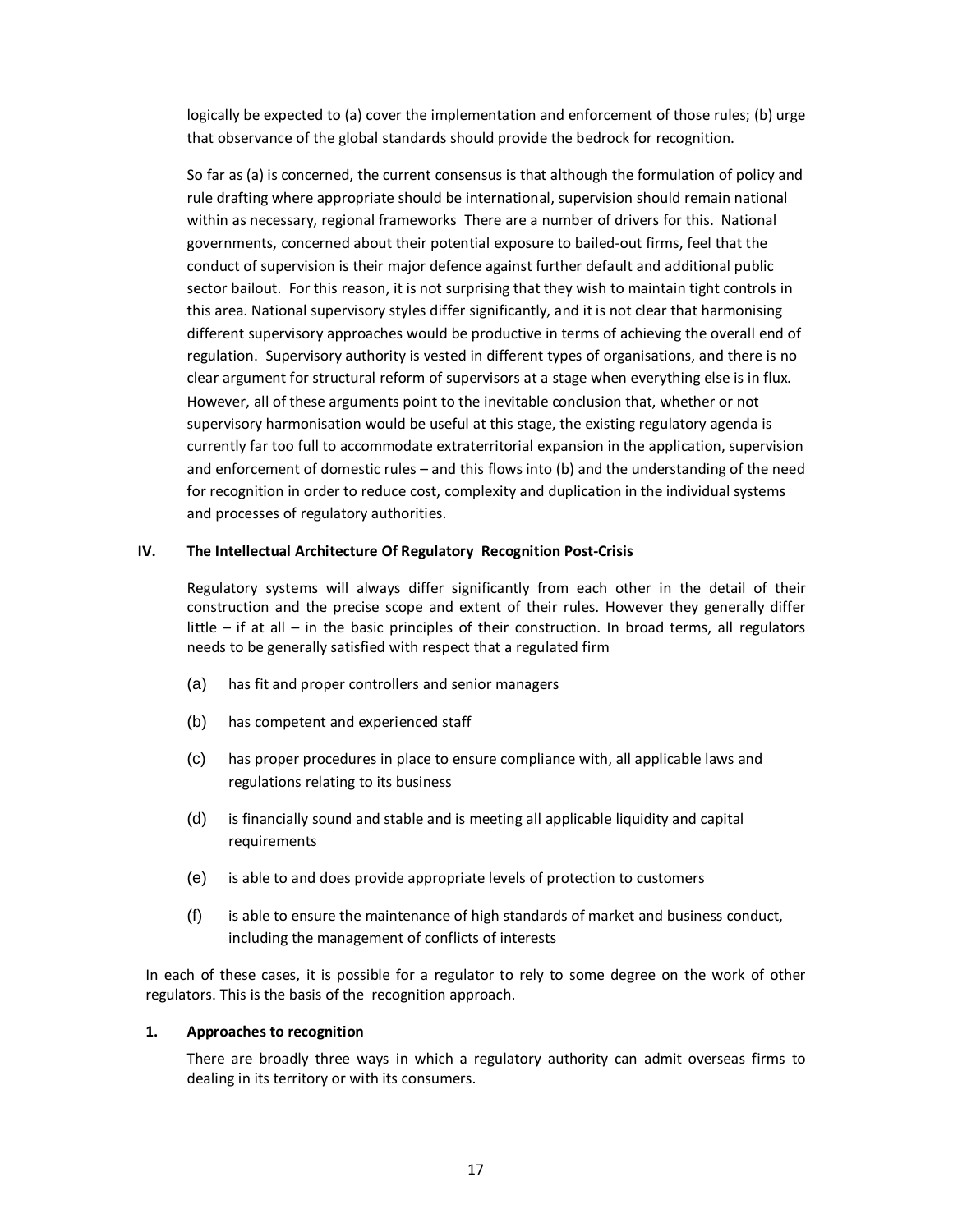- 1. A full "passporting" arrangement based on a finding that the applicable regulatory regime is broadly identical to that of the admitting state. In broad terms, where there is a finding of full equivalence of supervisory regimes there is generally no argument against granting effectively unlimited access, subject to an effective allocating of responsibilities as between home and host jurisdictions.
- 2. An admission regime based on an acceptance that regulatory systems, although different, have broadly similar outcomes. This is generally referred to as "mutual recognition" (but it can be unilateral), establishing that the entity is subject to functionally the same requirements as entities established in the relevant jurisdiction. Such findings are generally by definition bilateral. In practice such determinations are most efficiently performed by identifying independently determined descriptions of policy outcomes and assessing both systems to be compared against that yardstick.
- 3. Exemptive relief, which is generally used in circumstances where the disbenefit to the country concerned of obstructing access by its residents to certain non-domestic services and service providers is significant, and the threat posed is minimal. Exemptive relief is unilateral, and is generally provided only in limited contexts – usually bare service provision unaccompanied by marketing or directed selling efforts within the jurisdiction concerned. Thus, where institutional investors in Country A wish to invest in financial products traded in Country B, Country A may be prepared to grant exemptive relief to permit market infrastructures and investment firms in Country B to facilitate execution of orders without contravening its financial securities laws. Exemptive relief is based less on the an assessment of the securities laws of the other jurisdiction and more on the basis of the requirements and vulnerabilities of investors in the home jurisdiction and how close these are to the position of host state investor protections. In practice, though, the two are interlinked and it does often depend upon a due diligence assessment.

In general, equivalence, in its strictest interpretation, is an impossibly high standard to reach without a continuing programme of legislative harmonisation lasting many years. Equivalence clearly can be attained in some circumstances (and was broadly attained between the member states of the EU, but only after many years of legislative and regulatory convergence), but in general it is the result of an extended period of co-operative approximation of laws. It is therefore not a useful basis for the development of mutual recognition, unless it is tempered by a degree of regulatory pragmatism. In this regard, the recent statements by Commissioner Barnier  $8$  to the effect that the EU may be prepared to interpret "equivalence" in a way which can be satisfied by "comparability" rather than strict equivalence is a welcome development.

# **2. Bases for mutual recognition**

In general terms, a regulator will not authorise a firm to conduct regulated business until it is satisfied that it is fit and proper to conduct that business and capable of complying with its rules and requirements on an ongoing basis. To this end, it will supervise firms on a more intensive and interventionist basis to ensure that (a) firms have the resources, systems and arrangements in place to comply with regulatory requirements on an ongoing basis; and (b) firms' past behaviours have not involved regulatory breaches.

Regulators tend to be more concerned with the future than with the past; and, in the context of regulatory supervision of regulated firms, this concern manifests itself with a priority

<sup>&</sup>lt;sup>8</sup> http://europa.eu/rapid/pressReleasesAction.do?reference=SPEECH/12/246&type=HTML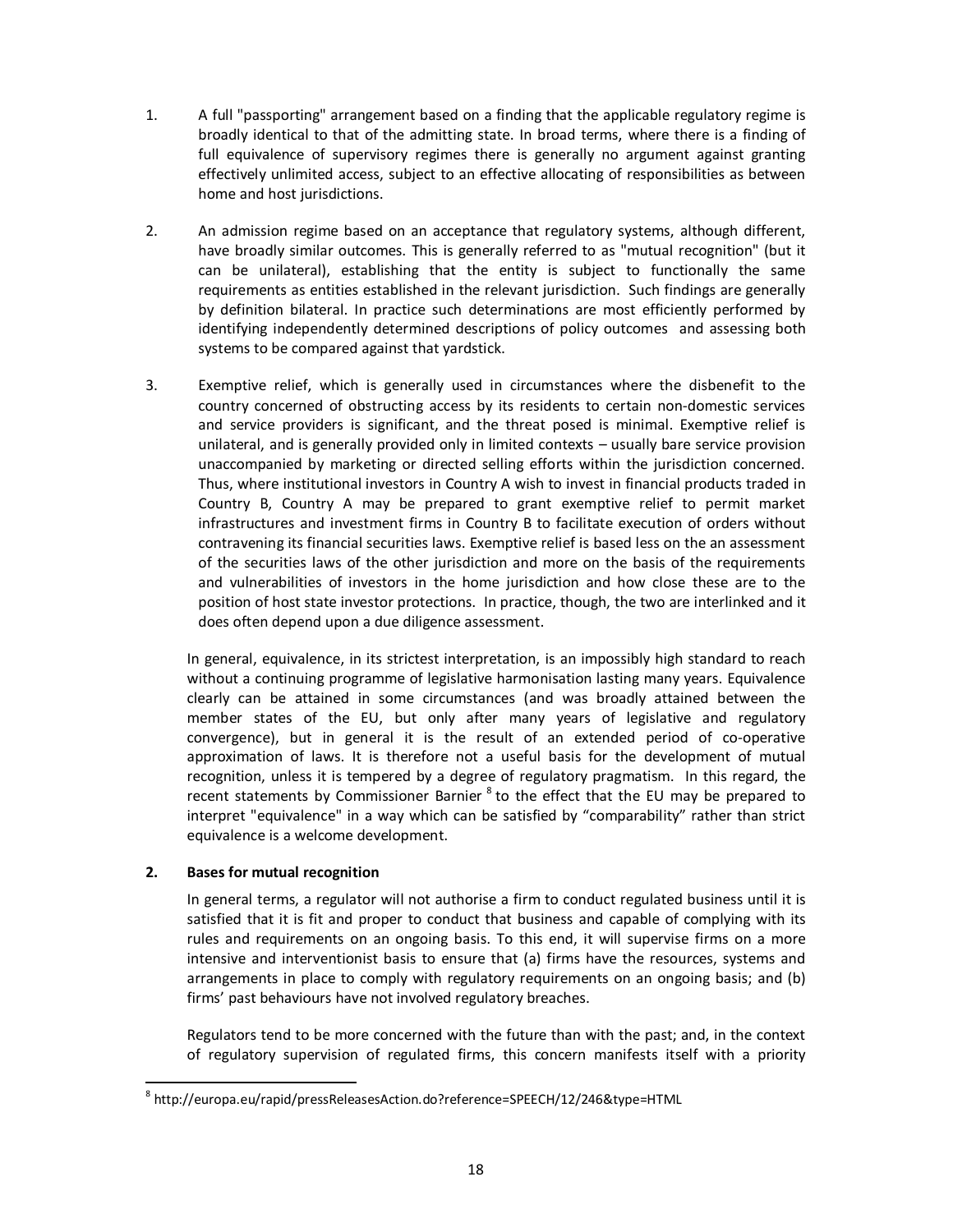concentration on governance, systems and controls for managing risks, compliance with prudential rules and observance of good business standards. International firms undertaking cross-border business make the regulator's job more difficult insofar as, although there will be local compliance departments in major offices, compliance, reporting and customer service systems will operate on an institution-wide basis and the overall approach of a firm to compliance is unlikely to be constructed along separate national lines. It should be noted that, since management and control systems rarely coincide with legal structures, this will usually be the case irrespective of whether local operations are conducted through branches or through subsidiaries.

These issues can to some extent be addressed through memoranda of understanding between national regulators. However this is by definition a partial solution – the FSA, for example, would be able to confirm to the SEC that it was satisfied with the compliance systems of a particular firm, but not whether those systems complied with the detail of the applicable US regulations.

# **3. Assessing whether the preconditions for mutual recognition are in place –shared regulatory objectives are central**

As with any piece of legislation, compliance with regulatory provisions can be measured in one of two ways. One is comparing the rules themselves on a "line- by- line basis", to see whether they are comparable with each other. The other is to assess the objectives which the rules seek to achieve, and assessing whether these are comparable. When dealing with crossborder situations, the same can be applied to comparisons of different regulatory systems. On the one hand, systems can be compared line-by-line, and such comparison will generally conclude that they differ substantially. On the other, they can be compared in terms of the objectives which they are intended to deliver and outcomes that are achieved, and on this ground they will generally be found to differ little if at all.

How can regulatory systems be compared? Once it is accepted that a "substituted compliance" approach might be adopted, it immediately becomes clear that what is being compared are legislative and regulatory systems rather than individual provisions. Thus it should be possible for detailed comparisons to be drawn up between the systems of two countries with the aim of identifying the areas (if any) in which there is the potential for significant divergence between them in terms of outcomes. In this context it is essential to maintain a clear distinction between techniques and outcomes – divergent techniques are almost irrelevant for this purpose – the question is one of the extent to which the techniques may produce divergent outcomes. Thus, for example, the legal theories by which insider dealing is prohibited are very different between the US and Europe, but the outcomes are very similar.

In this context, it should be noted that a number of international bodies have done significant work identifying the key attributes of regulatory systems, and, in particular, the IOSCO *Objectives and Principles of Securities Regulation<sup>9</sup> Report. This illustrates that not only is there* a great deal of commonality as to the principles of regulation, but also that the objectives of regulation can be achieved through a wide variety of different techniques. Regulation is broadly irrelevant without supervision and enforcement, and it is clear that an assessment of the outcomes of any particular regulatory system would necessarily involve an assessment of the effectiveness of the process by which compliance with the regulatory regime is policed and sanctioned. This is a difficult comparison. Supervisors and supervisory practices differ

 $9$  International Organisation of Securities Commissions, May 2003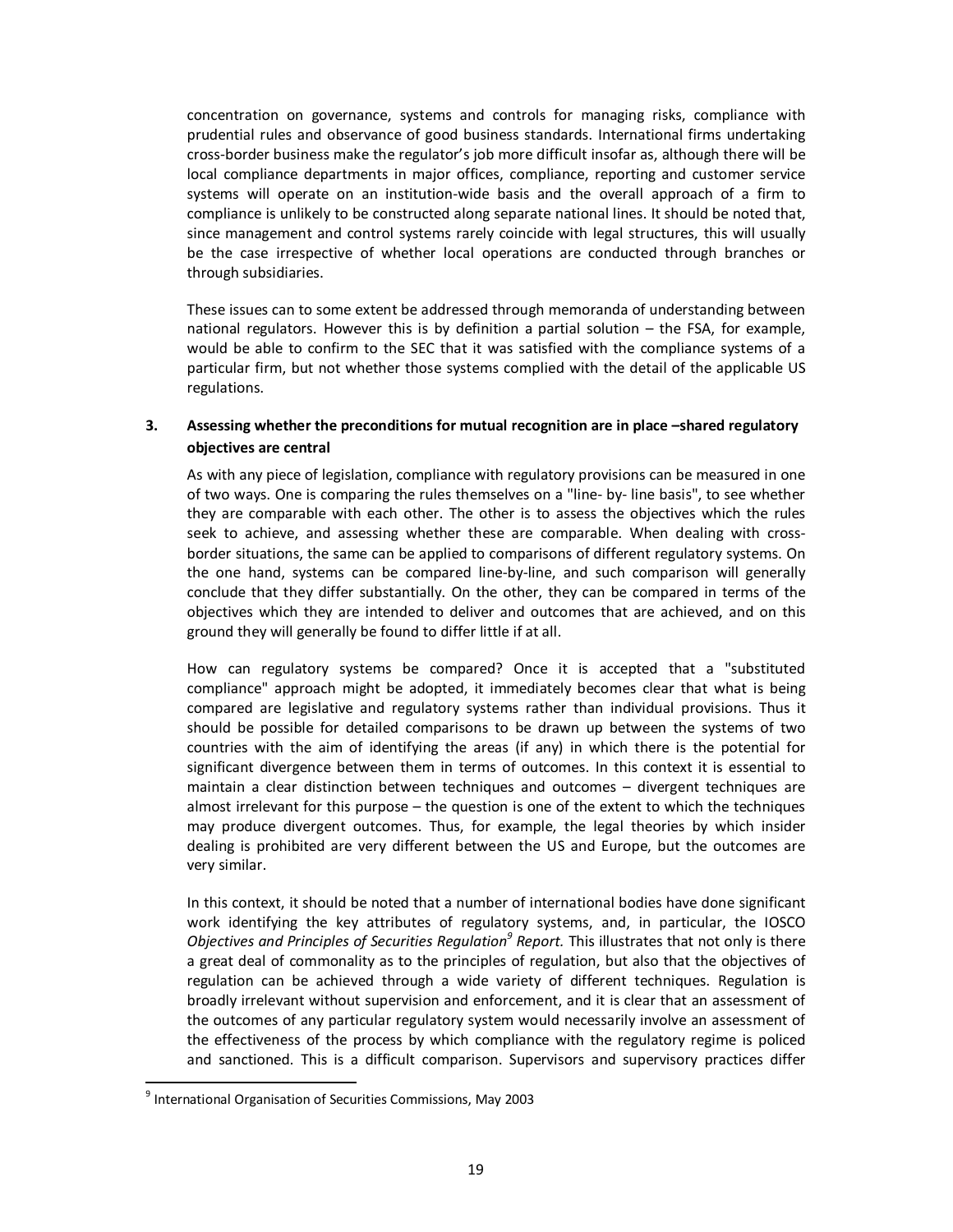substantially between jurisdictions, and there is no clear basis for ranking different techniques in order of effectiveness. Consequently this assessment should also, to some extent, be outcomes-based. In this context the problem is likely to be more complicated, since a more active regulator is likely to have a stronger record of successful enforcement proceedings than a weak regulator, but this in turn will mean that there is more evidence of rule breaches in that regulator's jurisdiction – a phenomenon which can create the optical illusion that the stronger the regulator, the weaker the system. There are also differences of philosophy within the regulatory community between those who believe in on-site inspections and those who believe in intelligence-led theme-based investigations, such that individual regulatory practices are rarely strictly comparable between different national regulators.

In order to accept a substituted compliance approach, a regulator would therefore have to have made two determinations. One would be that the legal and regulatory system which applied to the firm concerned in the overseas jurisdiction was effective to produce outcomes which were closely aligned with those of the regulator's own jurisdiction. The other would be that the supervisory practices of the regulator in the jurisdiction concerned were sufficient to give it confidence that the firm was regularly and forcefully being held to account according to those requirements.

### **4. Prioritisation of regulatory overlaps**

A well-known methodology for analysing the extent of regulatory interaction is to divide it into gaps, overlaps and conflicts. The argument is that gaps constitute severe threats which must be addressed immediately, since they may permit customers to be abused; conflicts constitute second order threats, since they may prohibit otherwise valuable activities; and overlaps, not giving rise to direct conflicts, can be tolerated. Although intellectually appealing, this is oversimplified and, we believe, increasingly inaccurate. Clearly regulatory gaps present the greatest threat. However regulatory overlaps are capable of consuming large amounts of time and resource from both regulators and regulated, and time consumed in pointless or duplicative activities is time not available to be devoted to more effective activities. All three generate needless legal risk and compliance complexity. In a number of areas the most effective way to identify and close gaps and remove conflicts may be to begin by reducing overlaps.

# **5. Threshold criteria for implementing post-crisis regulatory recognition; significance of lead supervisor approach in certain contexts**

In the post-crisis environment, mutual recognition clearly has a significant part to play, but that part has yet to be fully designed. It is recognised that cross-border information-sharing and co-operation are critical to optimising regulatory effectiveness and cost-efficiency. However, in an environment where the primary focus of policymaking activity is the political emphasis on protecting domestic consumers and regulating domestic businesses, it is clear that cross-border businesses require both strong home state regulation and integrated supervision by multiple regulators. This is the goal which mutual recognition will need to achieve before it can be accepted as a part of the regulatory toolkit.

Clearly, the strength of regulatory inter-reliance across different jurisdictions will depend heavily on the sharing of common regulatory scope, policy objectives, regulatory outcomes and high-level standards in resources and skills. This may mean that, at the operational level, arrangements between US regulatory authorities and individual competent authorities, whether they are part of a federated network of authorities, or are single national authorities,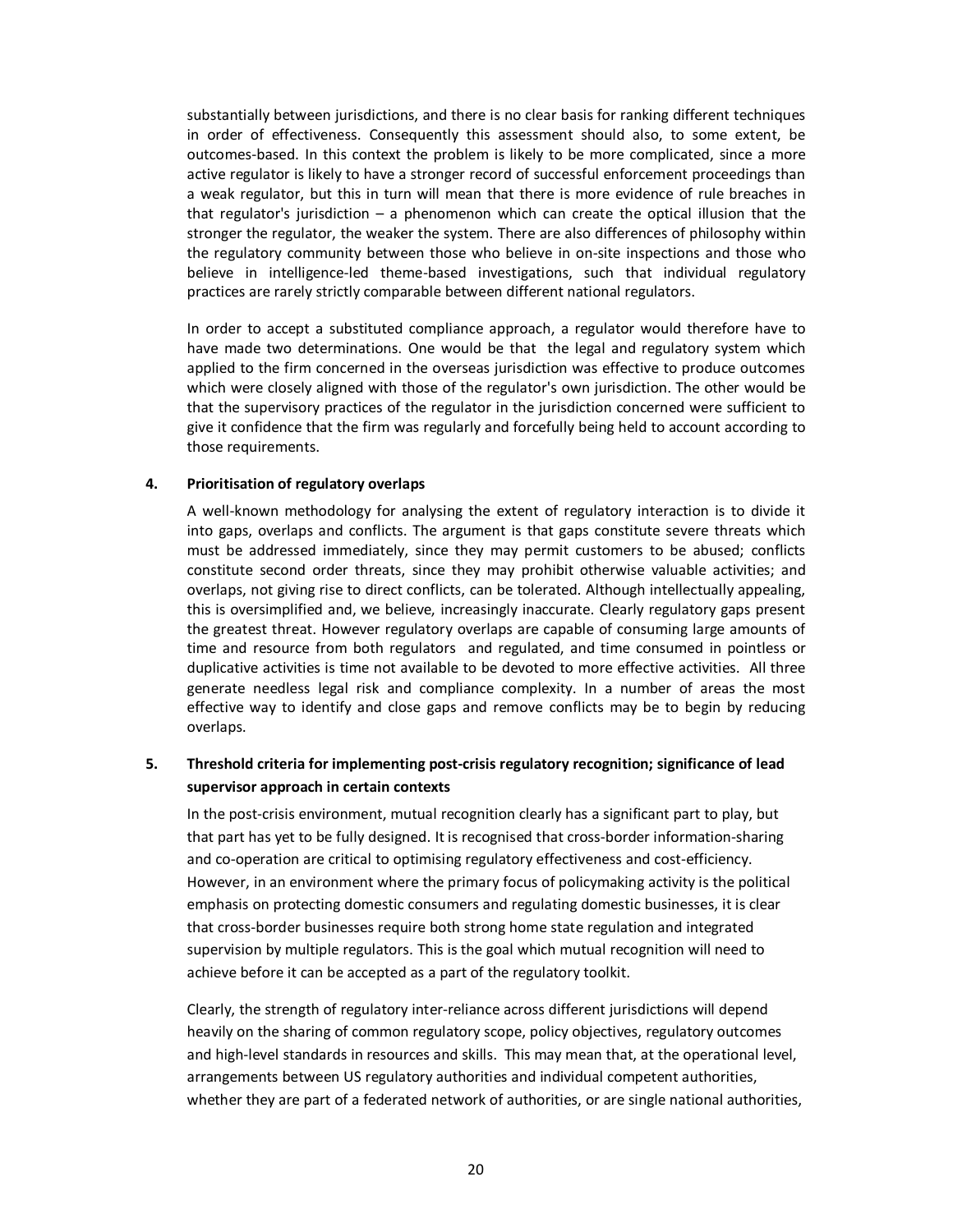may have to be significantly differentiated. Indeed, if regulatory interdependence is to be achieved safely and confidently without any significant exacerbation of regulatory risk, this is arguably inevitable.

Regulatory recognition and any accompanying operational differentiation in the underlying arrangements must therefore satisfy certain stringent criteria before it can be credible, safe and acceptable to a regulatory authority. These are:

(a) No loss of regulatory efficiency and effectiveness

This means that the operation of the mutual recognition measure must enable the recognising regulator to be as confident as it was before the measure was implemented of the quality of the firm's performance of its regulatory obligations for a commitment of no more resource. This will mean in practice, that the authority concerned must be satisfied that the firm concerned is subject to effective supervision and enforcement in its home jurisdiction.

(b) Shared standards and policy outcomes

The basis of recognition must be founded on common policy objectives, shared standards and comparable outcomes. This is in practice an equivalence test based on the outcomes delivered by the relevant system rather than the structure of that system – no two financial regulatory systems are identical, and few are sufficiently similar to enable line-by-line comparison. There are clearly minimum standards which should be required in specific areas, and we have set these out below, reflecting the basic principles discussed at the outset of this section of this paper; i.e.

- i. fitness and properness of controllers and senior management
- ii. competence of staff
- iii. awareness of, and proper procedures to ensure compliance with, all applicable laws and regulations relating to its business
- iv. financial soundness and stability, including liquidity and capital requirements
- v. ability to provide appropriate levels of protections to customers
- vi. ability to ensure the maintenance of high standards of market conduct, including management of conflicts of interests

While it is not clear how the European Commission will interpret "equivalence" for the purpose of regulatory recognition (but see page 18) and there are concerns over the proposed condition to recognition of "reciprocity", it is notable that the above areas are similar to those identified by the European Commission in Art 37 of the draft of the Markets in Financial Instruments Regulation $^{10}$ 

 <sup>10</sup> http://eur-lex.europa.eu/LexUriServ/LexUriServ.do?uri=COM:2011:0652:FIN:EN:PDF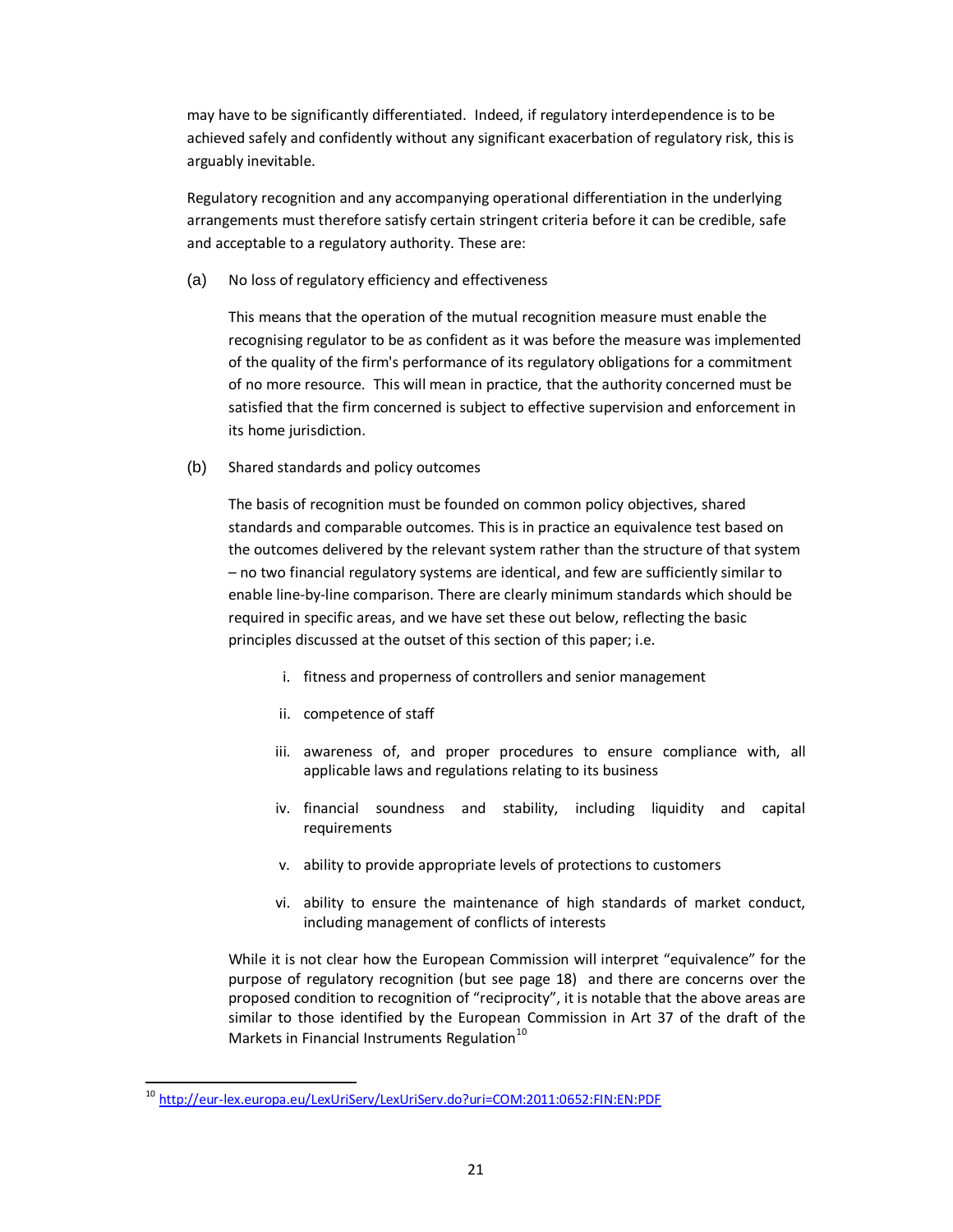(c) Reduction in regulatory conflict and duplication in processes and resources.

Regulatory conflict arises where rules require firms to do different – and potentially conflicting – things in pursuit of the same regulatory objective. The elimination of regulatory conflict is generally a positive gain for both regulator and regulated provided that the regulatory objectives for the firm concerned remain unaffected. Duplication of process and resources arises where two regulators supervise the same processes within a firm, and again, its elimination is usually a net benefit for both regulator and regulated. In order to be satisfied that this process is in effect, it will be necessary for the relevant regulators to be satisfied that arrangements are in place between them to ensure that information can be exchanged on a comprehensive and timely basis. This should include at a minimum

- i. information concerning breaches by the firm concerned of the regulatory regime applied to it in its home jurisdiction, and
- ii. information concerning the process of supervision, and in particular the outcomes of supervisory inspections and other supervisory activities by the home regulator

The sharing of information between regulators is a complex area, since individual rights (ranging from data protection to litigation privilege), public law obligations and regulatory policy issues may all impinge on the ability of the home regulator to share information with host regulators and vice versa. It is therefore very unlikely that information sharing arrangements between regulators can be as simple as a commitment to disclose everything that is asked for. It is therefore necessary for regulators to accept that the requirement is for them to be satisfied that they have access to sufficient information to perform their functions.

(d) Avoidance of duplicative infrastructures and service provision

**.** 

Regulators are generally required to maintain structures, systems and processes for ensuring that regulated firms perform their regulatory obligations, but a number of those processes, e.g. trade reporting and regulatory reporting systems, could be more cost-efficiently fulfilled through better interconnection between regulatory authorities to the point where that information can be shared by them, rather than firms being faced with multiple-reporting obligations. Again, this goes to the issue of sharing of information between regulators, and may be subject to the constraints identified above.

(e) Pooling the cost of more enhanced supervision, particularly in relation to cross-border business

Regulators in general accept that in the post-crisis world, at least some firms should be subject to more intrusive supervision. However more intrusive supervision requires a greater commitment of regulatory resource and, in particular, supervision of aspects of a firm's activities outside the home country of the supervisor concerned is significantly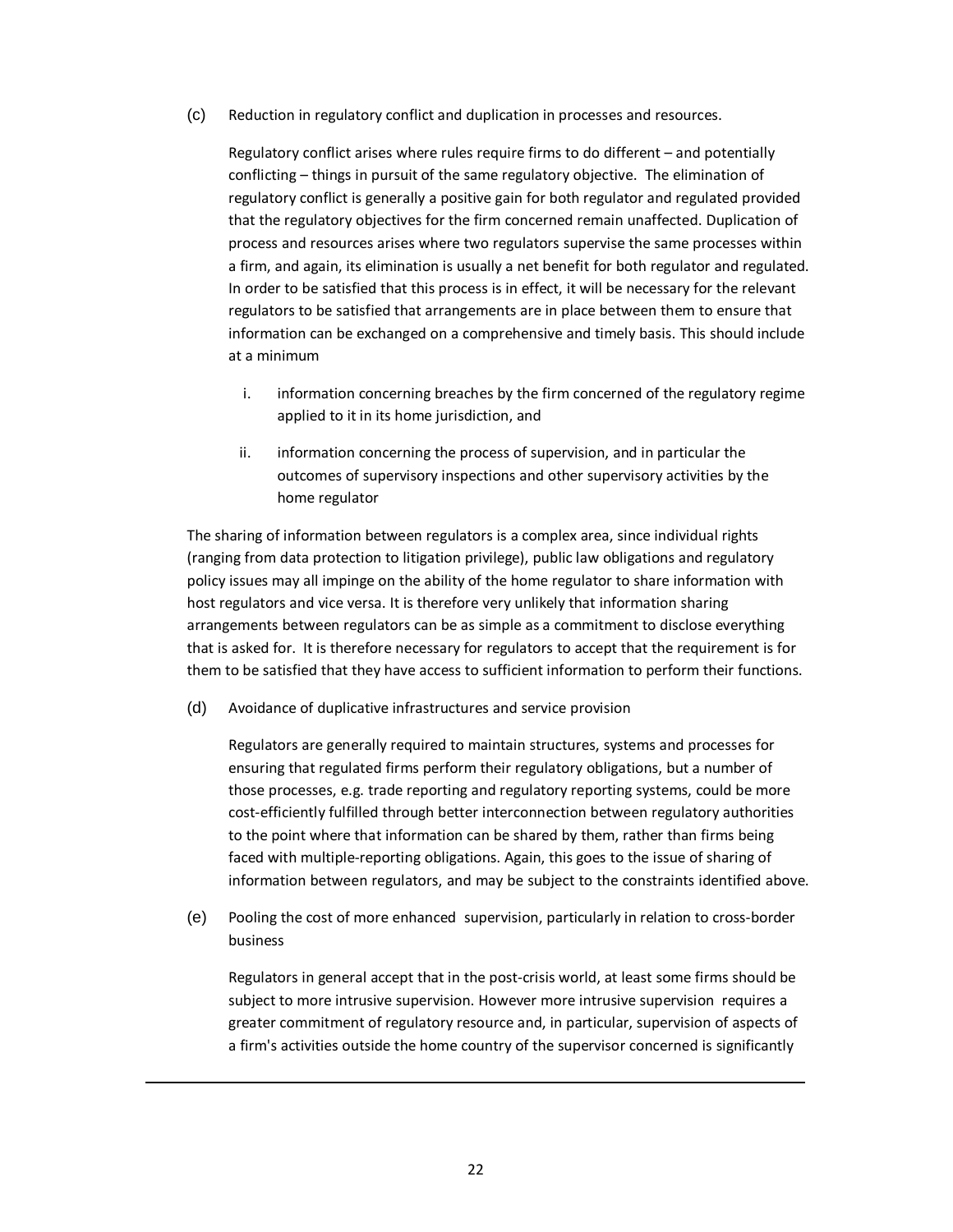more demanding in terms of time and resources. This means that regulators should, subject to exacting due-diligence assessment as to resources and capability and legal competence, positively seek out opportunities to rely on each other's supervisory work in a cross-border context in order to optimise regulatory efficiency and effectiveness.

(f) More efficient use of information

All regulators analyse the information which they receive from regulated firms. However different regulators have different priorities in terms of what they are seeking, and certain regulators may be centres of processing excellence in analysing particular types of data. Regulators should be prepared to rely on each other in order to optimise the processing of regulatory information.

(g) Avoidance of conflict of law problems for supervisors, firms and customers in determining which rules apply as a result of reduced rules' duplication and extraterritorial application

This is a major issue of legal uncertainty, not just for firms and their customers, but also for supervisors in determining which rules apply to what categories of business. While it is important for policymakers and regulators to satisfy themselves that their regulatory frameworks cover at least all of the business done within their jurisdiction, this necessarily and inevitably leads to regulatory overlaps. The consequential compliance complexity and legal risk can be reduced significantly through the disapplication of duplicative rules (essentially host-state rules) and enhanced international co-operation. This will also enhance the understanding of clients and avoid the uncertainty generated by determination as to which of several possible regulatory regimes/rules apply to any particular product or service.

The primary problem caused by regulatory overlaps is the necessity for regulators and firms to spend time analysing the precise territorial scope of different regulations. This difficulty also however extends to clients, who are generally unimpressed by uncertainty as to which of several possible regulatory regimes applies to any particular service.

Where overlaps occur between two regulatory systems both of which appear to be robust and property implemented, there is no reason why these issues – and the accompanying costs – should not be eliminated through the negotiation of a clear and transparent mutual recognition protocol to govern the activities in question. This simple step could reduce costs for regulators, clients and firms.

(h) Avoidance of the problems of cross-border enforcement

Cross-border enforcement may arise either as a result of overlapping regulatory jurisdictions, or in the context of regulatory failures which affect clients in multiple countries or which are perpetrated by parts of the regulated entity which are located in multiple countries. In general there is little or no scope for mutual recognition as regards enforcement *per se*. However, the process of dealing with the firm concerned, seeking and managing discovery, negotiating settlement and if necessary conducting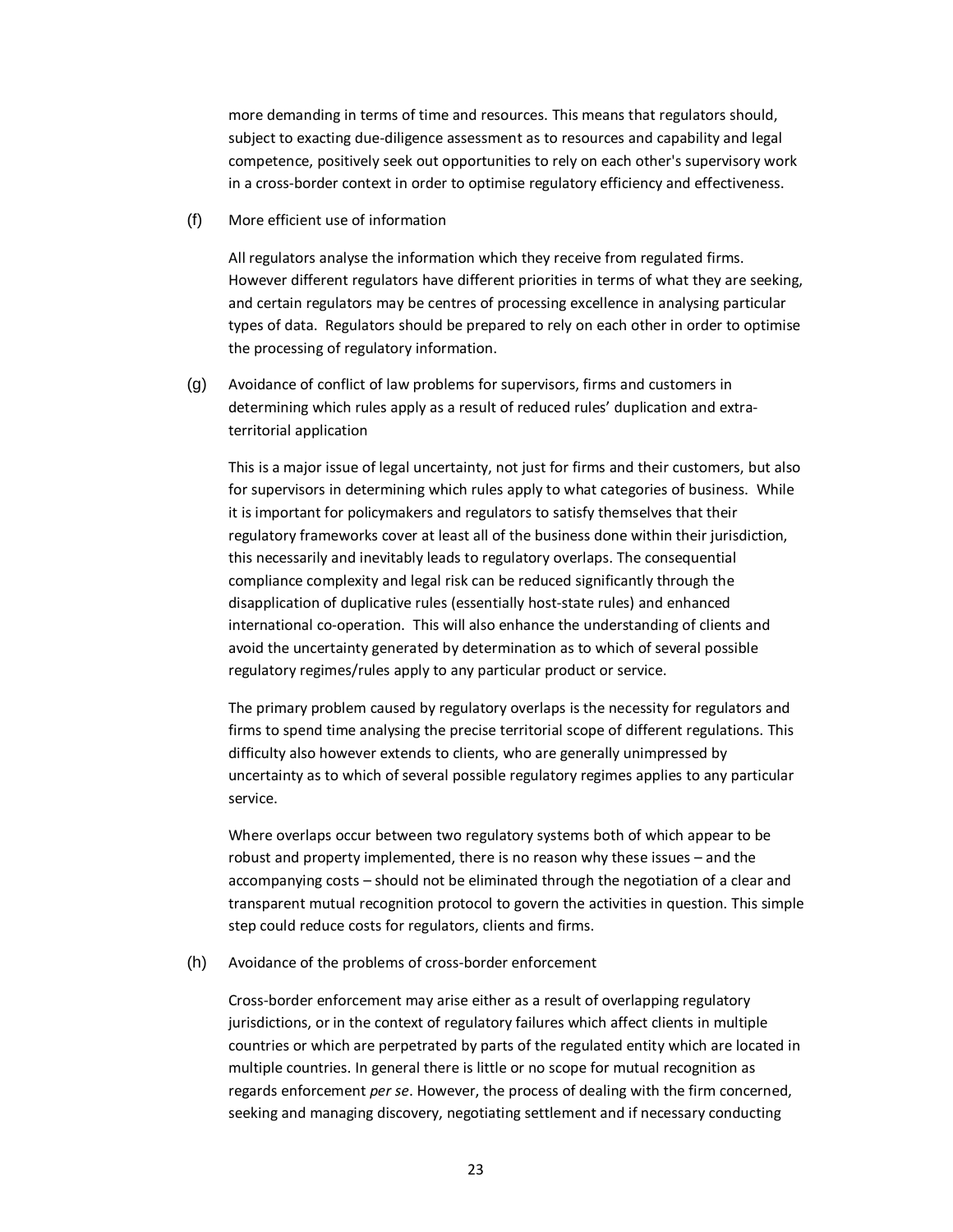tribunal or court proceedings are all areas where a collective approach based on a lead supervisor approach could deliver many of the same benefits that formal mutual recognition delivers in other context.

### **6. Further areas where mutual recognition could provide benefits**

There are a large number of areas where these tests could be satisfied by effective mutual recognition regimes. Many of these are well-known, and arise in the mainstream areas of authorisation and conduct of business regulation. However, there are other areas in which a mutual recognition approach might be beneficial, e.g.:

### (a) Regulatory reporting

Mutual Recognition can be implemented both directly and indirectly. There are many circumstances where a regulated firm is required to obtain regulatory confirmations from other firms, and these frequently give rise to inefficiencies where the two firms are in different jurisdictions. An illustration of this is that CFTC rules require DCO members that are not subject to CFTC oversight to report to the CFTC on their risk management rules or procedures. However such entities are almost certainly regulated in their home jurisdiction, and as a result (at least in the EU) will be required to report such information to their home regulator. The result of this process is to double the regulatory resources required to police this aspect of the firm's business for no discernible benefit. Similar issues arise as regards reporting transactions to data repositories – multiple reporting requirements to imperfectly connected databases can only have a destabilising effect on the overall reliability of those databases.

### (b) Clearing requirements

One of the most significant examples of inefficiency arising from conflicting regulatory policies appears in the context of mandatory clearing requirements. For example, assuming that there is comparability in determining the eligibility of derivatives to be centrally cleared, US law may require that a derivative transaction between a US and an EU person should be cleared through a US clearing house, whereas EU law may require the same derivative to be cleared through an EU clearing house. Recognition will facilitate the policy objectives of both systems insofar as a derivative deemed eligible for clearing may then be cleared in either system. Another clearing-related problem arises in connection with the CFTC requirement that US customer dealings on a foreign clearing house must be cleared by a US-regulated entity. Recognition based on appropriate due diligence would avoid that unnecessary duplication and mitigate the risk of a "tit for tat" approach.

(c) Macro-prudential regulation

The case of macroprudential regulation highlights the necessity for co-ordination even in domestic regulatory issues. Macro-prudential regulation is, by definition, concerned with a particular economy. Like monetary policy, its focus is necessarily on the financial system to which it relates. However macroprudential policy is likely to be implemented in practice by the issuance of rulings to firms as to the terms on which they do certain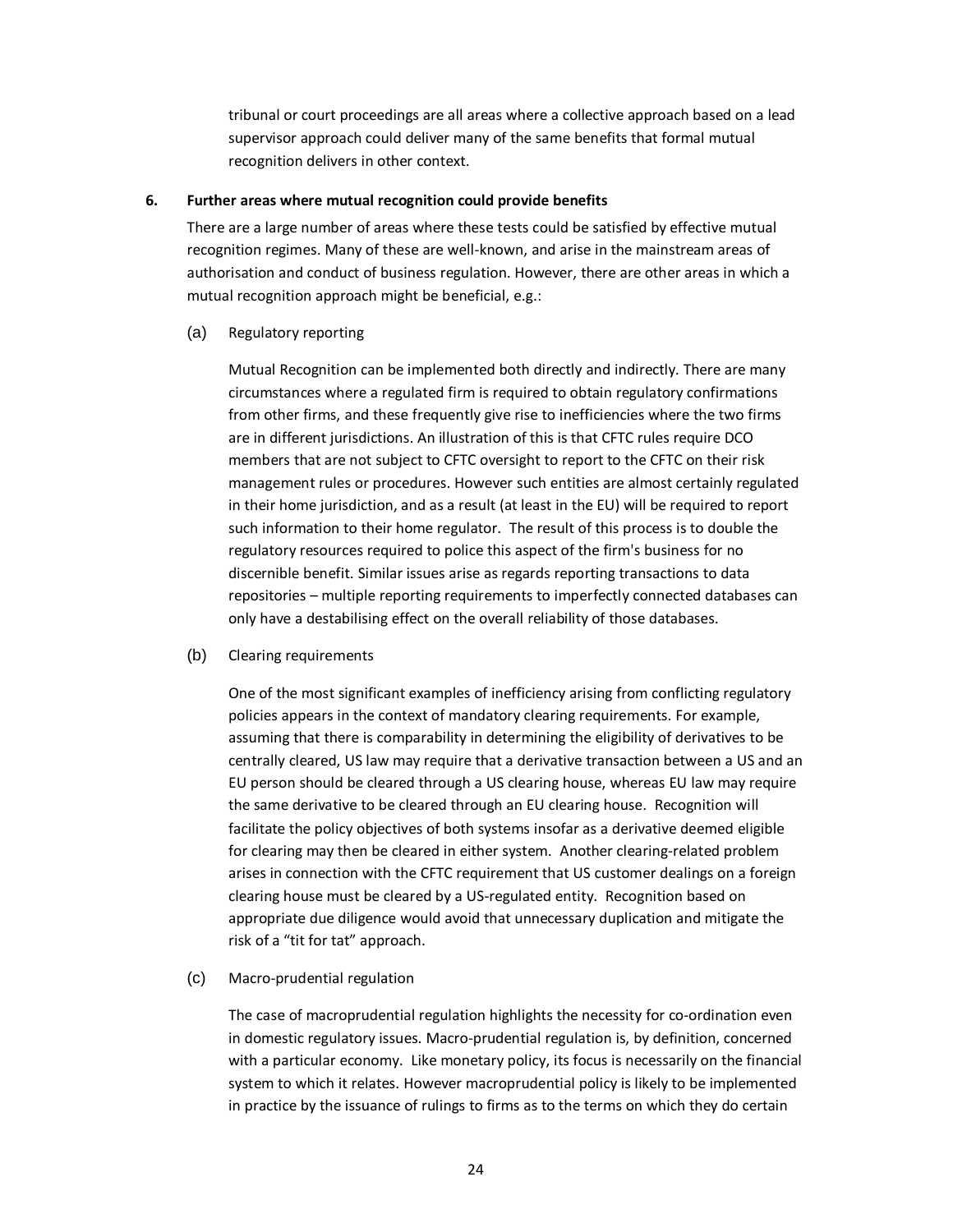types of business (for example, restrictions on loan-to-value ratios for Mortgage lending) and possibly complete prohibitions on other types of business. Given that money is one of the easiest things to pass across borders, such regimes will necessarily try to be effects-based rather than location-based. A mechanism for achieving this aim as regards bank finance is set out in Basel III, where the proposed countercyclical capital buffer provides a mechanism whereby bank regulators in jurisdiction A can require bank regulators in Jurisdiction B to impose capital penalties on banks which lend into jurisdiction A, thereby inflating credit.

### (d) Deposit insurance/resolution

One of the most important areas for the development of international co-ordination is the resolution of failing international investment firms and banks. There is no immediate prospect of a concluded global agreement in this area, and resolution authorities will be required to create between themselves protocols for dealing with failing firms. It is clear that the resolution of an international financial firm would require co-operation between the resolution authorities of at least the major jurisdictions in which the firm operated. This in turn would necessitate those authorities having both the appropriate statutory powers to intervene in this way, and the appropriate mandate to exercise those powers in support of a collective action being taken by the institution's resolution authorities rather than with the sole aim of maximising returns to domestic creditors.

### (e) Group structural regulation

There is currently a vogue amongst legislators for mandating internal structural restrictions within groups – the Volcker rule, the Lincoln amendment and the Vickers proposals in the UK are examples of this. Clearly such regulations are motivated primarily through a desire to reduce the overall level of risk to which the institution concerned is subject and to enhance resolvability of that institution (with the attendant risk of public sector support) if it becomes insolvent. The concerns arise where governments seek to cancel out the competitive disadvantage which such rules may impose on their domestic firms by applying these rules to overseas institutions which may operate in their markets. In addition to being intellectually incoherent, regulation of this kind place great strains on regulators, since they in principle require regulators to police the global activities of the overseas firm concerned. To ask a US supervisor to police the activities of a Canadian Bank in London is, regardless of its other failings, a gross waste of regulatory resources.

# **7. The IOSCO Principles of Securities Regulation (2010)**

In 1998, IOSCO published its report "Objectives and Principles of Securities Regulation" which established thirty principles of securities regulation – principles which, in general, are relevant to other forms of financial services and market activity – with the specific purpose of fulfilling the three core objectives of (i) protecting investors; (ii) ensuring market integrity and transparency; and (iii) reducing systemic risk.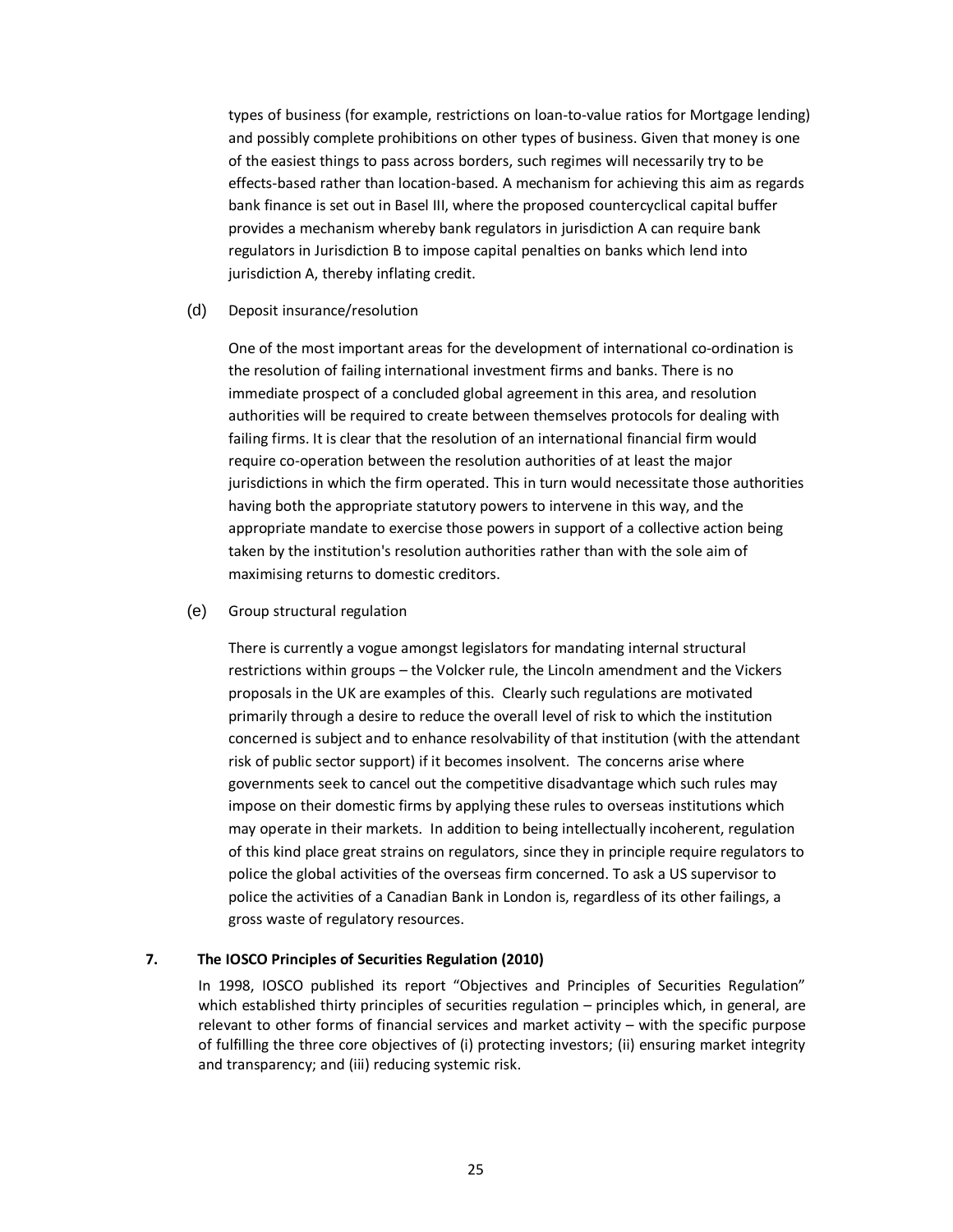In its Introduction to the Principles, IOSCO stated: *"An increasingly global marketplace also brings with it the increasing interdependence of regulators. There must be strong links between regulators and a capacity to give effect to those links. Regulators must also have confidence in one another. The development of these linkages and this confidence will be assisted by the development of a common set of guiding principles and shared regulatory objectives."*

These principles have been updated, in the current edition (June 2010), which carries through the architecture for co-operation provided by the original principles. The Coalition believes that these (now) thirty-eight IOSCO Principles (see Appendix 2) could provide a sound basis for measuring rules' outputs and establishing a common set of regulatory values sufficient to deliver regulatory recognition for the following reasons:

- the three IOSCO objectives listed in para 4.8 are in accord with the objectives of most well-regulated jurisdictions (irrespective of whether or not their regulatory authorities are members of IOSCO);
- the eight categories of Principles (summarised in Appendix 2) emphasise the importance of high standards of regulation in terms of fairness, accountability, resources, enforcement, information-sharing and cooperative arrangements; set out the duties and obligations of issuers; set out the business conduct priorities and standards expected of intermediaries; and address the need for exchanges to maintain high standards in terms of transparency, market integrity and monitoring, managing and supervising market activities;
- the members of IOSCO, which, between them, are responsible for the regulation of over 100 jurisdictions and 90% of the world's securities and other financial markets, have already endorsed these Principles;
- through their endorsement of the IOSCO Principles, the members of IOSCO have committed to use "their best endeavours" to ensure compliance with them and, while it is recognised that they will have to apply within their overall (and often differentiated) domestic legal and market frameworks, the members subscribe to the statement that "to the extent that current legislation, policy or regulatory arrangements may impede adherence to these principles, they intend that changes should be sought";
- the intensive programme of assessing compliance with the principles carried out by IOSCO and the IMF since 1998 has shown high levels of compliance by members of the EU/EEA and Switzerland (all but a handful of which have been assessed) as demonstrated by the published assessment for each jurisdiction and the 2007 IMF Working Paper<sup>11</sup>. It appears likely that completion of the EU's FSAP programme will have contributed to enhanced compliance in some Member States, thereby pulling up the average. Testing of this should be relatively straightforward;

 $11$  IMF Working Paper: Strengths and Weaknesses in Securities Market Regulation: a Global Analysis; Ana Carvajal and Jennifer Elliott, October 2007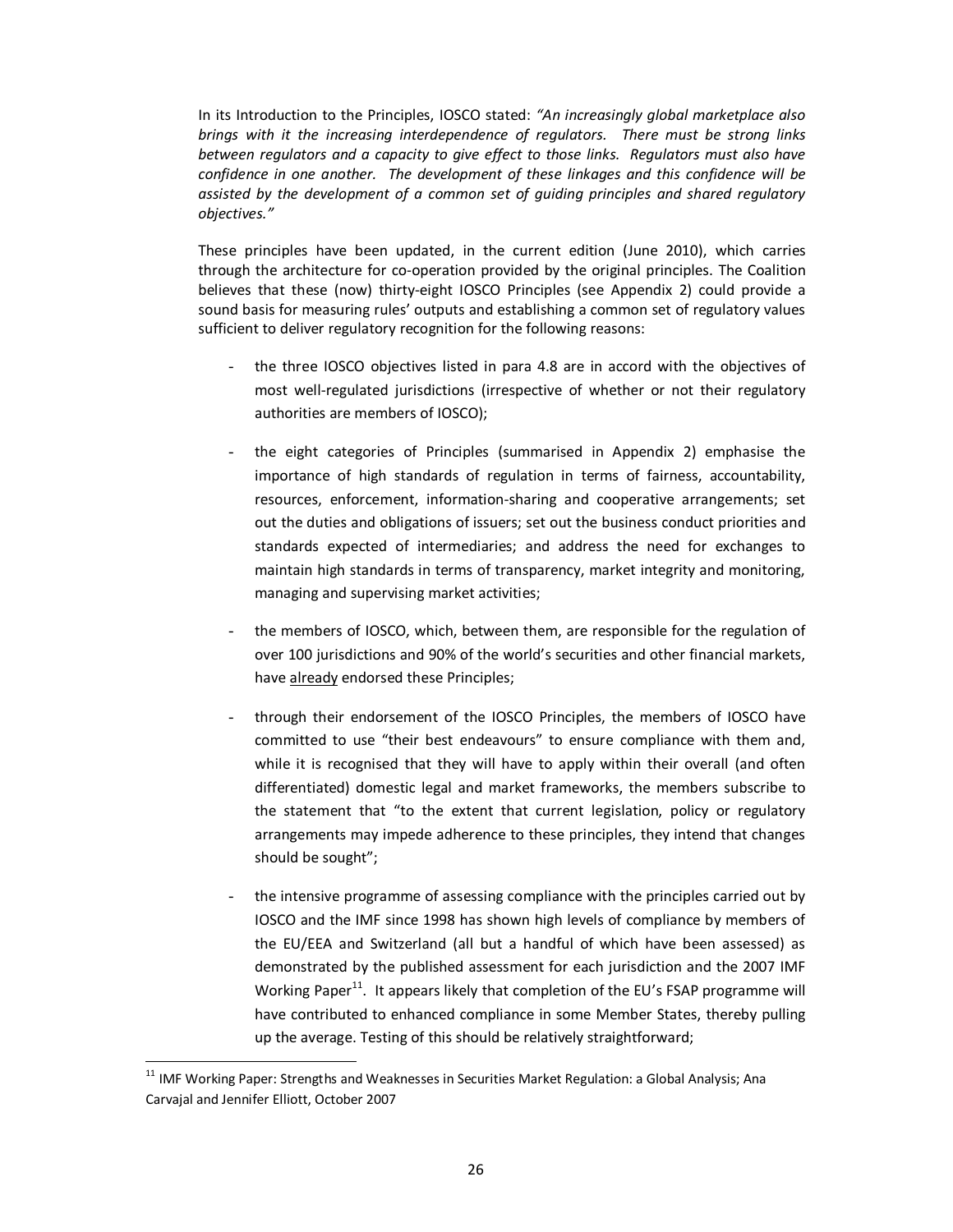- by using IOSCO's globally-accepted Principles, the European and US authorities would be basing their framework of regulatory recognition on a set of internationally accepted criteria for measuring the regulatory quality and, by adopting a more global and inclusive approach to recognition, would enable other jurisdictions to negotiate recognition on a similar basis.

The Coalition strongly supports adherence by regulatory authorities to the IOSCO Principles and believes that this is a critical step to modernising the regulation of cross-border financial services activities and meeting the commercial objectives of delivering a more open transatlantic marketplace. However, the Coalition is also conscious of the view that using the Principles alone as a sufficient means of measurement may not be sufficient – and reference is often made to the concept of "IOSCO+" (e.g. the need for rules and regulations to be transparent, accessible, intelligible and market flexible). Nevertheless, they are the most internationally accepted test of regulatory adequacy.

### **CONCLUSION**

In the circumstances, the Coalition associations would urge the regulatory authorities on both sides of the Atlantic to come together with a view to resuming the pre-crisis negotiations on regulatory recognition or, as it has been otherwise described, "substituted compliance" in order to enhance the regulation of cross-border business and reduce jurisdictional conflict, legal risk and compliance complexity. In this context, the Coalition associations would suggest consideration be given to the following steps:

- 1. The establishment of a dedicated Working Group drawn from the key regulatory authorities on both sides of the Atlantic with the objectives of:
	- (a) in the short term, establishing the criteria for transatlantic regulatory recognition based on (i) compliance with the IOSCO Principles and Objectives for Securities Regulation; and (ii) accepted levels of compatibility in the areas of supervision and enforcement; and (iii) reviewing existing memorandum of understanding to ensure that they facilitate comprehensive and timely information-sharing and cooperation in the areas of supervision, investigation, and enforcement;
	- (b) in the longer term, undertaking a regulatory gap analysis to determine how fundamental differences in regulatory approaches can be converged or reconciled in such a way as to facilitate common standards and common approaches;
	- (c) establishing specific work processes and procedures to give practical effect to interregulatory memoranda of understanding and ensure that there are effective and credible operational outcomes;
	- (d) establishing a process whereby new regulations which have potentially extraterritorial effect are a departure from the basis of regulatory recognition are the subject of inter-regulatory consultations prior to their introduction (other than in cases of extreme market stress or urgency).
- 2. The establishment of an Advisory Group comprising investment banks, non-bank broker dealers, market infrastructures, including clearing houses and corporate and institutional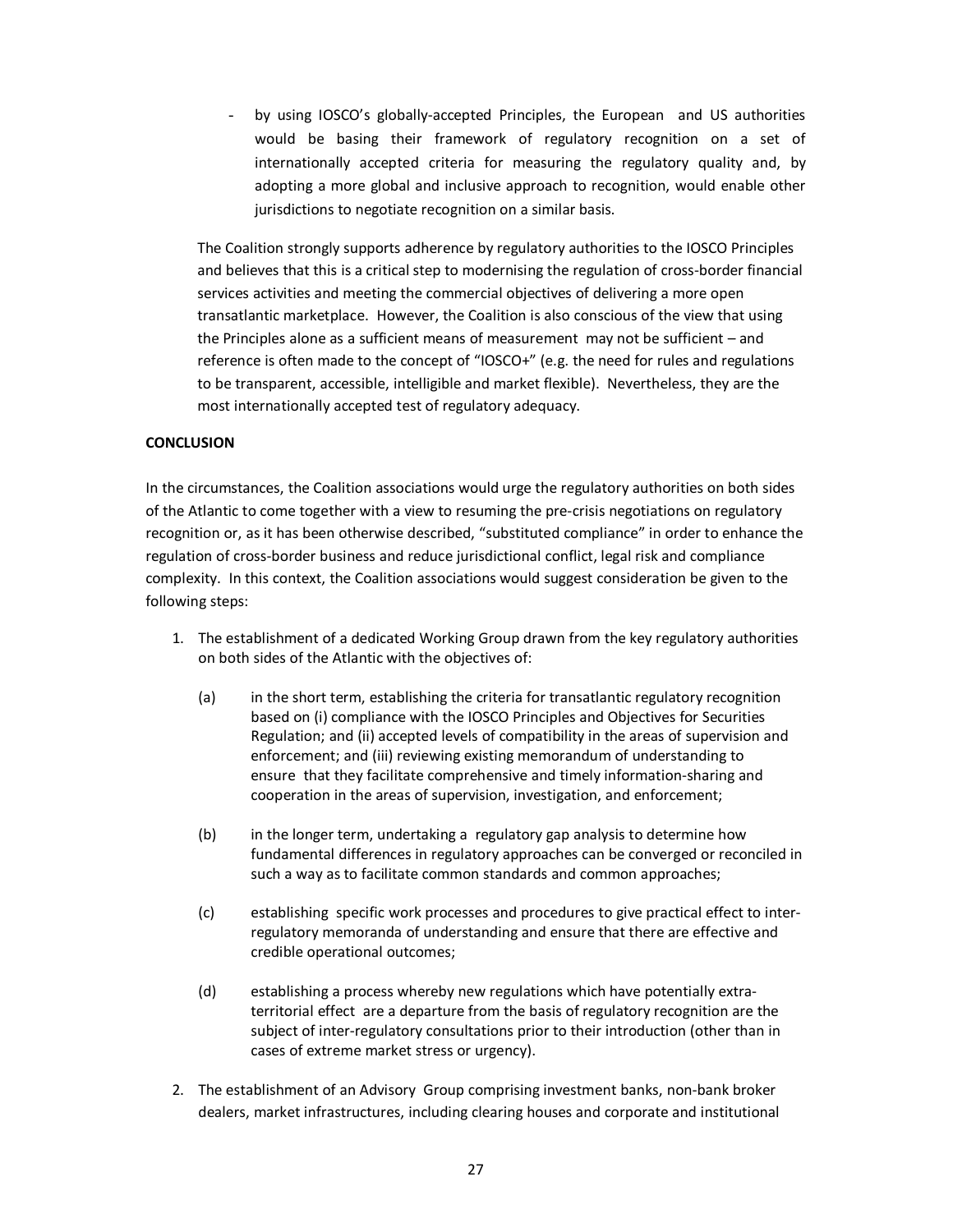end-users of the markets to work with the regulatory authorities in identifying areas of regulatory conflict which impose significant burdens on both industry and regulatory authorities.

The Coalition associations believe that these are the kind of steps which need to be taken in order to give practical effect to growing awareness of the importance, in Europe, of regulatory recognition and, in the US, of "substituted compliance".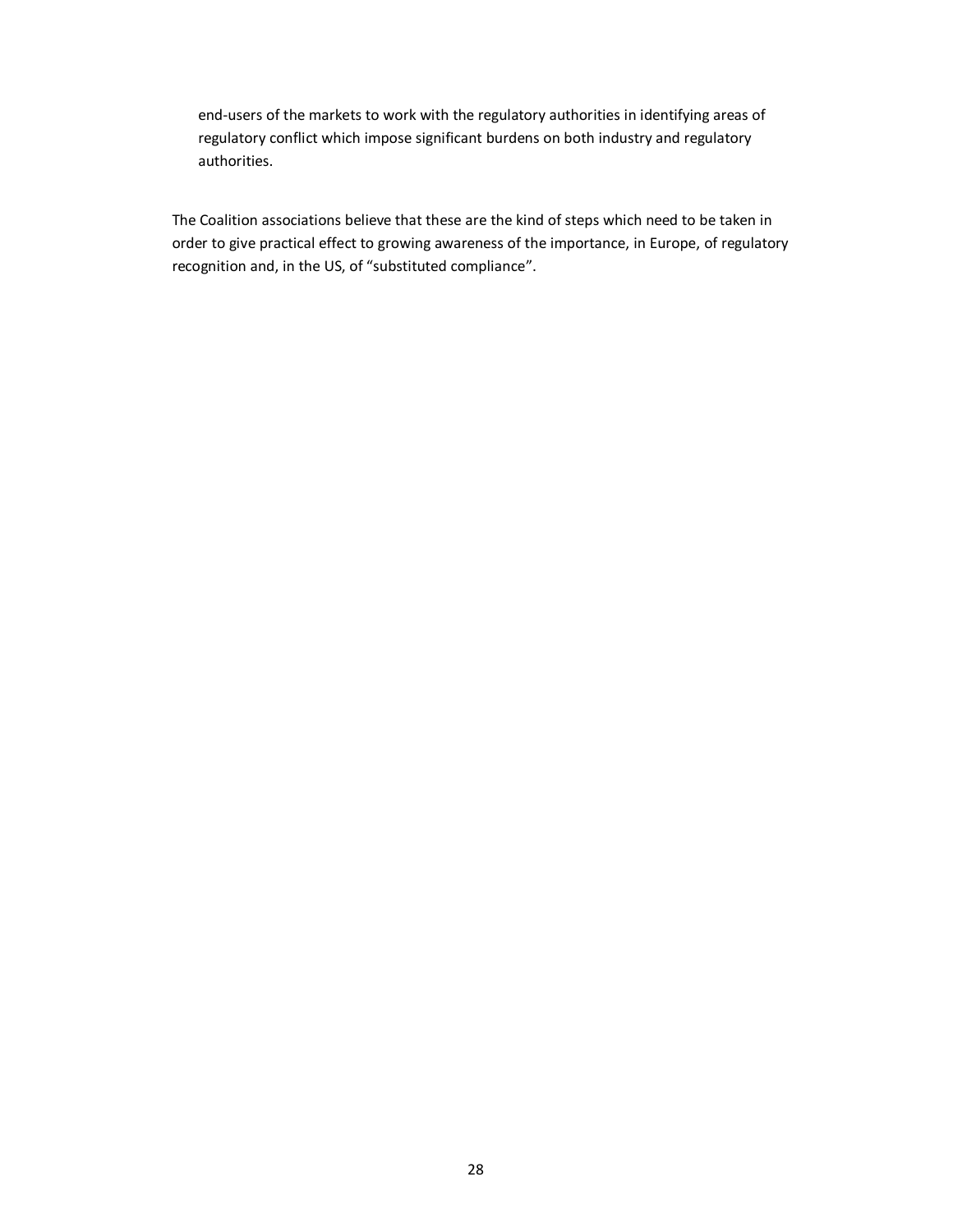# **APPENDIX I**

**EU-US Coalition on Financial Regulation**

**Background Briefing Note**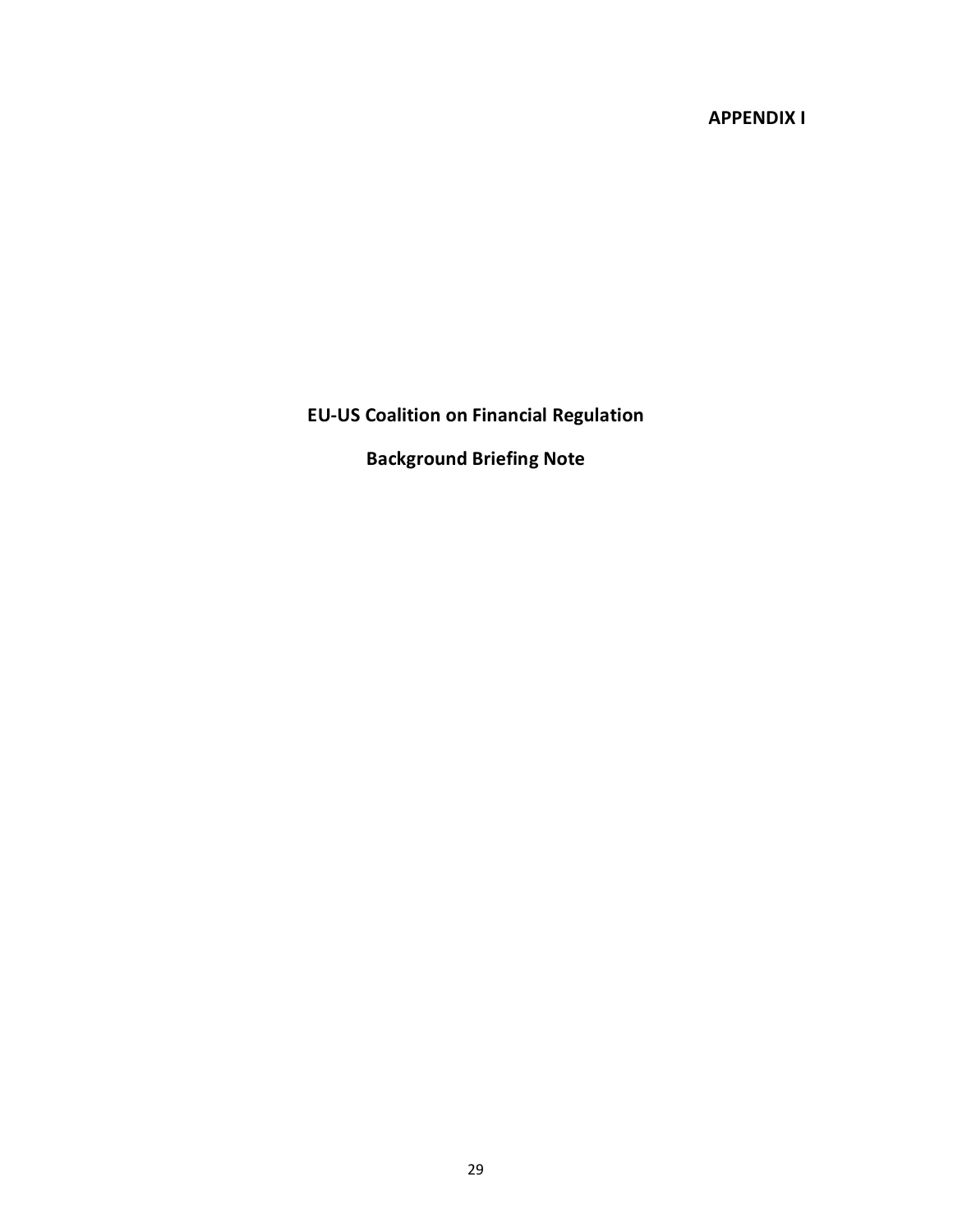### **EU-US COALITION ON FINANCIAL REGULATION: BACKGROUND BRIEFING NOTE**

### *Who comprises the Coalition?*

In early 2005, a group of leading EU and US financial service industry associations agreed to work together to address the urgent need to simplify the regulation of wholesale Transatlantic financial services business; and subsequently agreed to form themselves into the EU/US Coalition on Financial Regulation. They comprise, currently:

ABA Securities Association (ABASA) Association of Financial Markets in Europe (AFME) Bankers' Association for Finance and Trade (BAFT) British Bankers Association (BBA) Futures Industry Association (FIA) Futures and Options Association (FOA) International Capital Market Association (ICMA) Investment Industry Association of Canada (IIAC) International Swaps and Derivatives Association (ISDA) Securities Industry and Financial Markets Association (SIFMA) Swiss Bankers Association (SBA)

European Banking Federation (EBF) *[observer]*

Their objective, in coming together, was not to undermine acceptable standards of market integrity or investor protection but to increase the efficiency and coherence of applicable regulation and rules, which, despite the common standards and principles developed by IOSCO, continue to be geographically based and governed by differentiated national laws. The result is a complex and costly meld of regulatory duplication and conflict which sits uneasily with the increasingly global nature of financial markets and services, undermines the intended benefits of harmonisation, creates unnecessary customer confusion and imposes needless trading, investment and business costs and access restrictions on both the providers and consumers of financial services. The establishment of a more coherently regulated and open transatlantic financial services marketplace will enhance efficiency, access and competitiveness, bringing lower costs for institutional and other customers of the financial services industry and greater coherence in appropriate customer protections.

### *What are the objects of the Coalition?*

The objectives of the Coalition are:

- (a) to encourage and expedite wider acceptance of *regulatory recognition* (whether unilateral, bilateral or multilateral) as accepted international practice;
- (b) to support the case for *exemptive relief* for defined levels of wholesale business;
- (c) to identify and promote the need for *"targeted" rules' convergence* where there is either (i) insufficient approximation in rules' outputs to facilitate recognition; or (ii) where convergence would deliver tangible benefits for the providers and consumers of financial services in terms of increased business efficiency, cost effectiveness, improved customer understanding or simplified market access.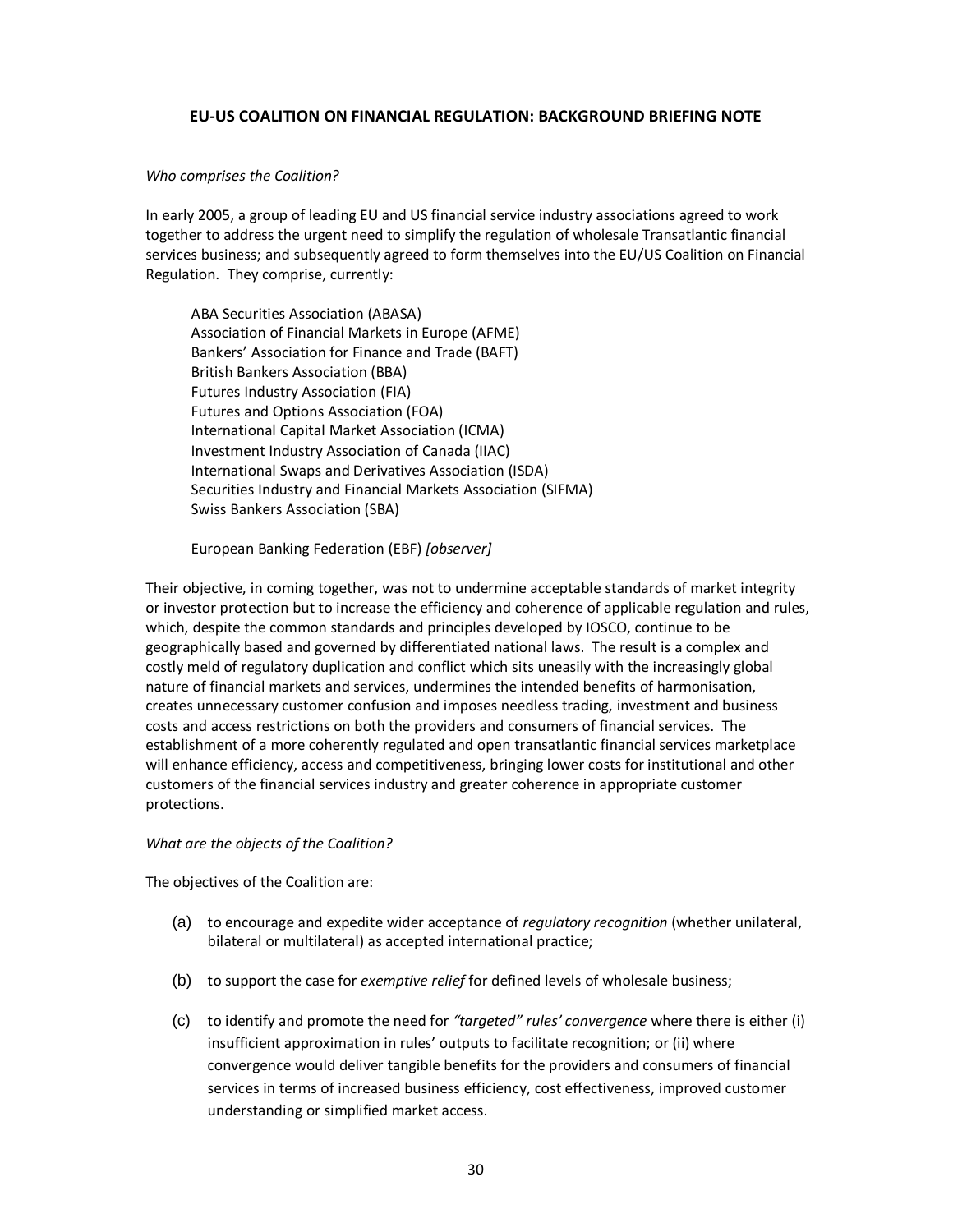The Coalition believes that, if the transatlantic regulatory dialogue is to fulfil its commercial as well as its regulatory objectives, the following factors should be taken into account:

- avoidance of regulatory "harmonisation for harmonisation's sake" insofar as this would impose needless regulatory change and cost for thousands of smaller-sized EU and US firms that do not carry on transatlantic business;
- the desirability of establishing:
	- $\circ$  a set of consensual regulatory standards/outcomes, which could facilitate, where appropriate, the continuance of acceptable rules' differences;
	- $\circ$  consensual "Principles for Better Regulation", coupled with co-operative procedures for the forward development of rules;
- the need to secure regular and on-going industry and "stakeholder" input recognising that financial service suppliers, infrastructure providers and consumers are best placed to identify commercial and market needs.

### *The first report of the Coalition*

On  $8<sup>th</sup>$  September 2005, the Coalition launched a major two-volume study "The Transatlantic dialogue in financial services: The case for regulatory simplification and trading efficiency<sup>12</sup>" in London and Washington. The Report highlighted areas of often needless regulatory duplication and conflict – needless largely because the rules were designed to achieve the same objective, yet their differentiation served only to complicate the process of compliance and increase cost for firms and their customers. The Report focussed on licensing and business conduct rules and was issued in two separate parts:

- · A "*legal analysis*" which compared relevant US legislative requirements (including applicable rules of the SEC and CFTC) with EU directives (including CESR business conduct principles and the implementing rules of four specimen member states, France, German, Spain and the UK), since supplemented by a regulatory analysis of Swiss rules.
- · A *"business case",* which identified priority areas for regulatory change which would (a) simplify, without any diminution in standards of market integrity or investor protection, the framework of regulation for the carrying on of Transatlantic financial services business; and (b) play a significant role in achieving the objectives of enhanced efficiency and reduced trading costs.

More particularly, the Report argued for the formulation of a common set of customer definitions for the purposes of classification, solicitation and documentation; a common approach to core investor protection objectives such as "know your customer"; the development of a common set of examination and registration requirements; a consensual regulatory approach to other firms' outsourcing arrangements; and the development of a forward programme to simplify critical areas of regulation such as the obligation to deliver best execution, trade allocation procedures, distribution of research, etc. The Report also urged that the process of rules' development should

 $12$  Copies of the study are available from the Secretariat to the Coalition which is based at the FOA,  $2^{nd}$  Floor, 36-38 Botolph Lane, London EC3R 8DE or may be downloaded from any of the websites of the Participating Associations.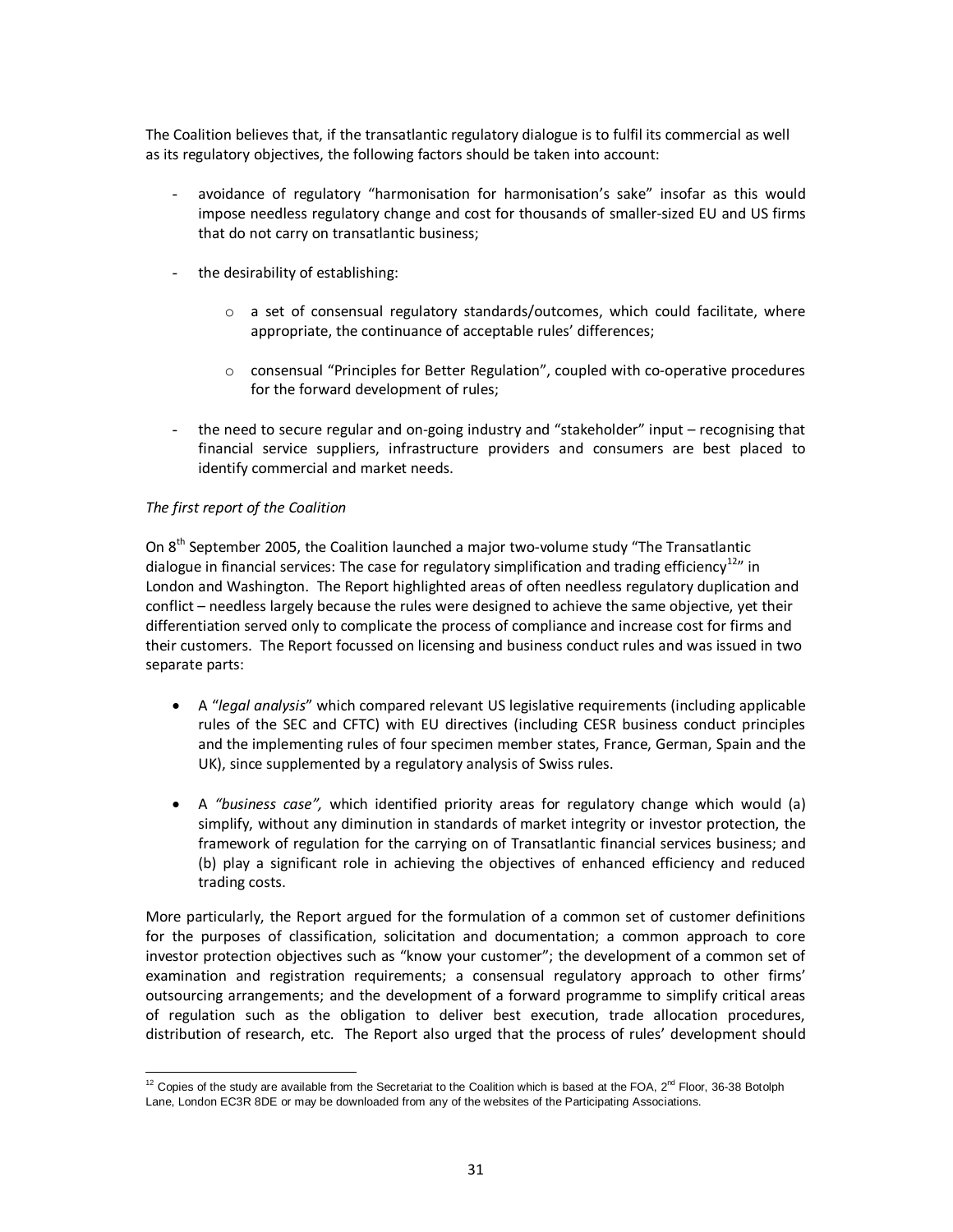be underpinned by an agreed set of consensual principles of good regulation and a common approach to regulatory impact assessments.

## *The second report of the Coalition*

The Coalition, noting the positive reaction to its 2005 report and the increased prioritisation that was being given to financial services regulatory recognition, issued a second report on 1<sup>st</sup> April 2008, *"Mutual Recognition, Exemptive Relief and "targeted" Rules' Standardisation: The Basis for Regulatory Modernisation" 13*.

This Report:

- (a) re-emphasised the importance of the three "gateways" to modernising the regulation of global business, i.e. *regulatory recognition, exemptive relief* and *targeted rules' convergence*.
- (b) set out the key criteria for establishing a durable basis for regulatory recognition; and
- (c) identified industry priorities for "targeted" rules' convergence;
- (d) reinforced the benefit of a more open and efficiently regulated transatlantic market place for all its "stakeholders", including the regulatory authorities;
- (e) supported recognition/relief being afforded to foreign market infrastructure providers.

### *What is the next step of the Coalition?*

The emergence of the financial crisis meant that the 2008 priority of developing a more efficient and open transatlantic market became subordinated to the priority objectives of implementing changes to regulatory structures, rules and practices in response to the lessons of the financial crisis.

In the view of the Coalition, however, early post-crisis economic recovery will be dependent in large part on establishing coherently-regulated and more open markets. This means that, allowing for other priorities and pressures on existing resources, the transatlantic dialogue in financial markets and services should be resumed as soon as possible – a view that was very much the position of the Coalition when it submitted its response to the post-crisis "Call for Evidence on Mutual Recognition of Non-EU Jurisdictions" (CESR/09-4060b), issued by the Committee of European Securities Regulators (CESR) in September 2009.

As a result, the Coalition – reflecting the growing governmental and regulatory focus on foreign regulatory recognition or accreditation – has commissioned the international law firm Clifford Chance to produce the report to which this briefing note is an appendix on the post-crisis benefits of regulatory recognition not just for the providers and consumers of financial services, but the regulatory authorities themselves.

In the circumstances, the Coalition associations would urge the regulatory authorities on both sides of the Atlantic to come together with a view to resuming the pre-crisis negotiations on regulatory recognition or, as it has been otherwise described, "substituted compliance" in order to enhance the regulation of cross-border business and reduce jurisdictional conflict, legal risk and compliance

<sup>13</sup> http://www.foa.co.uk/publications/eu-us%20report-%20mar08.pdf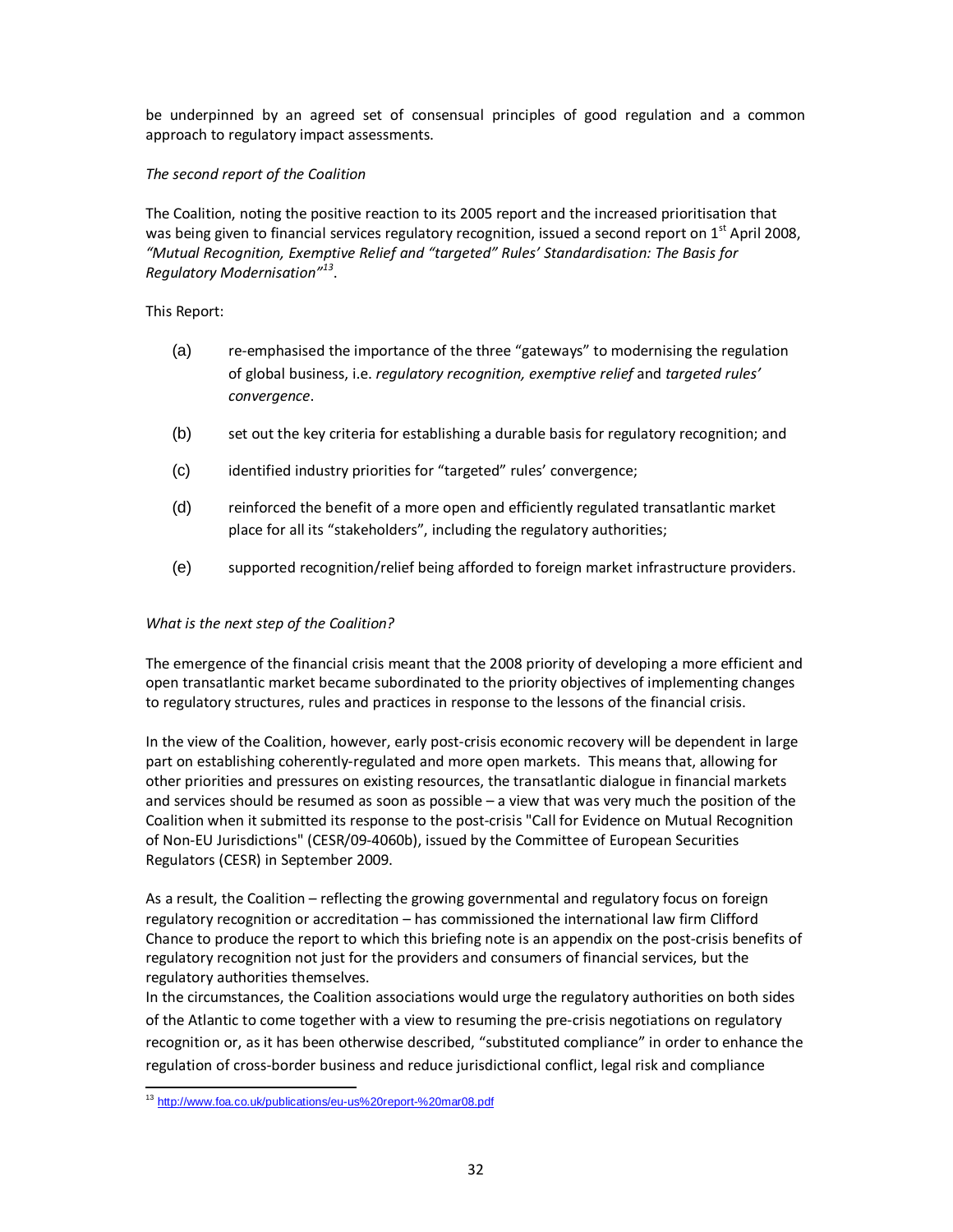complexity. In this context, the Coalition associations would suggest consideration be given to the following steps:

- 3. The establishment of a dedicated Working Group drawn from the key regulatory authorities on both sides of the Atlantic with the objectives of:
	- (a) in the short term, establishing the criteria for transatlantic regulatory recognition based on (i) compliance with the IOSCO Principles and Objectives for Securities Regulation; and (ii) acceptable levels of compatibility in the areas of supervision and enforcement; and reviewing existing memorandum of understanding to ensure that they facilitate comprehensive and timely information-sharing and cooperation in the areas of supervision, investigation, and enforcement;
	- (b) in the longer term, undertaking the regulatory gap analysis to determine how fundamental differences in regulatory approaches can be converged or reconciled in such a way as to facilitate common standards and common approaches;
	- (c) establishing specific work processes and procedures to give practical effect to interregulatory memoranda of understanding and ensure that there are effective and credible operational outcomes;
	- (d) establishing a process whereby new regulations which have potentially extraterritorial effect or are a departure from the basis of recognition are the subject of inter-regulatory consultations prior to their introduction (other than in cases of extreme market stress or urgency).
- 2. The establishment of a Working Group comprising investment banks, non-bank broker dealers, market infrastructures, including clearing houses and corporate and institutional end-users of the markets to work with the regulatory authorities in identifying areas of regulatory conflict which impose significant burdens on both industry and regulatory authorities.

The Coalition believe that the steps indicated above would start the process of giving practical effect to the increasing acknowledgement being given to the importance, in Europe, of regulatory recognition and, in the US, of "substituted compliance.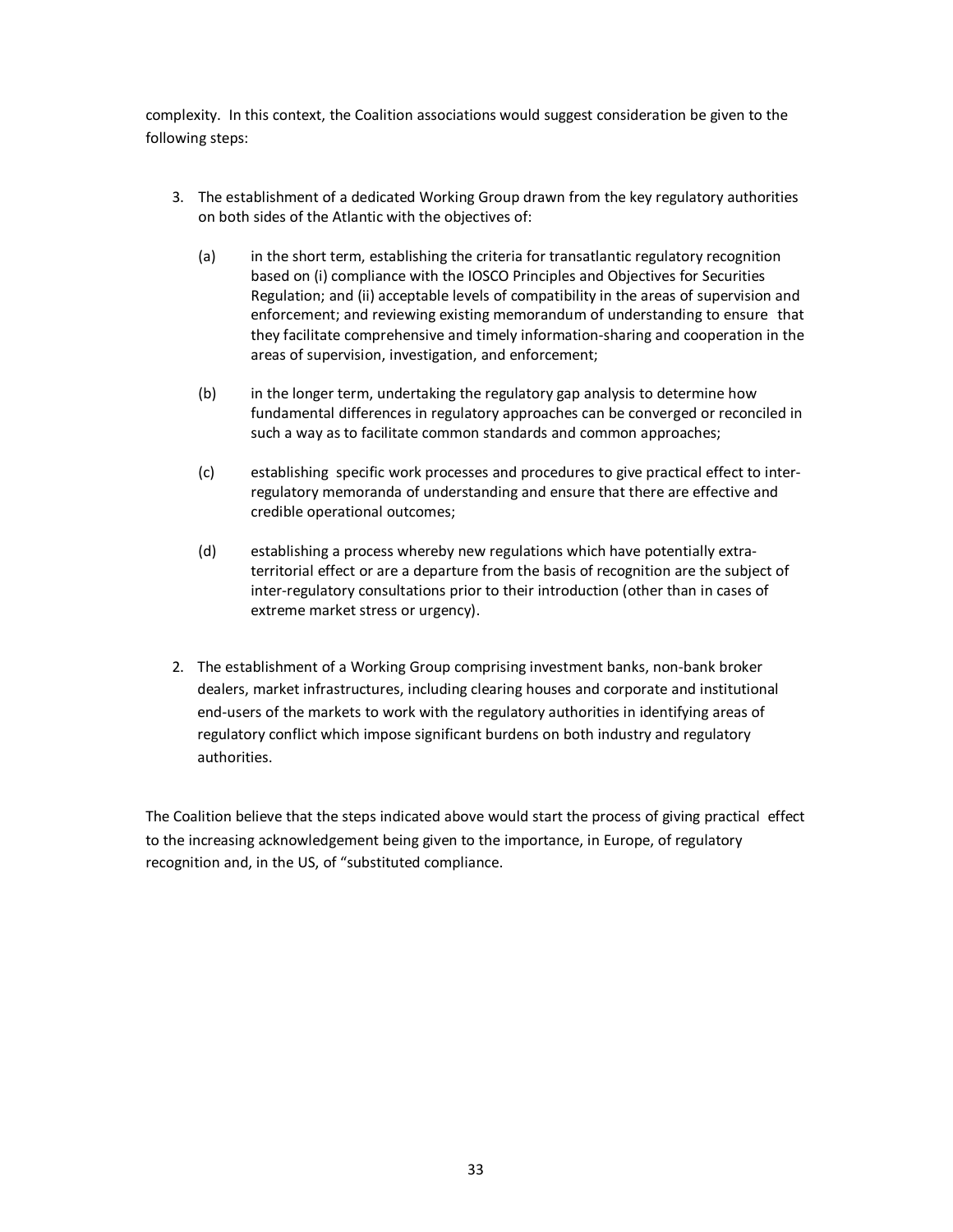# **APPENDIX II**

**Objectives and Principles of Securities Regulation (2010)**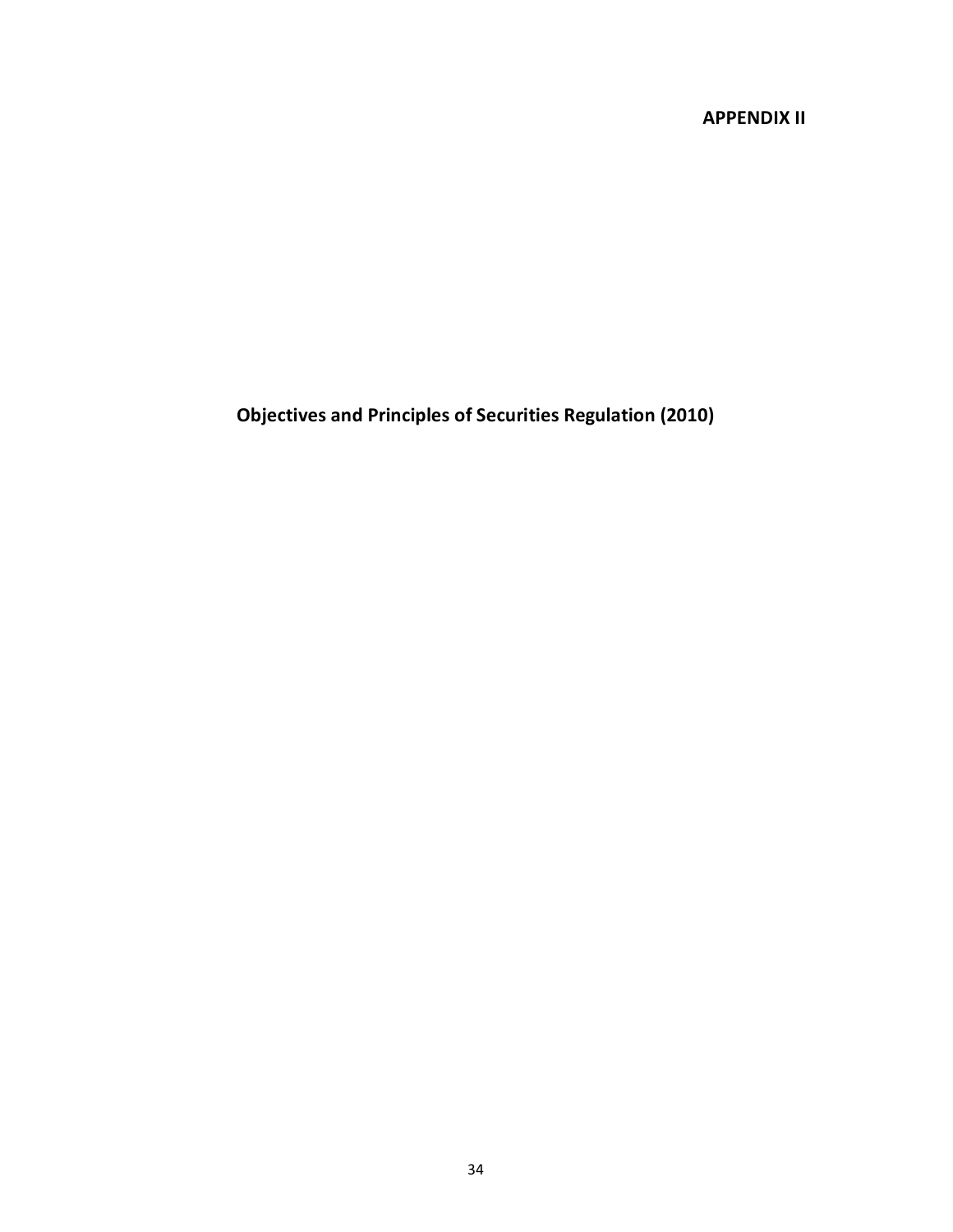### **PRINCIPLES RELATING TO THE REGULATOR**

- 1 The responsibilities of the Regulator should be clear and objectively stated.
- 2 The Regulator should be operationally independent and accountable in the exercise of its functions and powers.
- 3 The Regulator should have adequate powers, proper resources and the capacity to perform its functions and exercise its powers.
- 4 The Regulator should adopt clear and consistent regulatory processes.
- 5 The staff of the Regulator should observe the highest professional standards, including appropriate standards of confidentiality.
- 6 The Regulator should have or contribute to a process to monitor, mitigate and manage systemic risk, appropriate to its mandate.
- 7 The Regulator should have or contribute to a process to review the perimeter of regulation regularly.
- 8 The Regulator should seek to ensure that conflicts of interest and misalignment of incentives are avoided, eliminated, disclosed or otherwise managed.

### *A. Principles for Self-Regulation*

9 Where the regulatory system makes use of Self-Regulatory Organizations (SROs) that exercise some direct oversight responsibility for their respective areas of competence, such SROs should be subject to the oversight of the Regulator and should observe standards of fairness and confidentiality when exercising powers and delegated responsibilities.

### *B. Principles for the Enforcement of Securities Regulation*

- 10 The Regulator should have comprehensive inspection, investigation and surveillance powers.
- 11 The Regulator should have comprehensive enforcement powers.
- 12 The regulatory system should ensure an effective and credible use of inspection, investigation, surveillance and enforcement powers and implementation of an effective compliance program.

### *C. Principles for Cooperation in Regulation*

- 13 The Regulator should have authority to share both public and non-public information with domestic and foreign counterparts.
- 14 Regulators should establish information sharing mechanisms that set out when and how they will share both public and non-public information with their domestic and foreign counterparts.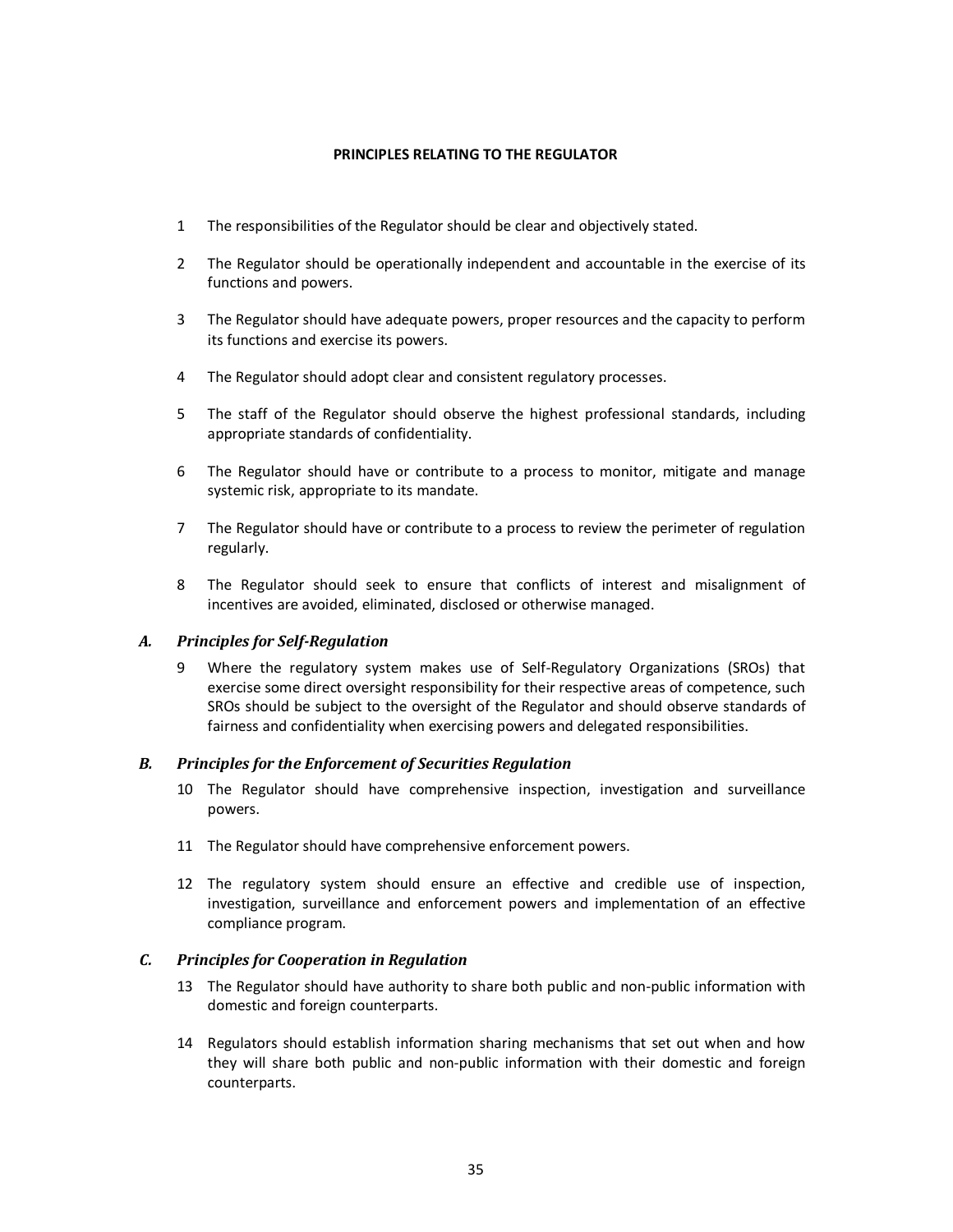15 The regulatory system should allow for assistance to be provided to foreign Regulators who need to make inquiries in the discharge of their functions and exercise of their powers.

## *D. Principles for Issuers*

- 16 There should be full, accurate and timely disclosure of financial results, risk and other information which is material to investors' decisions.
- 17 Holders of securities in a company should be treated in a fair and equitable manner.
- 18 Accounting standards used by issuers to prepare financial statements should be of a high and internationally acceptable quality.

# *E. Principles for Auditors, Credit Ratings Agencies, and other information service providers*

- 19 Auditors should be subject to adequate levels of oversight.
- 20 Auditors should be independent of the issuing entity that they audit.
- 21 Audit standards should be of a high and internationally acceptable quality.
- 22 Credit rating agencies should be subject to adequate levels of oversight. The regulatory system should ensure that credit rating agencies whose ratings are used for regulatory purposes are subject to registration and ongoing supervision.
- 23 Other entities that offer investors analytical or evaluative services should be subject to oversight and regulation appropriate to the impact their activities have on the market or the degree to which the regulatory system relies on them.

### *F. Principles for Collective Investment Schemes*

- 24 The regulatory system should set standards for the eligibility, governance, organization and operational conduct of those who wish to market or operate a collective investment scheme.
- 25 The regulatory system should provide for rules governing the legal form and structure of collective investment schemes and the segregation and protection of client assets.
- 26 Regulation should require disclosure, as set forth under the principles for issuers, which is necessary to evaluate the suitability of a collective investment scheme for a particular investor and the value of the investor's interest in the scheme.
- 27 Regulation should ensure that there is a proper and disclosed basis for asset valuation and the pricing and the redemption of units in a collective investment scheme.
- 28 Regulation should ensure that hedge funds and/or hedge funds managers/advisers are subject to appropriate oversight.

# *G. Principles for Market Intermediaries*

- 29 Regulation should provide for minimum entry standards for market intermediaries.
- 30 There should be initial and ongoing capital and other prudential requirements for market intermediaries that reflect the risks that the intermediaries undertake.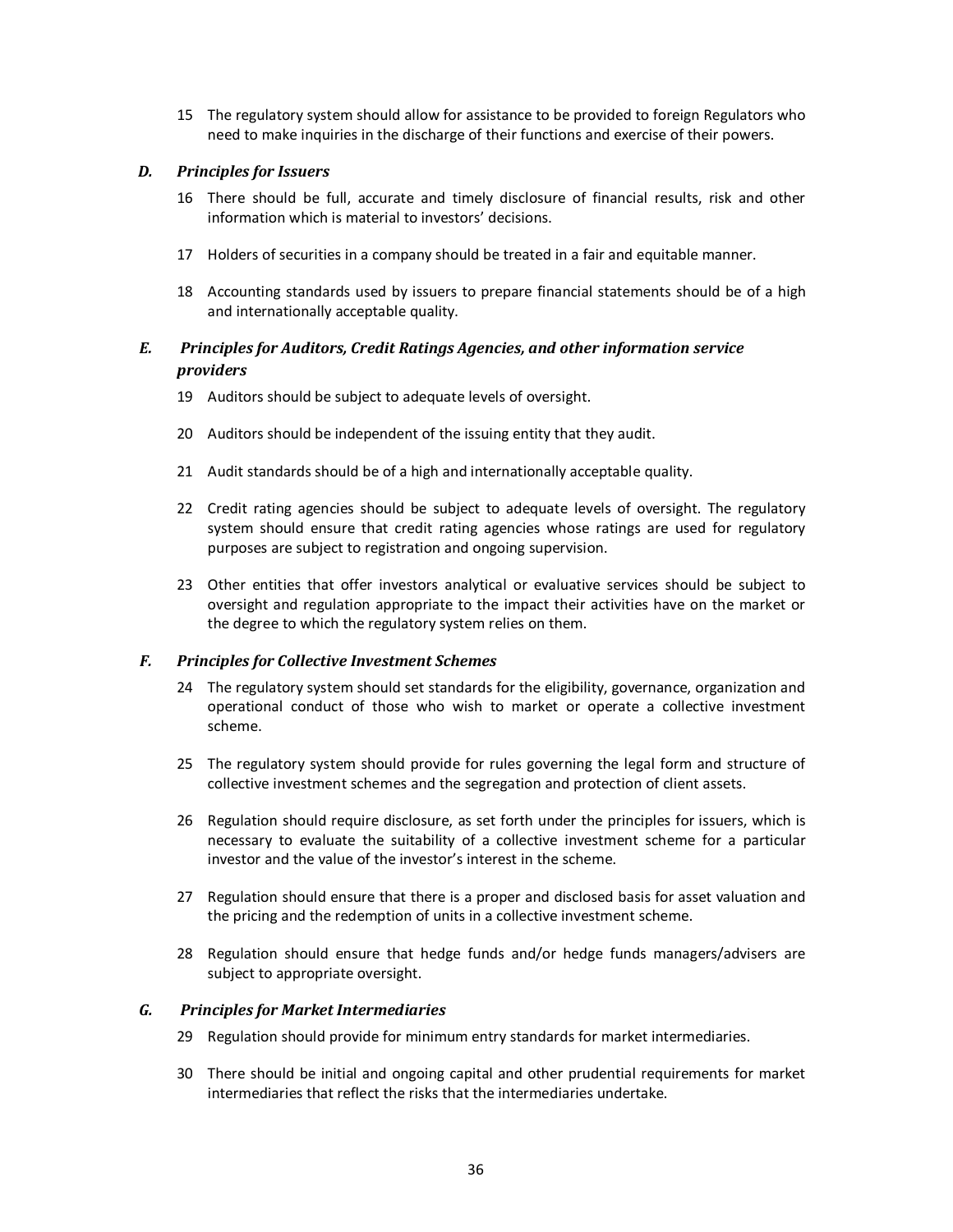- 31 Market intermediaries should be required to establish an internal function that delivers compliance with standards for internal organization and operational conduct, with the aim of protecting the interests of clients and their assets and ensuring proper management of risk, through which management of the intermediary accepts primary responsibility for these matters.
- 32 There should be procedures for dealing with the failure of a market intermediary in order to minimize damage and loss to investors and to contain systemic risk.

### *H. Principles for Secondary Markets*

- 33 The establishment of trading systems including securities exchanges should be subject to regulatory authorization and oversight.
- 34 There should be ongoing regulatory supervision of exchanges and trading systems which should aim to ensure that the integrity of trading is maintained through fair and equitable rules that strike an appropriate balance between the demands of different market participants.
- 35 Regulation should promote transparency of trading.
- 36 Regulation should be designed to detect and deter manipulation and other unfair trading practices.
- 37 Regulation should aim to ensure the proper management of large exposures, default risk and market disruption.
- 38 Securities settlement systems and central counterparties should be subject to regulatory and supervisory requirements that are designed to ensure that they are fair, effective and efficient and that they reduce systemic risk.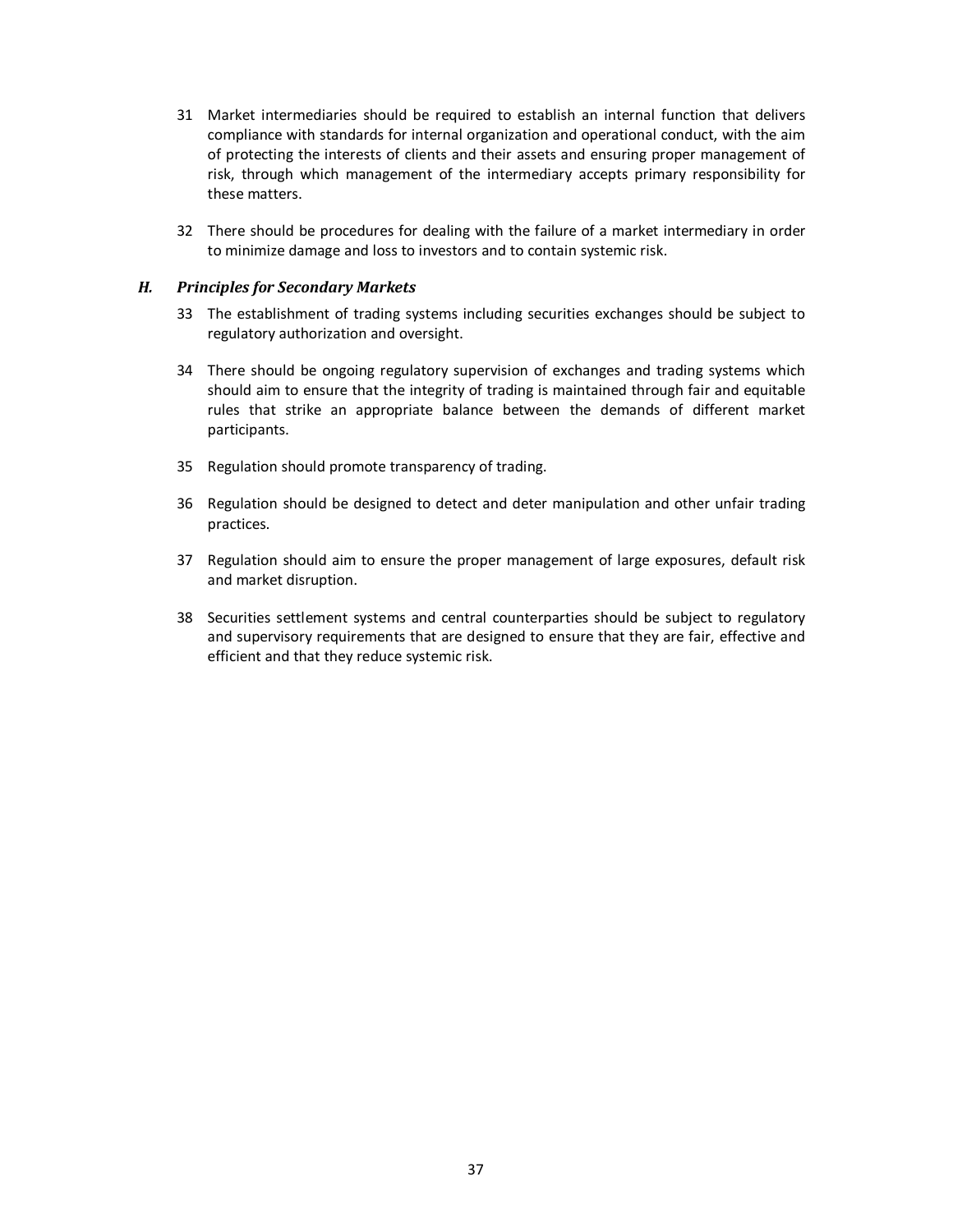# **APPENDIX III**

**Joint association letter from GFMA, IBFED and ISDA identifying issues relating to the regulation of cross-border business**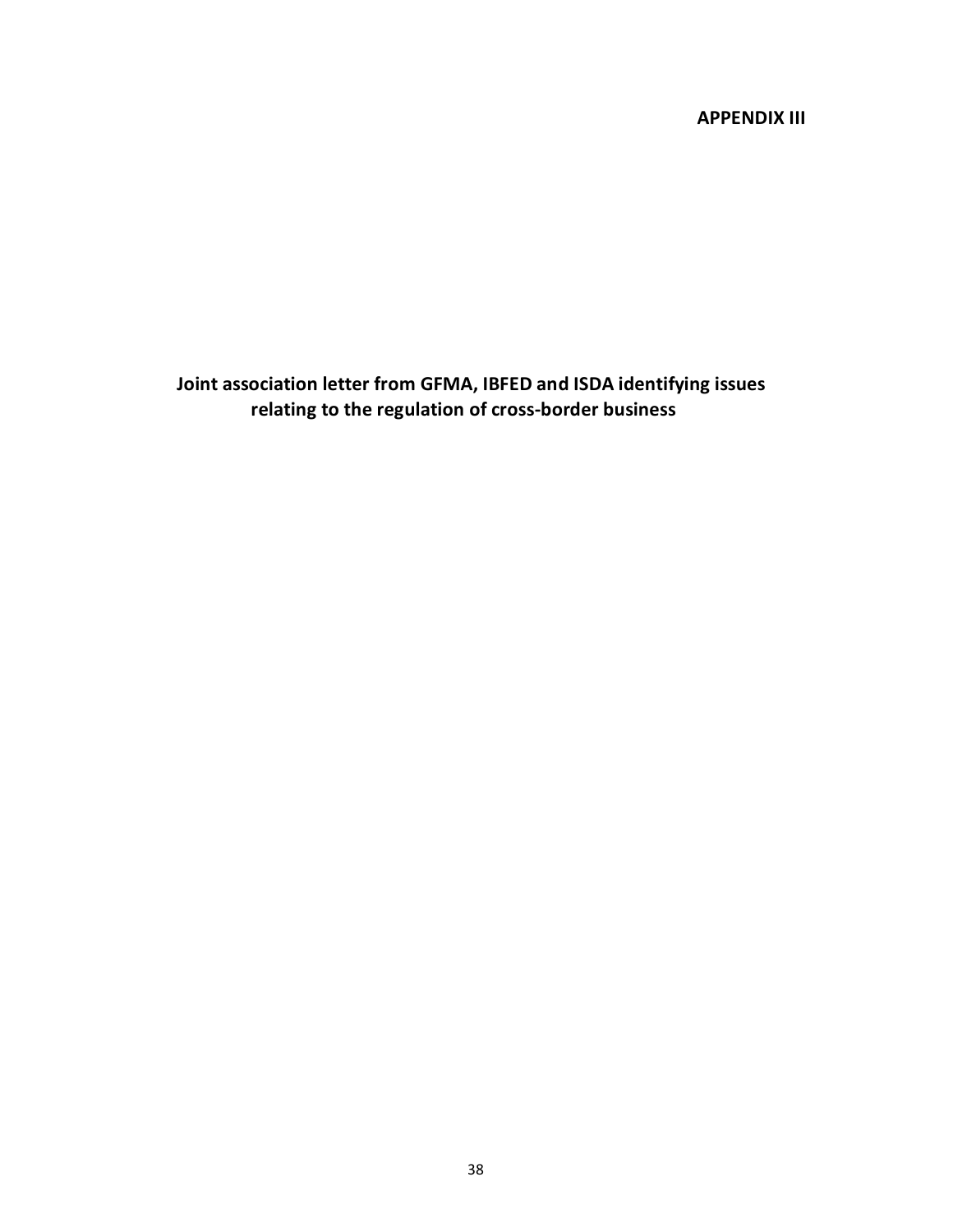





THE FINANCIAL SERVICES ROUNDTABLE Financing America's Economy

19 April 2012

The Honourable Timothy F. Geithner Secretary U.S. Department of the Treasury 1500 Pennsylvania Avenue, NW Washington, DC 20220

Commissioner Michel Barnier EU Commissioner for Internal Markets and Services European Commission B-1049 Brussels

# **RE: Extraterritorial legislation: the problems posed for markets, clients and regulators**

Dear Secretary Geithner and Commissioner Barnier:

As you and your colleagues prepare to meet at the upcoming G20 Finance Ministers meeting in Washington, we now write to follow up on the 17 February letter submitted by the Global Financial Markets Association (GFMA) raising concerns about regulatory reforms that may be creating conditions resulting in a fragmented transatlantic capital market. In that letter we referenced more detailed work we were undertaking to provide specific examples as to the extent to which a range of extraterritorial regulatory provisions are giving rise to difficulties in both interpretation and practice. A copy of this paper is attached in Annex 2 and 3.

In this paper, GFMA, The Financial Services Roundtable, the International Banking Federation (IBFed), and the International Swaps and Derivatives Association (ISDA) (collectively, the "Associations") $<sup>1</sup>$  $<sup>1</sup>$  $<sup>1</sup>$  have set out six types of concerns:</sup>

- 1. Duplicative requirements;
- 2. Incompatible or conflicting requirements;
- 3. Distortion of competition/reduction of customer choice;
- 4. Unintended impact on clients / counterparties who are not directly subject to regulation;
- 5. Lack of process for mutual recognition or comparability; and
- 6. Regulatory uncertainty and disproportionate compliance burden

<span id="page-39-0"></span><sup>1</sup> A description of the Associations is set forth in Annex 1 to this letter.  $\overline{1}$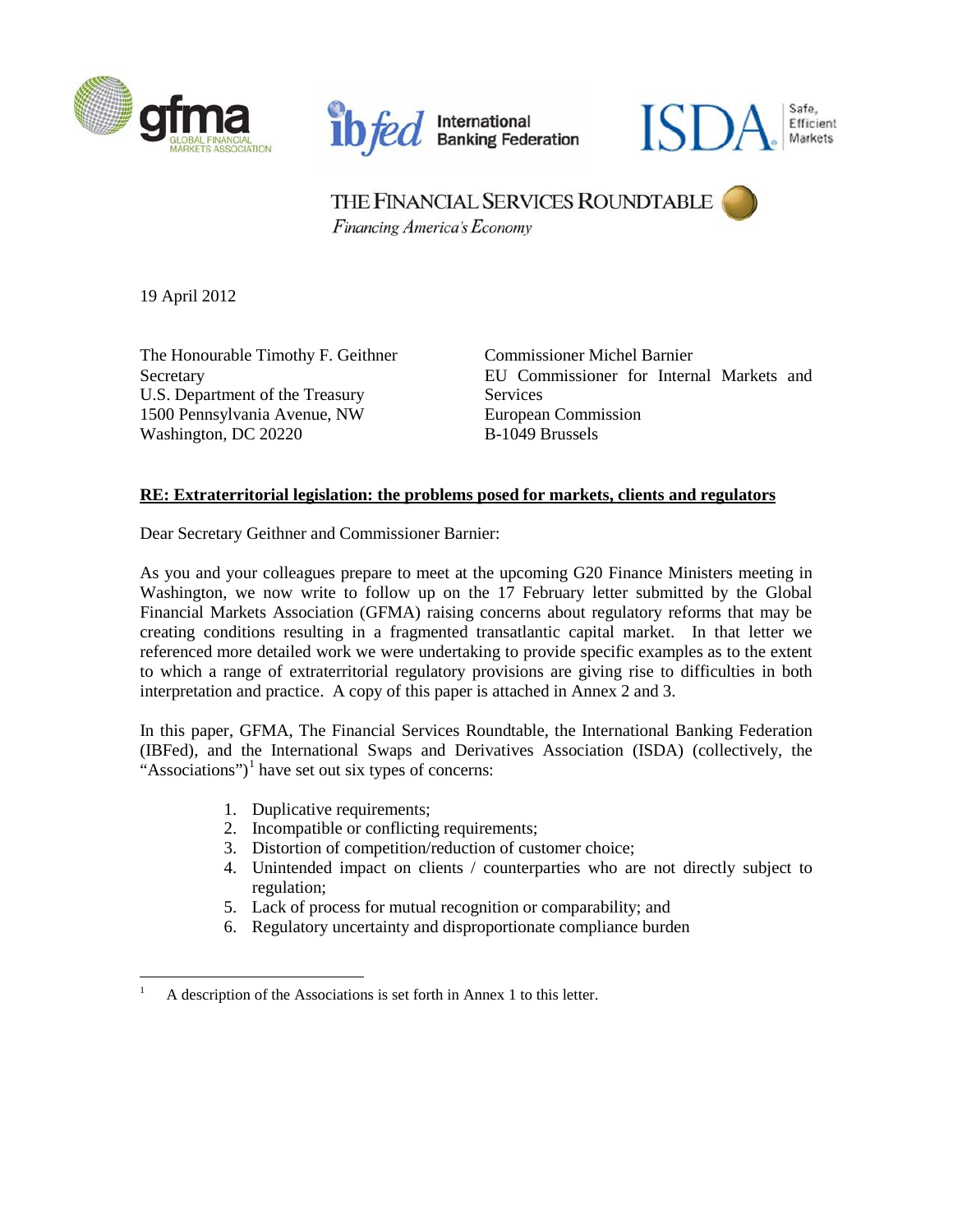Some of the most problematic instances of extraterritorial legislation for our members include:

- 1. Provisions of Dodd-Frank, including: the Volcker rule and the registration requirements for non-U.S. swap dealers and major swap participants;
- 2. Foreign Account Tax Compliance Act (FATCA);
- 3. Markets in Financial Instruments Directive (MIFID); and
- 4. European Market Infrastructure Regulation (EMIR)

While we welcome the ongoing discussions among U.S. and EU finance officials and relevant regulators to coordinate their respective regulatory reforms, a strong concern continues to be the emphasis on equivalency. We believe that standards of comparability should be outcomes based, and not used as a tool to export regulations from one jurisdiction to another. Similarly, we believe that policies that promote the concept of reciprocity may be equally dangerous and could cause a serious rift. Instead, in addition to conducting a global market impact assessment, we encourage the use of three "gateways" for modernizing the regulation of global business – mutual recognition, exemptive relief, and targeted rules convergence – in solving the difficulties to which extraterritorial measures give rise. Given our concerns, we are participating in the parallel follow-up work being taken forward by the EU-U.S. Coalition<sup>[2](#page-40-0)</sup> on these issues. Further to this, we have attempted to outline practical solutions as described below:

1. Global Impact Assessment: It is essential that domestic and international regulators build into their impact assessment of proposed regulatory measures an analysis of the *overall* impact that relevant measures will have on markets globally. As part of this it is important to determine what policy makers are seeking to achieve and why extraterritorial measures may be thought to be necessary to meet these objectives. This would provide the opportunity to establish whether there are alternative means to secure these objectives that are less disruptive to firms and their clients. On occasion, unintended – and sometimes damaging – extraterritorial effects will arise simply from a

<span id="page-40-0"></span><sup>2</sup> In early 2005, a group of leading EU and U.S. financial service industry associations agreed to work together to address the urgent need to simplify the regulation of wholesale Transatlantic financial services business; and subsequently agreed to form themselves into the EU/US Coalition on Financial Regulation. They comprise, currently: American Bankers Association Securities Association (ABASA), Association for Financial Markets in Europe (AFME), Bankers' Association for Finance and Trade (BAFT), British Bankers' Association (BBA), Futures Industry Association (FIA), Futures and Options Association (FOA), International Capital Market Association (ICMA), Investment Industry Association of Canada (IIAC), International Swaps and Derivatives Association (ISDA), Securities Industry and Financial Markets Association (SIFMA), Swiss Bankers Association (SBA) and Observer: European Banking Federation (EBF). The group submitted the following letter: <http://www.sifma.org/uploadedfiles/newsroom/2008/us-eucoalition-fin-regualtion-reportmar08.pdf> (March 2008)  $\overline{1}$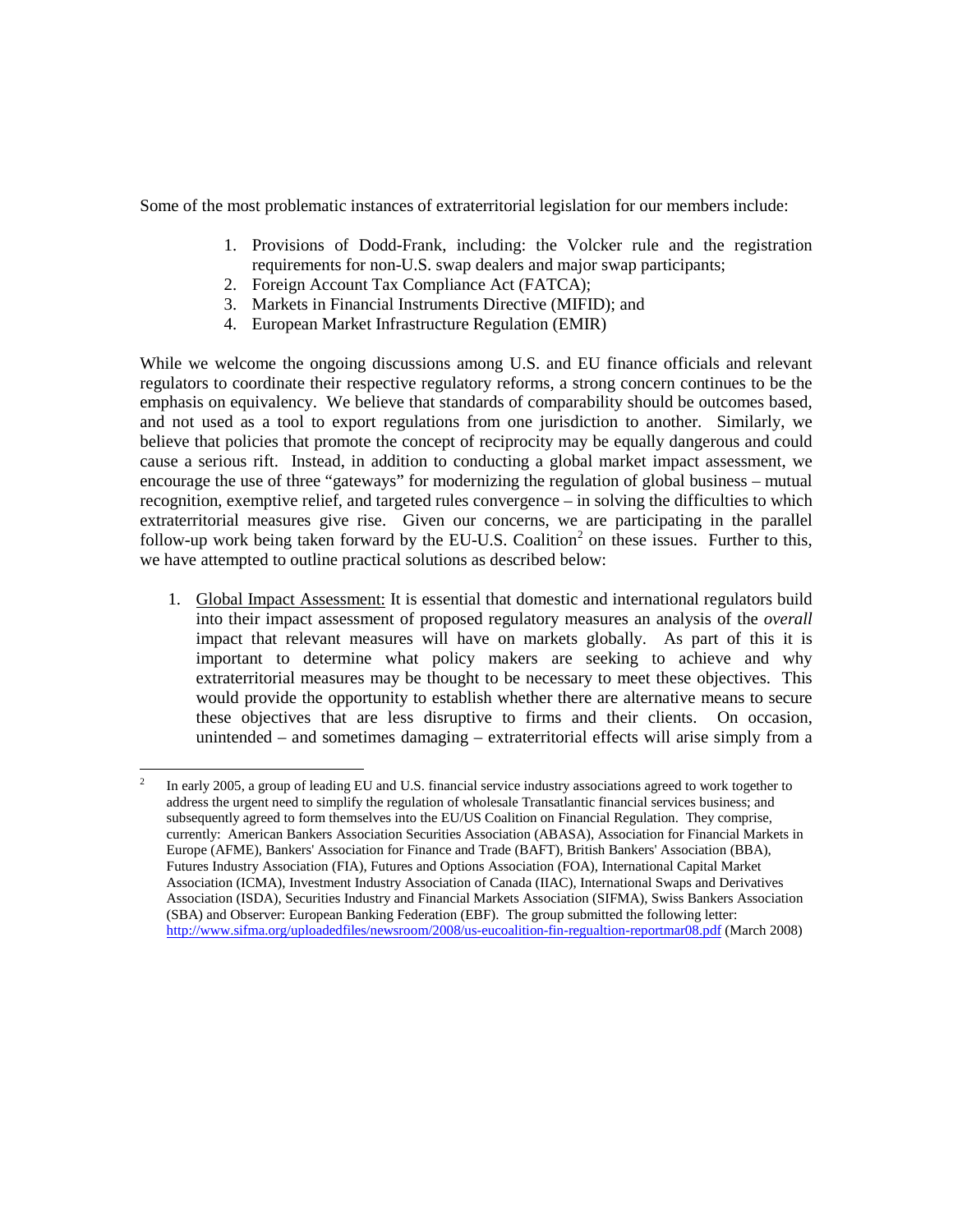failure to consider wider consequences and possible alternatives: this can, we believe, be addressed by the development of a common approach to impact assessment that includes consideration of such potential effects. However, this procedure would not deal in itself with the instances where extraterritorial measures are consciously intended, and that we address in Annex 2 and 3 of this letter.

- 2. Mutual Recognition and Exemptive Relief: Common regulatory standards should be measured against equality of outcomes and effects, and not against the agreement of identical legal text. Recognising that complete and precise commonality of detail is likely to be elusive, mutual recognition – or exemptive relief for certain activities – would usefully extend the effect of broadly comparable standards. In addition, establishing and enhancing dialogue between regulators together with peer review processes would ensure that there is a commonality of standards, and a good understanding of priorities, so that mutual recognition would be developed on sound foundations of trust and shared interest.
- 3. Targeted Rules Convergence: Our view is that the G20 process, which can assist rules convergence as well as mutual recognition, should address the need for common regulatory standards to be developed. The Financial Stability Board (FSB) is well placed to take a leadership role in providing guidance as to where it is critical to have consistent implementation and where the detail of that implementation is less important for systemic risk mitigation purposes. As was noted in the G20 Summit in November 2008: *"… our financial markets are global in scope, therefore, intensified international cooperation among regulators and strengthening of international standards, where necessary, and their consistent implementation is necessary to protect against adverse cross-border, regional and global developments affecting international financial stability. Regulators must ensure that their actions support market discipline, avoid potentially adverse impacts on other countries, including regulatory arbitrage, and support competition, dynamism and innovation in the marketplace." [3](#page-41-0)*

Without a "course correction," U.S. and EU regulatory reform efforts have the potential to create a patchwork quilt of reforms which can only increase complexity to market participants, regulators, and supervisors, and limit the capacity of capital markets to meet clients' needs. In addition, the ambiguity and legal uncertainty created by extraterritorial legislation has the potential to actually foster systemic risk by making it more difficult for regulators to monitor and capture activity in financial markets. As our shared goal and interest is to implement reforms in a coordinated and consistent manner, we hope that the issues that our paper highlights can be

<span id="page-41-0"></span><sup>3</sup> [Declaration of the Summit on Financial Markets and the World Economy.](http://georgewbush-whitehouse.archives.gov/news/releases/2008/11/20081115-1.html) The White House. 15 November 2008. Retrieved 14 April 2012.  $\overline{\phantom{a}}$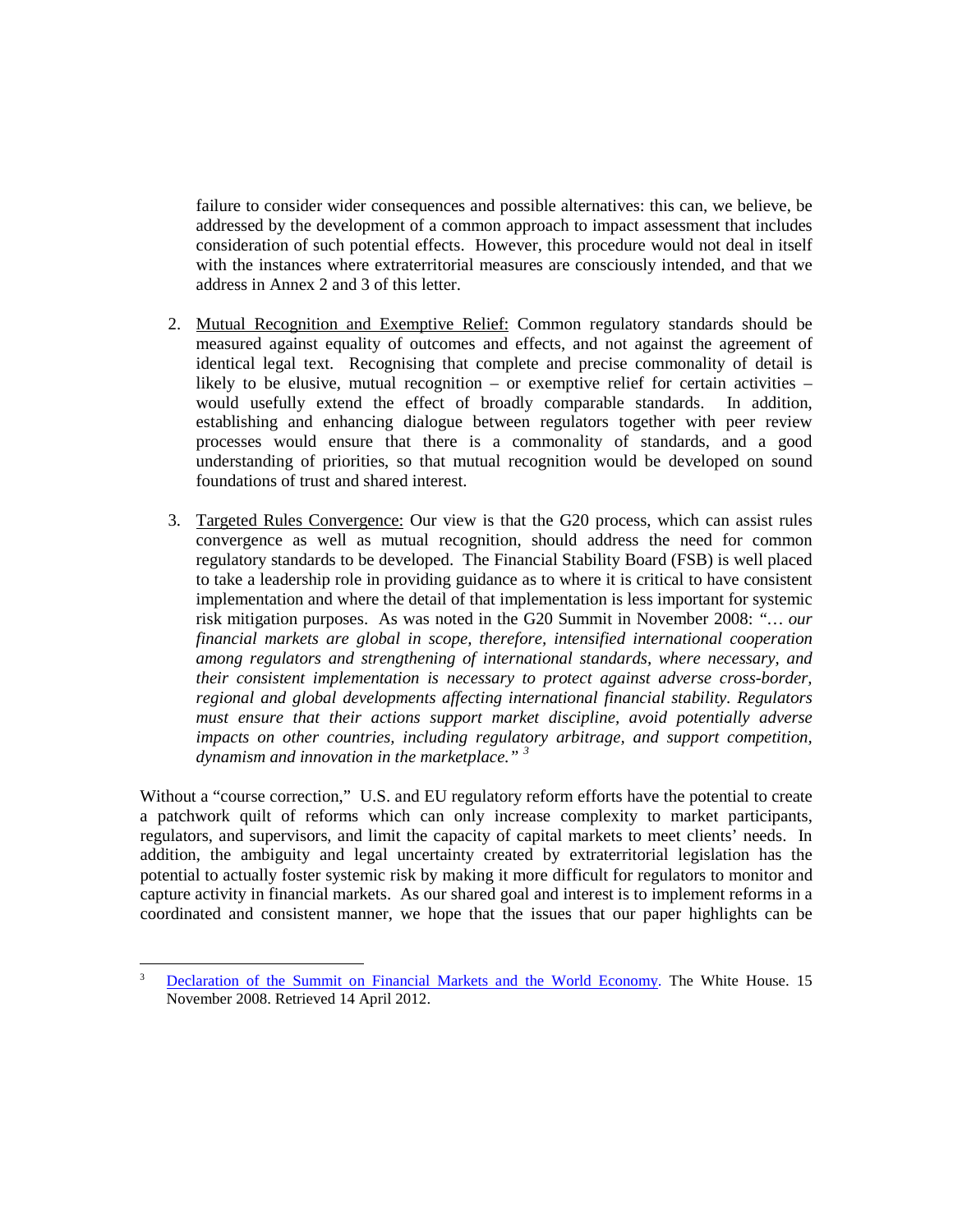explored, discussed, and resolved through the continued interaction in the Financial Market Regulatory Dialogue (FMRD) and other forums.

As the world's largest capital markets, the U.S. and the EU are well-placed to play a leadership role in developing common global approaches to regulation. We appreciate your attention to these issues and look forward to continued dialogue with you and your staffs on this issue.

Sincerely,

Simon Lewis CEO GFMA

 $\overline{a}$ 

Sally J. Scutt Managing Director IBFed

Richard M. Whiting

Robert G. Rak

Richard M. Whiting Executive Director and General Counsel The Financial Services Roundtable

Robert Pickel CEO ISDA

 $\overline{a}$ 

CC: G20 Finance Ministers FSB Chairman Mark Carney FSB Secretariat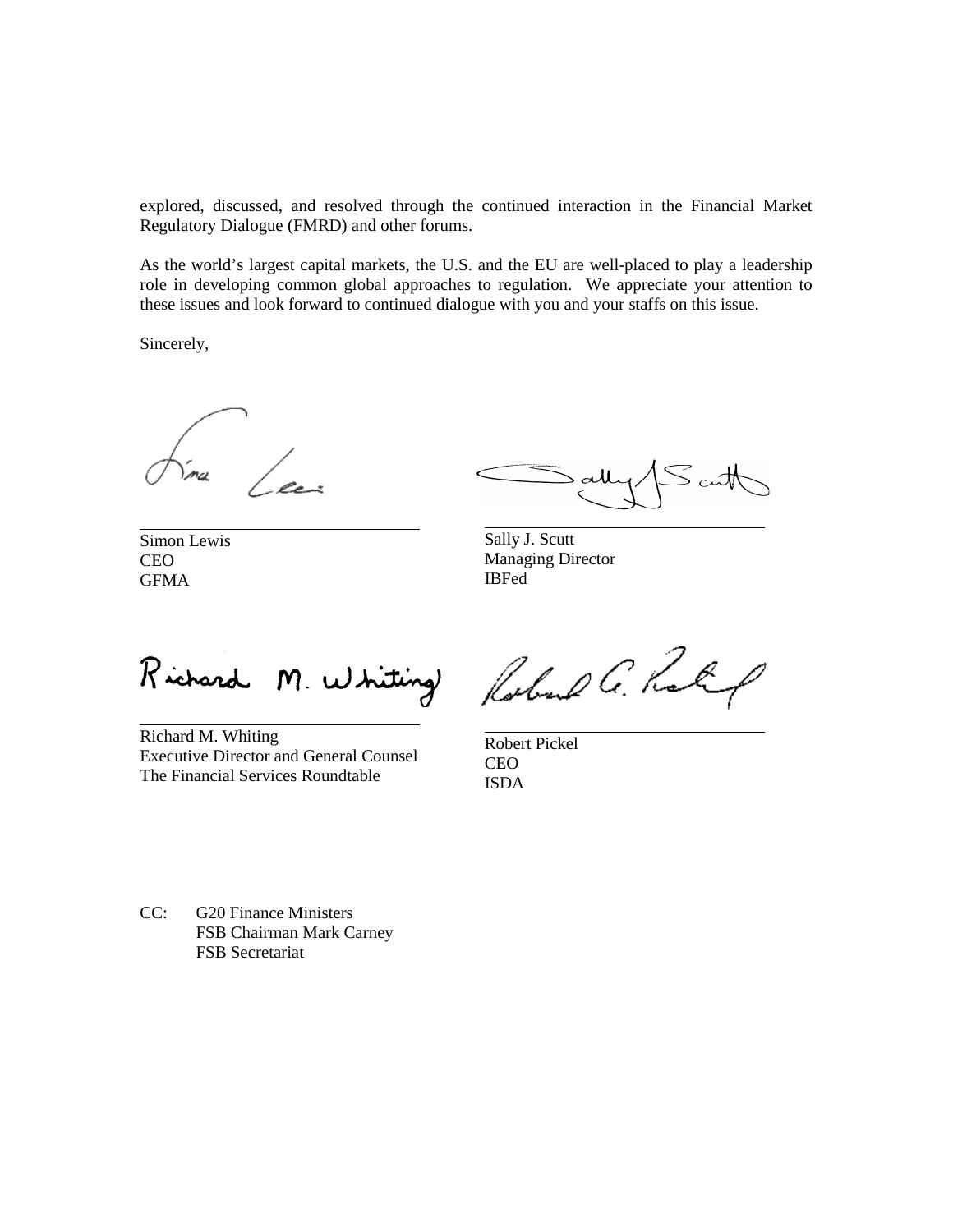# **ANNEX 1**

### *Global Financial Markets Association*

The Global Financial Markets Association (GFMA) brings together three of the world's leading financial trade associations to address the increasingly important global regulatory agenda and to promote coordinated advocacy efforts. The Association for Financial Markets in Europe (AFME) in London and Brussels, the Asia Securities Industry & Financial Markets Association (ASIFMA) in Hong Kong and the Securities Industry and Financial Markets Association (SIFMA) in New York and Washington are, respectively, the European, Asian and North American members of GFMA. For more information, please visit [http://www.gfma.org.](http://www.gfma.org/)

### *The Financial Services Roundtable*

The Financial Services Roundtable represents 100 of the largest integrated financial services companies providing banking, insurance, and investment products and services to the American consumer. Member companies participate through the Chief Executive Officer and other senior executives nominated by the CEO. Roundtable member companies provide fuel for America's economic engine, accounting directly for \$92.7 trillion in managed assets, \$1.2 trillion in revenue, and 2.3 million jobs.

### *IBFed*

The IBFed is the representative body for national and international banking federations from leading financial nations around the world. Its membership includes the American Bankers' Association, the Australian Bankers' Association, the Canadian Bankers Association, China Banking Association, the European Banking Federation, the Indian Banks' Association, the Japanese Bankers' Association, Korean Federation of Banks, Association of Russian Banks, the Bankers' Association of South Africa and FEBRABAN (Federacao Brasileira de Bancos). This worldwide reach enables the Federation to function as the key international forum for addressing legislative, regulatory and other issues of interest to the global banking industry.

### *ISDA*

Since 1985, ISDA has worked to make the global over-the-counter (OTC) derivatives markets safer and more efficient. Today, ISDA is one of the world's largest global financial trade associations, with over 800 member institutions from 56 countries on six continents. These members include a broad range of OTC derivatives market participants: global, international and regional banks, asset managers, energy and commodities firms, government and supranational entities, insurers and diversified financial institutions, corporations, law firms, exchanges, clearinghouses and other service providers. Information about ISDA and its activities is available on the Association's web site: [www.isda.org.](http://www.isda.org/)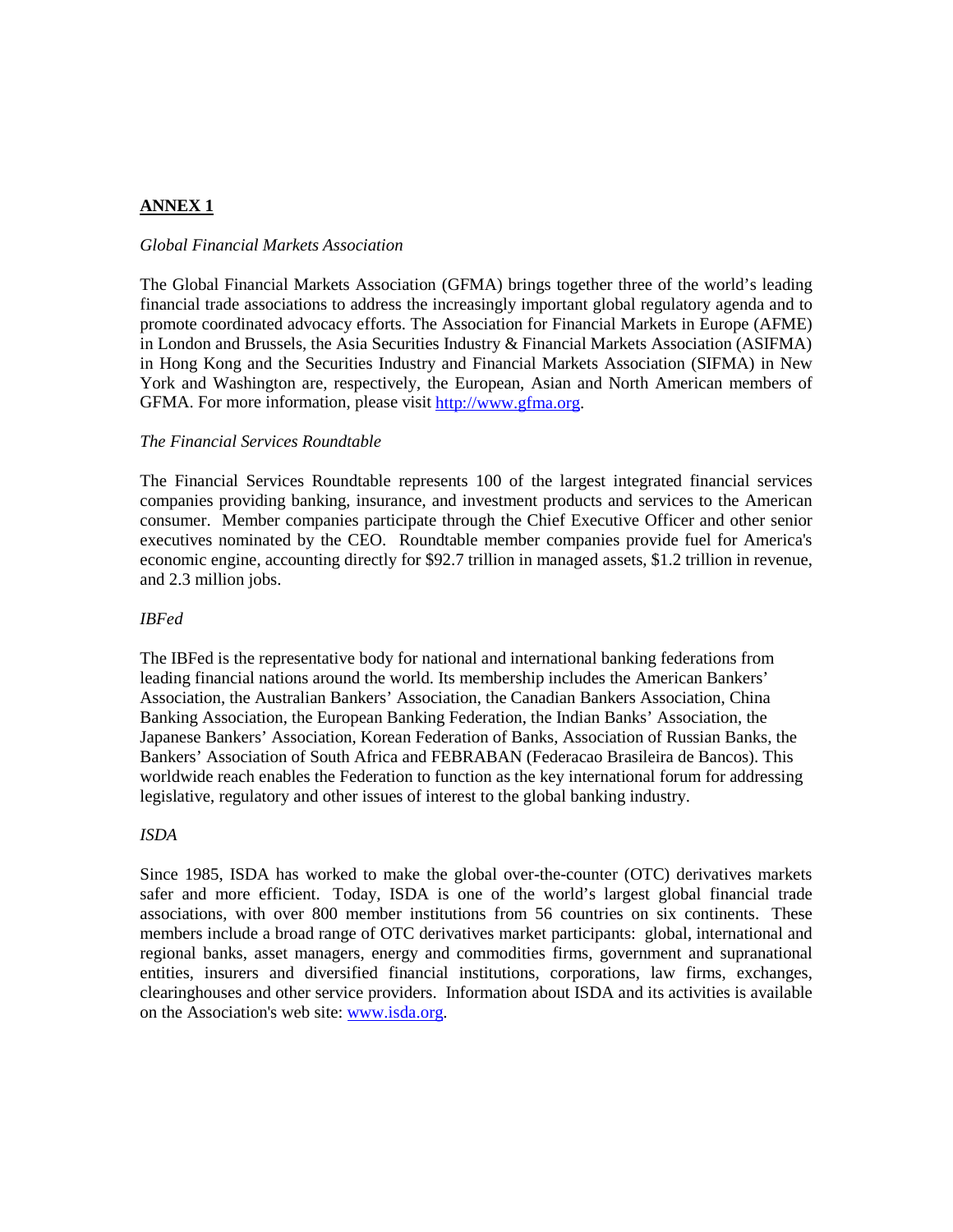# **ANNEX 2**

# **Regulatory Reform Programme – Extraterritoriality Issues**

# **Background**

The recent financial crisis has led to an unparalleled period of regulatory innovation and change impacting the financial services sector. Change on the scale of the US Dodd-Frank legislation and the EU programme of regulatory reform brings with it a unique opportunity to build a regulatory framework that achieves significant gains in levels of protection for customers and levels of financial stability for the global economy.

However, undertaking reform on such a significant scale also risks making changes that are broader in scope than may be necessary or which are focused purely on domestic concerns or issues whilst ignoring the impacts on wider, international financial markets. This can lead to regulation that is inappropriately extraterritorial in effect and elements of regulation that diverge significantly between major financial centres. This is a danger that is particularly pronounced in an industry that is as global and interconnected in nature as financial services.

At the end of each section of this paper we have referred to specific examples of legislation or regulation which illustrate the concerns to which measures are giving rise. In most cases further detail on the potential impact of this legislation or regulation is set out in the Table (Annex 3) prepared with Clifford Chance attached which is still work in progress, because there are measures still being discussed where the final outcome is not clear and the references to section numbers below are references to sections of this Table (Annex 3).

# **1. Duplicative requirements**

Regulators in the US and EU have been calling for consistency in implementing G20 and other reforms, to avoid regulatory arbitrage. This is welcome and indeed crucial to avoid the danger identified under the next heading below. However, introducing identical or similar requirements in different jurisdictions could lead to some entities becoming subject to multiple overlapping regulatory regimes. This could have the effect of:

- Reducing the quality or usefulness of information available to regulators (e.g. where the same trade is required to be reported multiple times);
- Introducing unnecessarily duplicative requirements; and distorting competition as between market participants by the uneven application of duplicative regimes;
- Encouraging participants to make venue choices based on avoidance of administrative complexity, potentially reducing the focus upon execution quality and fragmenting international markets;
- Increasing the compliance burden or costs of compliance for regulated entities without achieving any additional benefits by way of customer protection or market stability (e.g. where such entities are required to comply with requirements in several different jurisdictions, firms will need to build systems to ensure compliance with the various requirements). There are can also be cases where additional obligations can be imposed on non-regulated entities.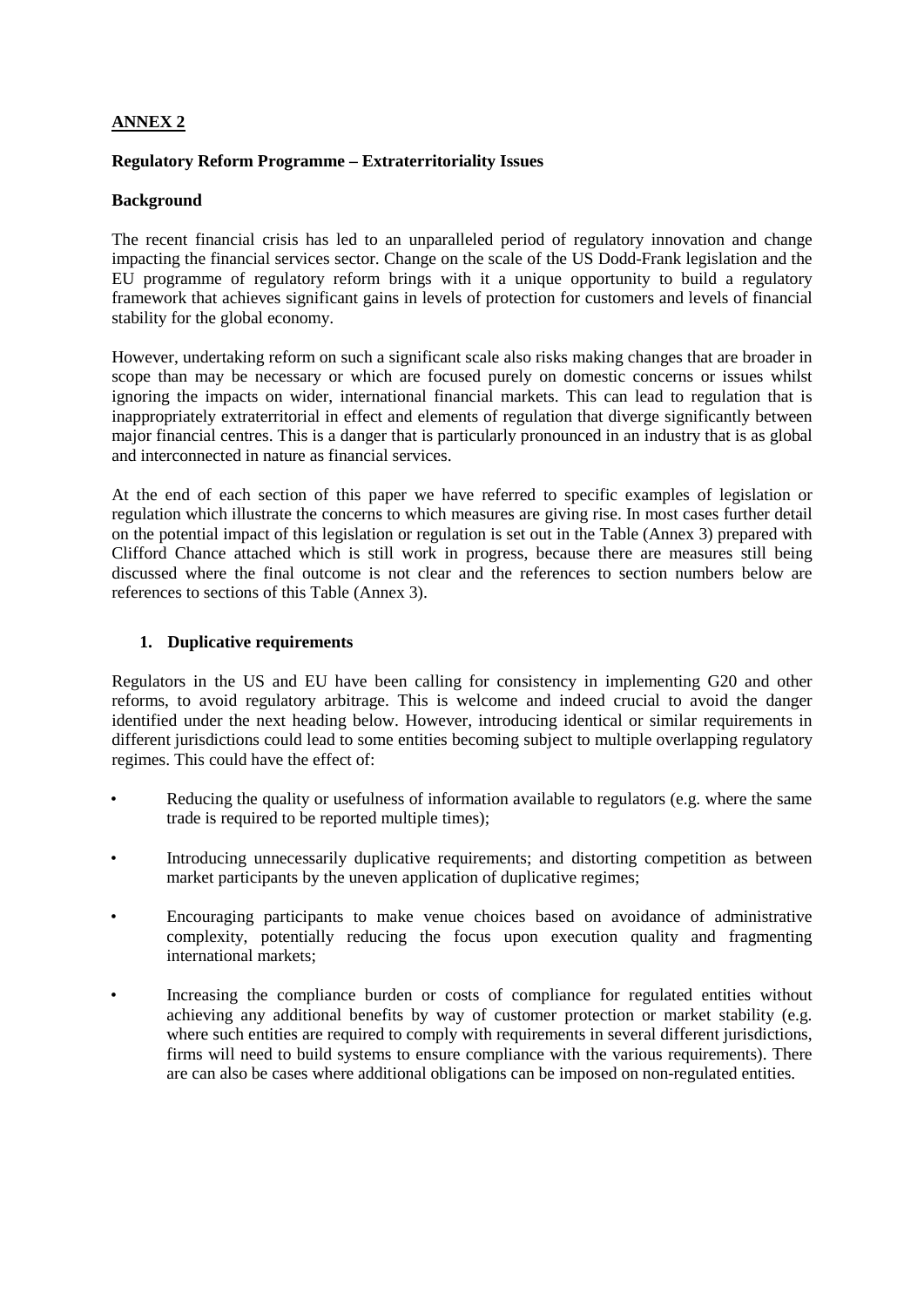# Examples of legislation or regulation which may result in duplicative requirements are:

In the EU: Regulation [1](#page-45-0)060/2009 on credit rating agencies ("CRAs") (see attached table, section  $1$ )<sup>1</sup>; the provisions on remuneration and credit risk retention ("skin in the game") in the Capital Requirements Directives 2 & 3 (section **5**); the requirements in the European Market Infrastructure Regulation for counterparties to report transactions in derivatives (section **9**); the disclosure requirements in the Short Selling Regulation (section **11**); and the provisions of the Market Abuse Directive (section **13**) and the proposed Regulation on energy market integrity and transparency (section **12**).

In the US: the proposed US rules on credit rating agencies (section **29**); the registration requirements for non-US swap dealers and major swap participants under Dodd Frank (section **22**) together with the Section 165/166 enhanced supervision framework for foreign banks; the provisions for credit risk retention under Dodd Frank (section **30**); and the reporting obligations imposed by the Office of Financial Research (section **33**).

# **2. Incompatible or conflicting requirements**

In the past, regulators have commented that duplicative regulation is not a particular concern, as firms subject to multiple regimes should comply on a "highest common factor" basis. However, it may not always be possible for a regulated entity (or another entity subject to the relevant regulation) to comply with the requirements it may be subject to in every jurisdiction. For example, if an entity is subject to a clearing requirement in two jurisdictions, it may not be possible for it to comply with both requirements (unless legislation is introduced in at least one jurisdiction recognizing CCPs authorized or registered in the other jurisdiction).

Another example would be reporting requirements where regulators require disclosures or reports to be made exactly as specified in local legislation: for example, where reports are to be made in a particular format, or exact figures must be given calculated according to national requirements (e.g. UK large shareholding reporting requirements, loan-level data requirements for securitisation transactions), and penalties apply if the reports are not made in this way.

Similar issues arise in relation to regulators' powers to impose bans on particular products or practices. If firms are prohibited from carrying on particular trading practices (e.g. short selling, high frequency trading) unless they comply with particular conditions, and different and incompatible conditions apply in different jurisdictions, the answer may simply be to stop trading in that product / jurisdiction.

As discussed at 1. above, these circumstances may shape market participants' choices about business location and venue of execution, leading to fragmented markets, the structure of which is distorted by conflicting or even incompatible regulation.

# Examples of legislation or regulation which may result in incompatible or conflicting requirements are:

In the EU: the proposal to apply prudential requirements to non-EU subsidiaries of EU persons under the Capital Requirements Directive IV (section **6**); the obligation to clear OTC directives on a CCP established in the EU under the European Market Infrastructure Regulation unless the CCP is established in a jurisdiction recognised by ESMA (section **7**); the requirements of the European Central Bank and the Bank of England for loan-level data disclosure for securitisation transactions.

<span id="page-45-0"></span><sup>1</sup> But note that while Section 939A DFA seeks to *eliminate* CRA references, EU concerns are currently more focused on *over*-reliance on CRAs – so there are issues of inconsistency of objectives; see, in addition, Section 3 below.  $\frac{1}{1}$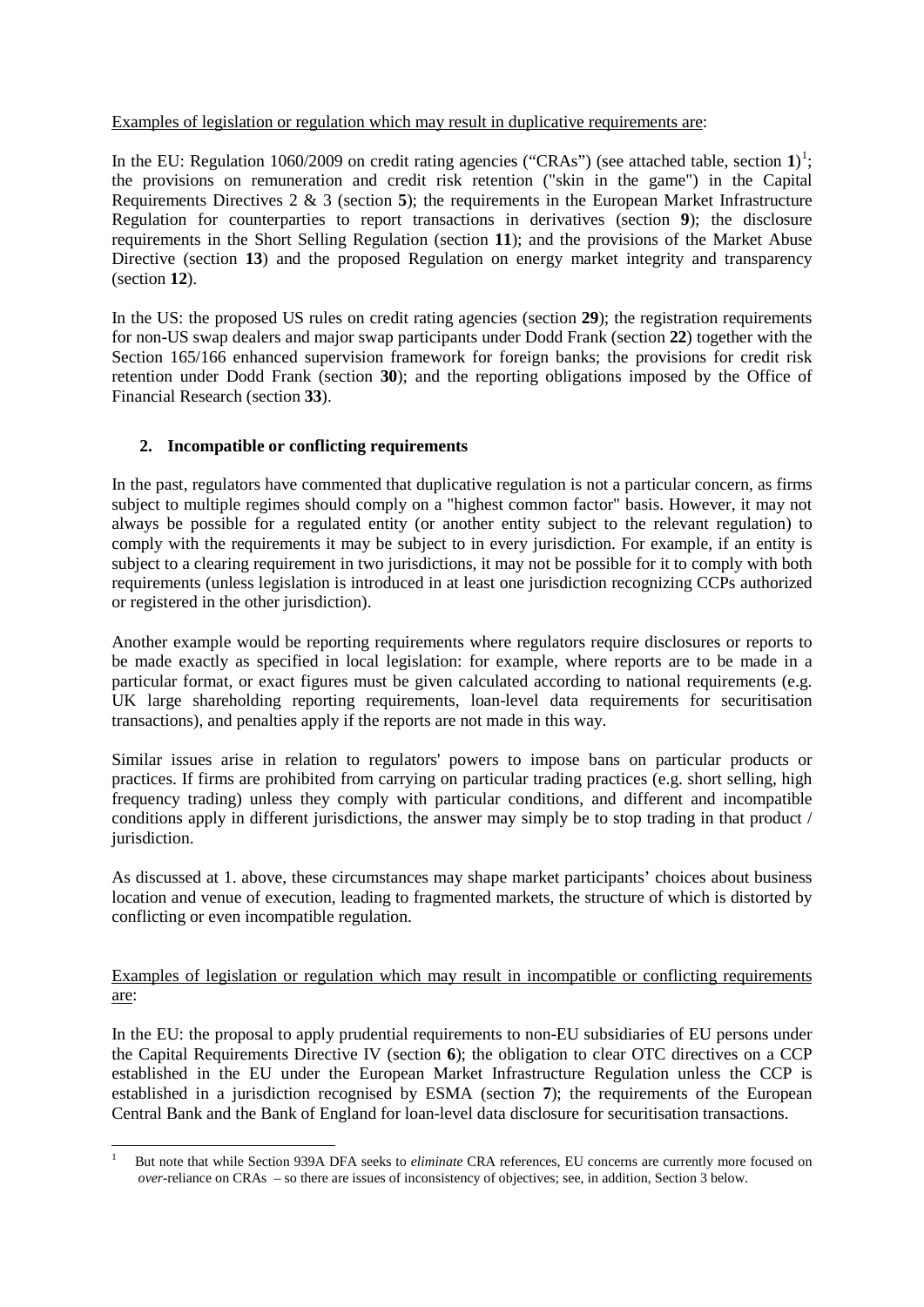In the US: the restrictions on proprietary trading under the Volcker rule (section **19**); the margin requirements under Title VII of Dodd Frank (section **23**); the position limits under Title VII of Dodd Frank (section **26**); the provisions for credit risk retention under Dodd Frank (section **30**); the requirements of the SEC under Reg AB for loan-level data disclosure for securitisation transactions.

# **3. Distortion of competition/reduction of customer choice**

Where regulation is applied extra-territorially, it may have the effect of distorting competition in particular markets. For example, not all firms operating in a particular jurisdiction may be subject to the same degree of regulation. If local entities are not subject to (e.g.) capital or margin requirements, but firms operating cross-border are, then local entities will have a competitive advantage.

Regulation may also have the effect of restricting the ability of regulated entities to carry out crossborder business with entities in other jurisdictions (as service providers, clients or counterparties). For example, EU firms will be restricted from using ratings issued by "unendorsed" non-EU CRAs for regulatory purposes, non-EU fund managers are restricted from marketing AIFs to investors in the EU, the removal of the private adviser exemption in the Investment Company Act may restrict non-US investment advisers from accepting US customers, and the Volcker rule prohibition on proprietary trading may restrict customer choice as US banks are precluded from participating in certain markets and non-US banks with US operations might be subjected to extraterritorial restrictions to their worldwide trading and funds business which would not apply to non-US banks having no US operations. In addition, the (inadvertent) discrimination of non-insured US branches of non-US banks vis-à-vis US-incorporated banks in the "swap desk push out provision" (Section 716) of the Dodd-Frank Act may reduce customer choice in the US.

Removal of cross-border business exemptions and requirements for entities to establish a local subsidiary and obtain authorization may reduce willingness of non-EU entities to do business in the EU, reducing competition within the EU and reducing customer choice.

Some firms may need to restructure their group so that they use locally regulated booking entities / risk management entities. This is likely to result in increased costs for that entity, making it less competitive, or in it passing on these increased costs to end clients. In a similar vein, some firms such as non-bank financial companies may have legal structures that differ from bank holding companies; this can result in unique regulatory challenges for the non-bank such as how regulatory capital is calculated.

Problems in this area can also reduce the ability of developing countries to access funding from developed markets.

Regulatory reforms which apply differentially as between participants on the basis of location or origin distort the provision of services, fragment markets and distort competition in those markets. There is insufficient recognition that financial markets (especially those for instance in derivatives) are global, and are inhabited by global firms offering global capabilities and scale, seeking to compete on a level basis wherever they serve clients.

# Examples of legislation or regulation which may distort competition or reduce consumer choice are:

In the EU: the potential restriction on EU firms using "unendorsed" non-EU credit ratings for regulatory capital purposes, the proposed mandatory requirements for issuers to rotate their appointed CRAs and the requirements for harmonised rating scales, all under proposed changes to Regulation 1060/2009 (section **1**); the restrictions on the activities of non-EU fund managers in the EU under the Alternative Investment Fund Managers Directive (section **2**); the Capital Requirements Directives 2, 3 & 4 (sections **4**, **5** and **6**); requirements of the European Market Infrastructure Regulation (sections **7**, **8**, **9** and **10**) and the Markets in Financial Instruments Directive (section **14**)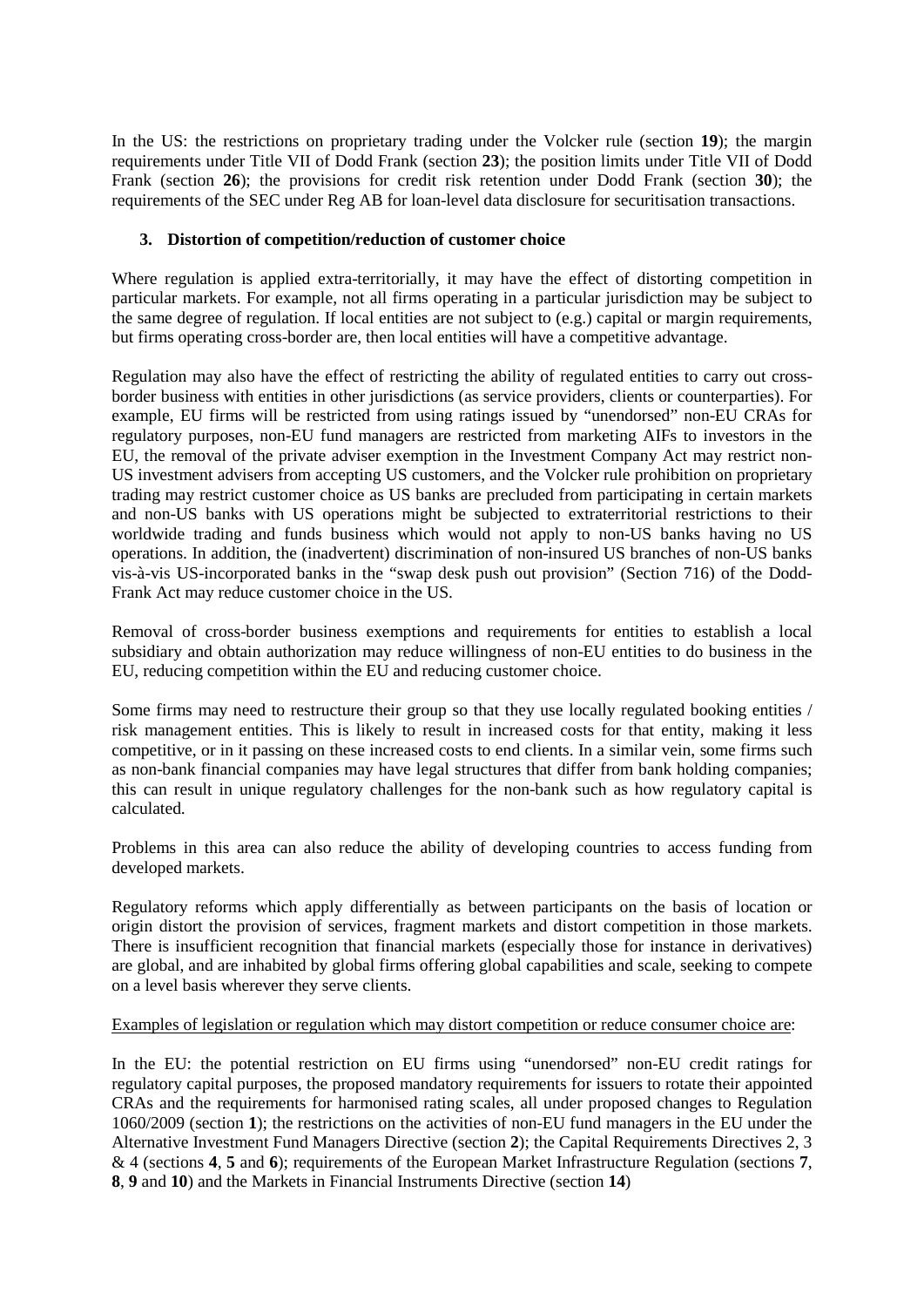In the US: the proposed rules on determining systemic significance (section **16**); the FDIC funding requirements (section **17**); the proposed elimination under Section 939 DFA of the use of external credit ratings: for example, in calculating regulatory capital requirements for securitisations - this results in more punitive and risk-insensitive weightings in the US than in Europe; the removal of the private advisor exemption from the Investment Company Act (section **18**); the restrictions on proprietary trading under the Volcker rule (section **19**); and the proposed Rule 127B on conflicts of interest in securitisation transactions which could prohibit securitisation activity of a European affiliate whether or not it was involved in a securitisation in the US.

In addition, in the US, the swap dealer registration requirements for non-US entities who deal with US clients would seem to lead to US margin and other requirements applying to *all* business done by that non-US entity, including business it does with non-US clients. This will put such entities at a potentially significant competitive disadvantage relative to those institutions which deal with the same non-US client base but do not have to register as a Swap Dealer (because they do not face US clients) (sections **22** and **23)**.

# **4. Unintended impact on clients / counterparties who are not directly subject to regulation**

Some regulatory obligations imposed on regulated entities may also have an impact on clients or counterparties who are not directly subject to the relevant obligations. For example, if a financial counterparty in the EU is required to clear a trade, its counterparty (unless it is a counterparty that is exempt from EMIR or from the EMIR clearing requirement) will not have a choice about whether the trade is cleared or not. Similarly, while the EMIR text may be read to imply that margin requirements could – on occasion- be imposed on only one counterparty to a trade, this will have an impact on the other counterparty regardless of whether they are also subject to margin requirements. This may result in increased costs or reduced choice for clients.

# Examples of legislation or regulation which may have an impact on clients or counterparties who are not directly subject to regulation are:

In the EU: the clearing and risk mitigation requirements under the European Market Infrastructure Regulation (sections **7** and **8**); the mandatory rotation of CRAs proposed under Regulation 1060/2009 (section **1**).

In the US: the requirements of the Foreign Account Tax Compliance Act (section **32**) and the single counterparty credit limit under section 165 notice of proposed rulemaking (NPR) could have an unintended impact on clients and counterparties as the 25% and 10% limits cause bank holding companies to unwind their positions.

# **5. Lack of process for mutual recognition or comparability**

Some provisions of the proposed EU legislation contain requirements for mutual recognition and in some cases for Treaties to be negotiated between states (e.g. EMIR / trade repository recognition). In principle, mutual recognition is a valuable arrangement as a means to make regulation more efficient and to avoid having multiple sets of regulation applicable to a single legal entity. However, without a defined process for attaining such recognition, negotiating treaties may take a long time, or may never happen. Proposals do not seem to be being built into legislation in recognition of this and to address the problem. For example it would seem that it will simply not be possible to use a trade repository in a jurisdiction where there is no treaty with the EU.

Even if no Treaty is required, obtaining formal mutual recognition may depend on all sorts of political factors and it may, for example, be more appropriate for regulators to be able to make judgments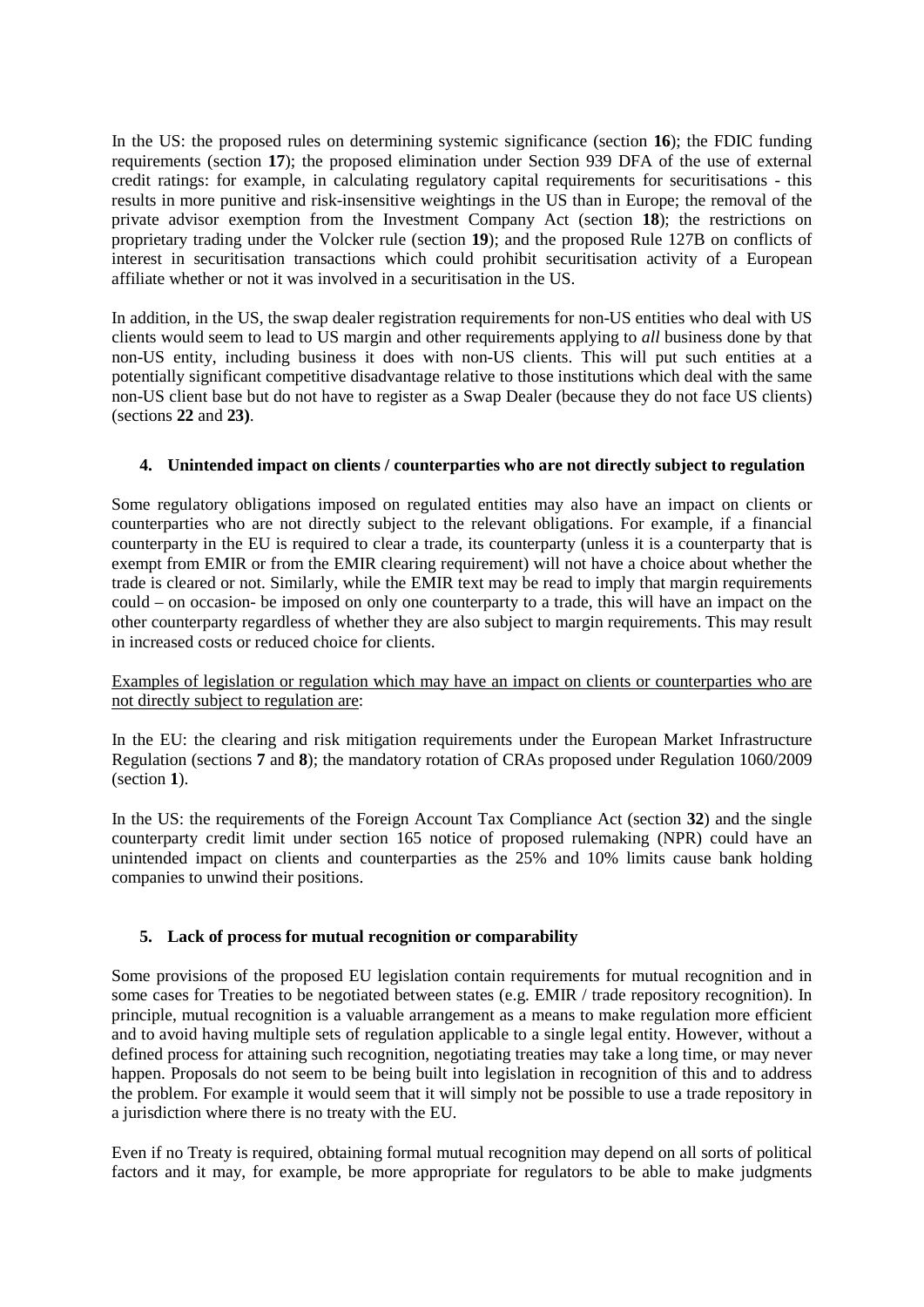regarding which jurisdictions provide for an appropriate and comparable level of regulation, or to build in an element of flexibility regarding the criteria for recognition.

In principle, therefore, although mutual recognition clearly has an important potential role in reducing the problems to which extraterritorial measures can give rise, it does bring with it a number of challenges that we would urge regulators to take into account. It would be useful, in particular, for legislators and regulators to plan how they will manage the mutual recognition process before implementing any regulation or legislation requiring mutual recognition.

Requirements for exactly "equivalent" regulation or legislation run into similar problems: regulation may not be exactly equivalent in other jurisdictions for a number of reasons e.g. requirements of local law make it impossible for identical regulation to be imposed, the local market is not yet sufficiently developed for identical regulation to be imposed, or the different characteristics of locally originated assets, local business models or local financing structures. A broader concept of equivalence should be built in referring to *the effect* of the regulation or legislation. In addition, as is the case for mutual recognition, there must be a clear process in place for making comparability determinations (i.e. standards/factors). Without such process, there will continue to be a great deal of uncertainty as to the circumstances which give rise to findings of comparability.

# Examples of legislation or regulation which lack a clear process for mutual recognition or findings of comparability are:

In the EU: Regulation 1060/2009 on CRAs (section **1**); the Alternative Investment Fund Managers Directive (section **2**); and the European Market Infrastructure Regulation (section **10**).

In the US: Dodd-Frank Act Sec. 712 – "Definitions of a swap and swap dealers"'; Sec 721 – "Registration of swap dealers"; Sec 725 – "Derivative Clearing Organisations"; Sec. 733 – "Swap Execution Facilities"; Sec. 738 – "Foreign Boards of Trade", and Sec. 763 – "Amendments to the Securities Exchange Act of 1934 - Section 3C – "Clearing of Security-Based Swaps" (sections **22** and **25**).

# **6. Regulatory uncertainty and disproportionate compliance burden**

This seems to be an issue both in the EU, where legislation has been proposed giving regulators broad powers to impose temporary emergency restrictions, and in the US, where cross-border aspects of Dodd-Frank implementing regulation have been delayed. As we saw with the emergency short selling bans / reporting regimes imposed in 2008 / 2009, this sort of power can lead to uncertainty for the firms required to comply. They are required to monitor the situation in all countries where they trade, and may be required to set up systems on short notice to comply (or to report / monitor their systems manually if the ban / reporting requirement is only temporary). This can make firms reluctant to trade in particular markets to the detriment of their clients.

Where local regimes have different territorial scope, it can make monitoring and compliance far harder (e.g. a firm would not just have to monitor the markets in which it is trading, but may also have to monitor local regulation in other jurisdictions where a particular security is listed, or where a particular entity is established). Where the extraterritorial scope of emergency powers is unclear (e.g. EU short selling regulation emergency powers), it may be almost impossible for firms to predict which jurisdictions they should be monitoring.

More generally, cases can arise where the precise effect of an extraterritorial rule has to be understood in order for a firm to determine what restructuring is necessary. When implementation dates are set, this aspect is not always recognised.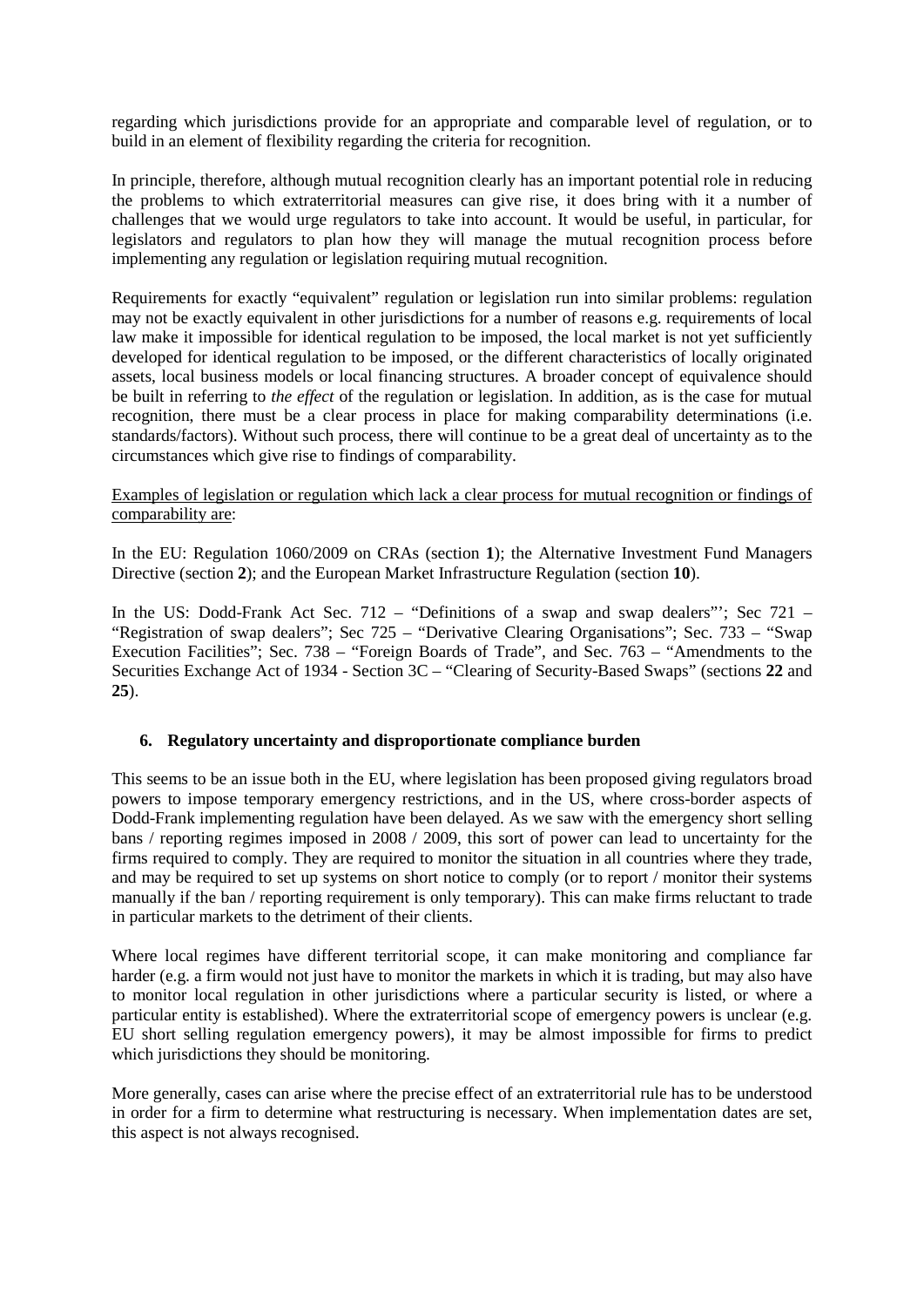Examples of legislation or regulation which may result in regulatory uncertainty are:

In the EU: the Short Selling Regulation (section **11**) and the Markets in Financial Instruments Directive (section **14**)

In the US: Application of Section 165 Dodd-Frank (SIFIs requirements) to non-US banks (Fed proposal still pending), Title VII of the Dodd-Frank Act (where SEC and CFTC have announced, but still not proposed, guidance on the cross-border aspects) (section **25**), the application of the Volcker rule (US regulators' October 2011 proposal contained 1,300 questions and was even mute on some aspects such as the compliance regime for non-US banks with US operations, while the statutory deadline for a final rule is July 2012), statutory oversight resulting in discrimination of US branches of non-US banks in swap desk push out rule (Section 716 Dodd-Frank Act) may not be corrected either by Fed or US Congress before statutory implementation deadline (July 2013).

Some legislation with extraterritorial effects has particularly high implementation burdens relative to the benefits being sought.

A general difficulty that gives rise to cost burdens is the case where the timing of implementation in different jurisdictions is not aligned, which creates uncertainty about how cross-border transactions should be dealt with in the interim period.

### Examples of legislation or regulation which may result in disproportionate compliance burden:

In the EU: the requirements of the Markets in Financial Instruments Directive (section **14**)

The proposed revision of the EU Markets in Financial Instruments Directive (MiFID/MiFIR) would severely curtail access to the EU for financial firms from outside the EU. In particular, equivalence and reciprocity requirements and the need to establish branches for services into the EU will reduce product offering and hence consumer choice without commensurate increases in consumer protection.

In the US: the requirements of the Foreign Account Tax Compliance Act (section **32**), which will require non-US financial institutions to implement unprecedented customer due diligence, documentation, reporting and certification measures.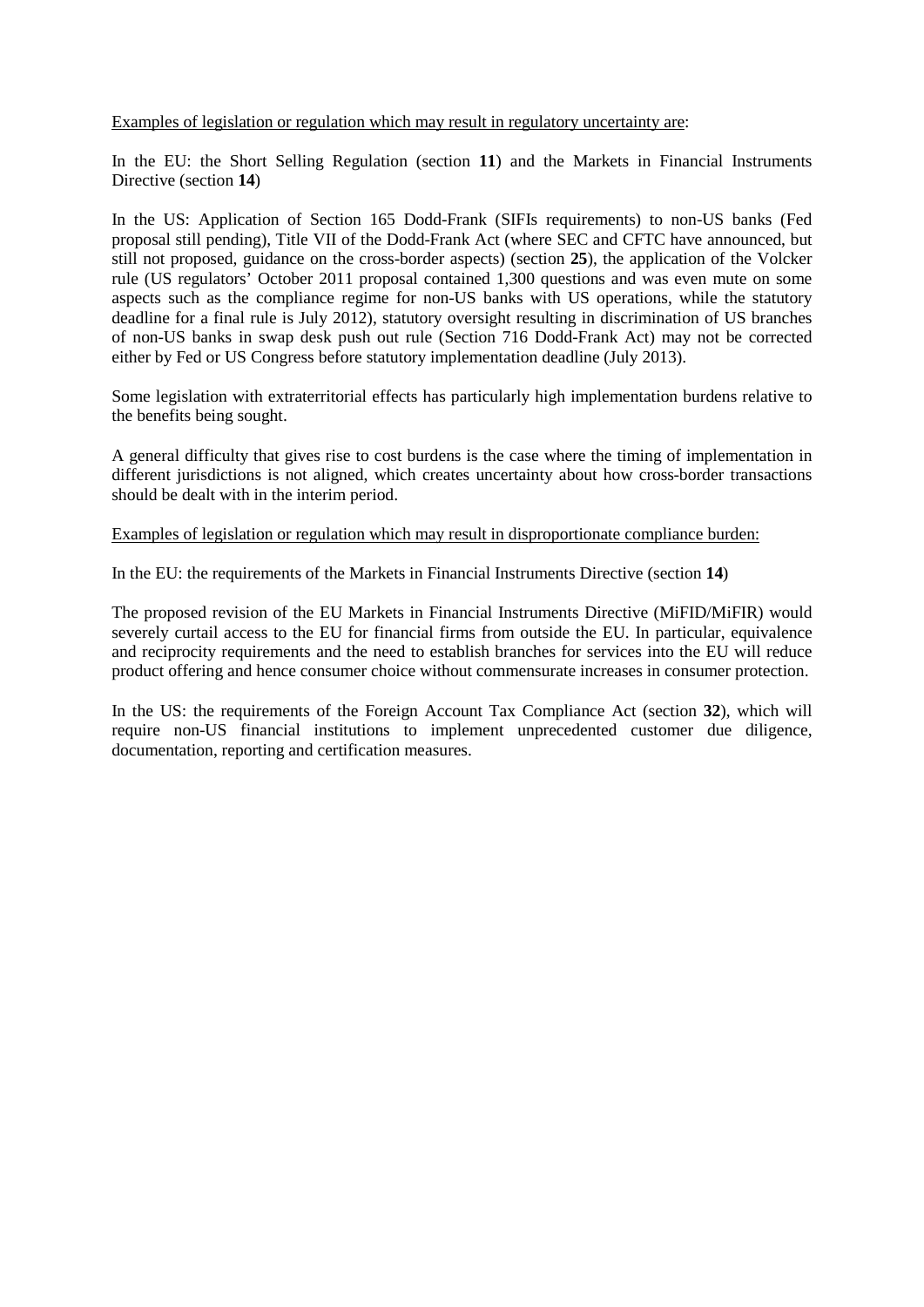# **ANNEX 3**

## **Table: EU and US Regulatory Reform Programme – Extraterritoriality Issues**

The financial crisis has triggered a broad ranging programme of regulatory reform in both the EU and the US. However, the legislation currently being adopted or implemented will have effects beyond the EU or US borders and the purpose of this note is to highlight the principal areas of potential extraterritorial impact.

The US Dodd-Frank Act creates a legal framework which requires extensive rule-making by the US regulators responsible for its implementation. However, in many cases the implementing rules have been proposed but not yet adopted and are still under discussion.

The EU legislative programme is less advanced. The EU programme is being implemented by a series of separate pieces of legislation and in only in a few cases has the legislation been finally adopted. In many cases, the EU legislation is still in the process of negotiation or has not yet been formally proposed. Even after primary legislation has been adopted, the final impact may often depend on implementing EU directives or regulations or national implementation rules.

Therefore, at this stage, it is not possible fully to assess the extraterritorial impact of the legislation in either the US or the EU. However, in many cases, the existing proposals indicate areas of possible extraterritorial impact.

This note is not intended to be comprehensive or to provide legal advice on any particular course of action.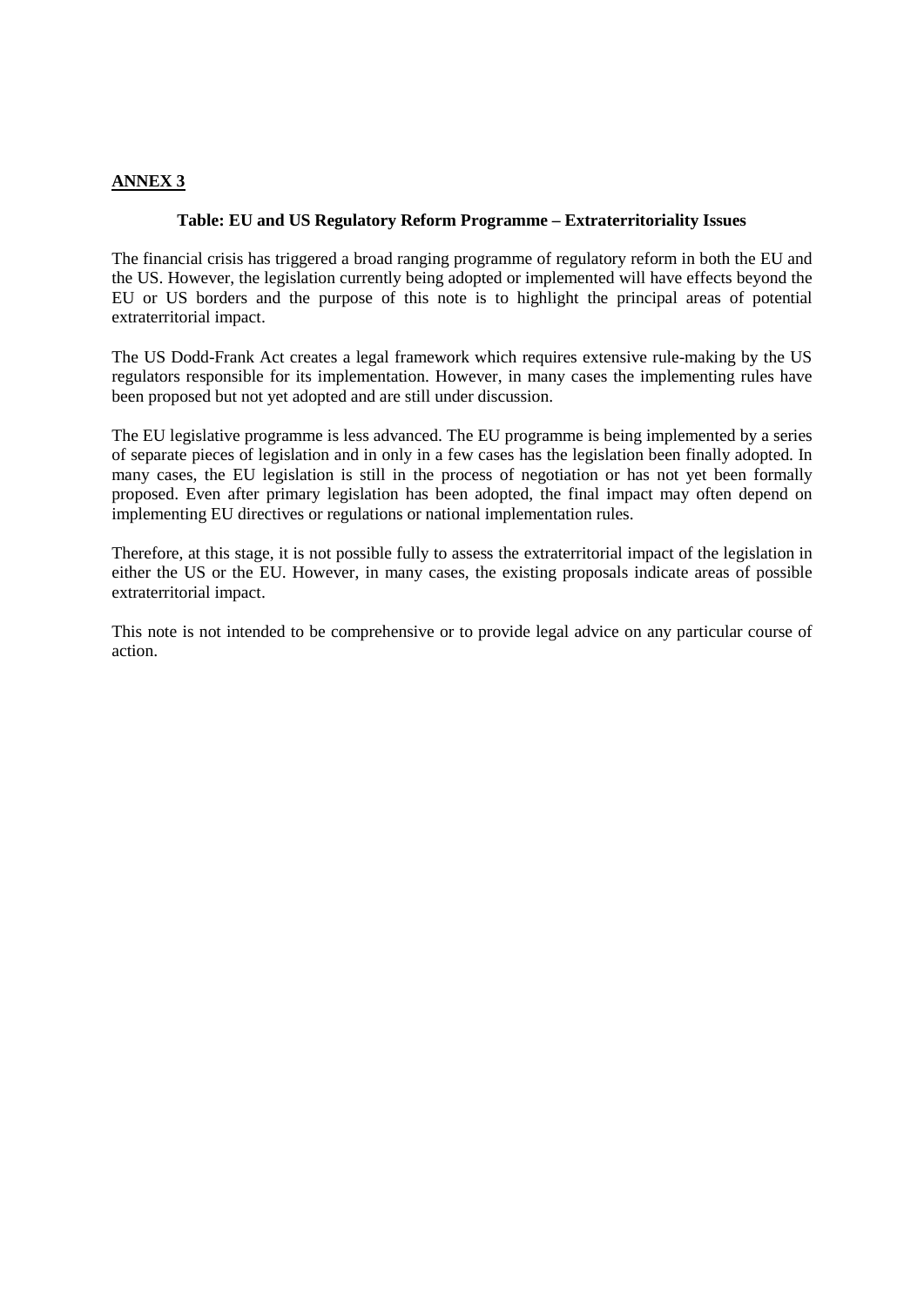# **EU Legislation and Legislative Proposals**

|                  | <b>Legislation (status)</b>                                                                                                                                                                                | <b>Provision</b>                                                                                                                                                                                       | <b>Possible extraterritorial/ business</b><br>impact                                                                                                                                                                                                                                                                                               | <b>Comment</b>                                                                                                                                                                                                                                              |
|------------------|------------------------------------------------------------------------------------------------------------------------------------------------------------------------------------------------------------|--------------------------------------------------------------------------------------------------------------------------------------------------------------------------------------------------------|----------------------------------------------------------------------------------------------------------------------------------------------------------------------------------------------------------------------------------------------------------------------------------------------------------------------------------------------------|-------------------------------------------------------------------------------------------------------------------------------------------------------------------------------------------------------------------------------------------------------------|
| 1.               | <b>Regulation on credit rating agencies</b><br>(CRAs) (EC) No. 1060/2009<br>(Adopted and being implemented,<br><b>Directive and Regulation have been</b><br>proposed reforming the original<br>regulation) | Restriction on EU firms using<br>ratings issued by non-EU CRAs for<br>regulatory purposes (unless the<br>rating is endorsed by an EU affiliate<br>of the CRA or the CRA is certified<br>as equivalent) | Restriction on reliance on non-EU<br>ratings by EU users<br>Reduced ability of EU firms to use<br>ratings issued by non-EU CRAs for<br>regulatory purposes, possible<br>reduction in availability of ratings for<br>non-EU instruments, reduction in<br>willingness of EU firms to invest in<br>instruments which are only rated by<br>non-EU CRAs | The restrictive nature of the conditions for<br>endorsement may make it difficult for major<br>CRAs to endorse the ratings produced by all<br>their affiliates, particularly those in<br>countries that have not yet adopted<br>legislation regulating CRAs |
| 2.               | <b>Alternative Investment Fund</b><br><b>Management Directive</b><br>(Adopted and being implemented)                                                                                                       | Restrictions on non-EU fund<br>managers marketing alternative<br>investment funds in the EU                                                                                                            | Restrictions on provision of cross-<br>border services to EU investors<br>Reduced competition and reduced<br>choice for investors in the EU,<br>reduced ability for non-EU funds to<br>raise capital in the EU (particularly<br>from the retail market)                                                                                            | Impact may be mitigated by transitional<br>provisions and potential passport<br>arrangements for non-EU AIFM                                                                                                                                                |
| 3.               |                                                                                                                                                                                                            | Requirements for non-EU fund<br>managers managing EU alternative<br>investment funds to be authorised in<br>the EU                                                                                     | Restriction on cross-border services<br>to EU funds<br>EU funds will have reduced access to<br>non-EU managers, fewer options for<br>fund structures, possibility that<br>existing EU funds with non-EU<br>managers may be required to<br>restructure                                                                                              | May be limited number of fund managers<br>affected                                                                                                                                                                                                          |
| $\overline{4}$ . | <b>Capital Requirements Directive 2 &amp;</b>                                                                                                                                                              | Requirements for banking groups<br>(or sub-groups) whose head office<br>is in the EU to apply the provisions                                                                                           | Application of requirements to non-<br>EU subsidiaries of EU persons<br>EU groups' ability to compete in non-                                                                                                                                                                                                                                      | Non-EU subsidiaries of EU groups may<br>also be subject to a duplicative local regime                                                                                                                                                                       |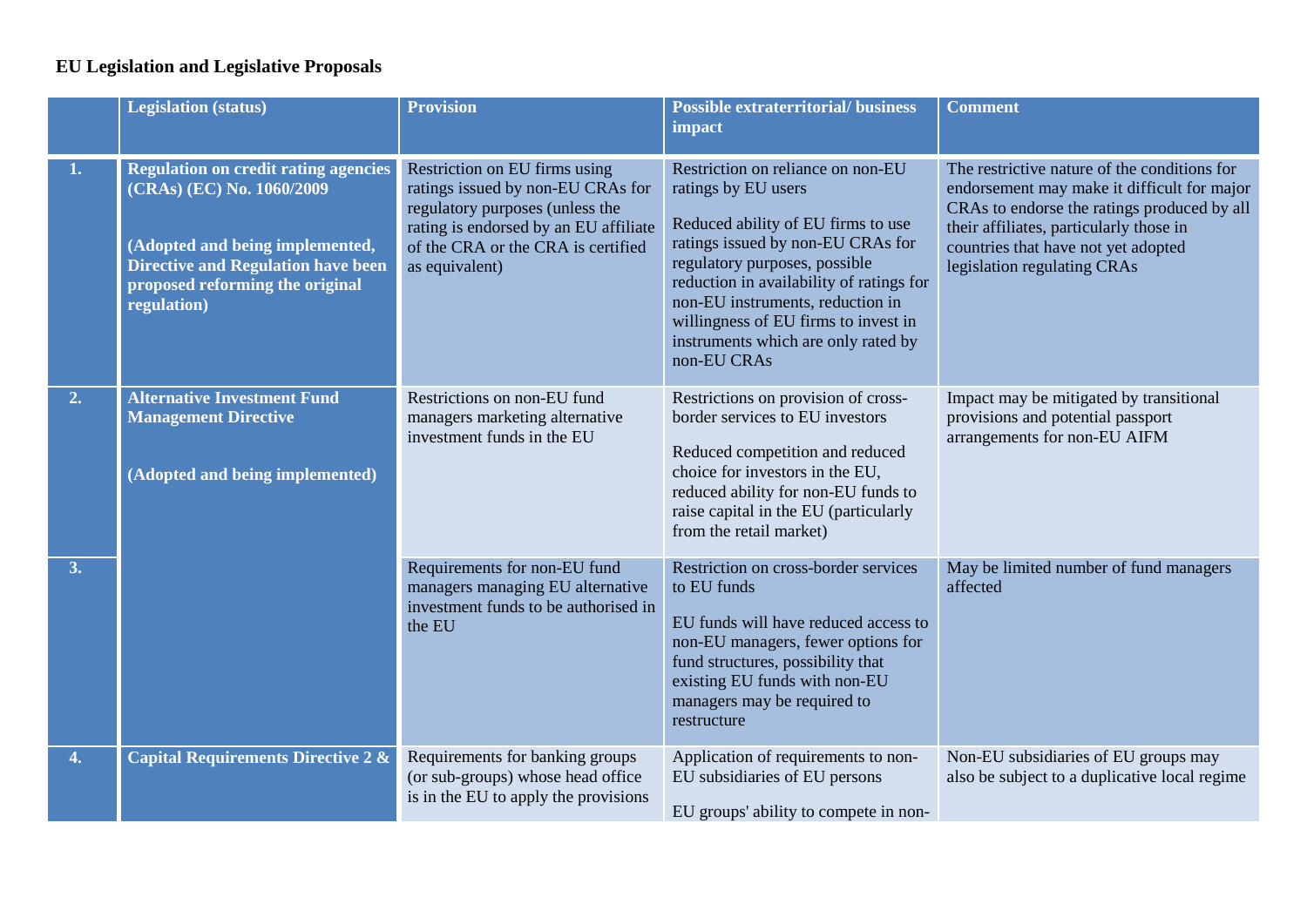|    | <b>Legislation</b> (status)                                                                                                                                               | <b>Provision</b>                                                                                                                                                                                                                                          | <b>Possible extraterritorial/business</b><br>impact                                                                                                                                                                                                                                                                                                            | <b>Comment</b>                                                                                                                                                                                                                                                                                                                                                                                        |
|----|---------------------------------------------------------------------------------------------------------------------------------------------------------------------------|-----------------------------------------------------------------------------------------------------------------------------------------------------------------------------------------------------------------------------------------------------------|----------------------------------------------------------------------------------------------------------------------------------------------------------------------------------------------------------------------------------------------------------------------------------------------------------------------------------------------------------------|-------------------------------------------------------------------------------------------------------------------------------------------------------------------------------------------------------------------------------------------------------------------------------------------------------------------------------------------------------------------------------------------------------|
|    | 3 - 2009/111/EC and 2010/76/EU<br>(Adopted and largely implemented)                                                                                                       | on remuneration to all entities<br>(including non-EU entities) in the<br>group/sub-group, subject to limited<br>exceptions                                                                                                                                | EU markets is adversely affected to<br>the extent that EU requirements are<br>more restrictive                                                                                                                                                                                                                                                                 |                                                                                                                                                                                                                                                                                                                                                                                                       |
| 5. |                                                                                                                                                                           | Other requirements, including "skin<br>in the game" and trading book<br>capital requirements, also apply to<br>all entities (including non-EU<br>entities) in a group/sub-group<br>headed by an EU entity                                                 | Application of requirements to non-<br>EU subsidiaries of EU persons<br>EU groups' ability to compete with<br>non-EU firms (both within and<br>outside the EU) is adversely affected<br>to the extent that EU requirements<br>are more burdensome                                                                                                              | Implements "Basel 2.5"<br>Non-EU subsidiaries of EU groups may<br>also be subject to local capital requirements                                                                                                                                                                                                                                                                                       |
| 6. | <b>Capital Requirements Directive 4</b><br>(Formally proposed)                                                                                                            | Higher capital requirements likely<br>to apply to all entities (including<br>non-EU entities) in a group/sub-<br>group headed by an EU entity                                                                                                             | Application of prudential<br>requirements to non-EU subsidiaries<br>of EU persons<br>EU groups' ability to compete with<br>non-EU firms (both within and<br>outside the EU) is adversely affected<br>to the extent that EU requirements<br>are more burdensome                                                                                                 | Will implement Basel III, including the<br>additional buffer for globally systemically<br>important banks<br>Non-EU subsidiaries of EU groups may<br>also be subject to local capital requirements                                                                                                                                                                                                    |
| 7. | <b>European Market Infrastructure</b><br><b>Regulation (Derivatives and CCPs)</b><br>(Formally proposed - under<br>negotiation between Council and<br><b>Parliament</b> ) | Obligation on EU counterparties<br>subject to the clearing obligation to<br>clear transactions in eligible<br>derivatives entered into with certain<br>categories of non-EU person<br>Obligations will also apply to<br>transactions entered into between | Becoming more difficult to provide<br>services on a cross-border basis (due<br>to increased costs for counterparties<br>becoming subject to the clearing<br>obligation or difficulties connected<br>with third party also being subject to<br>local requirements)<br>Possible impact on intra-group risk<br>management<br><b>EMIR</b> contract obligations may | EU requirements may not be acceptable to<br>counterparties (in particular where local<br>requirements to clear on a CCP not<br>recognized in the EU)<br>Intra-group exemptions available in limited<br>circumstances, including where the<br>counterparty is established in a jurisdiction<br>which the Commission considers to have in<br>place equivalent obligations to those under<br><b>EMIR</b> |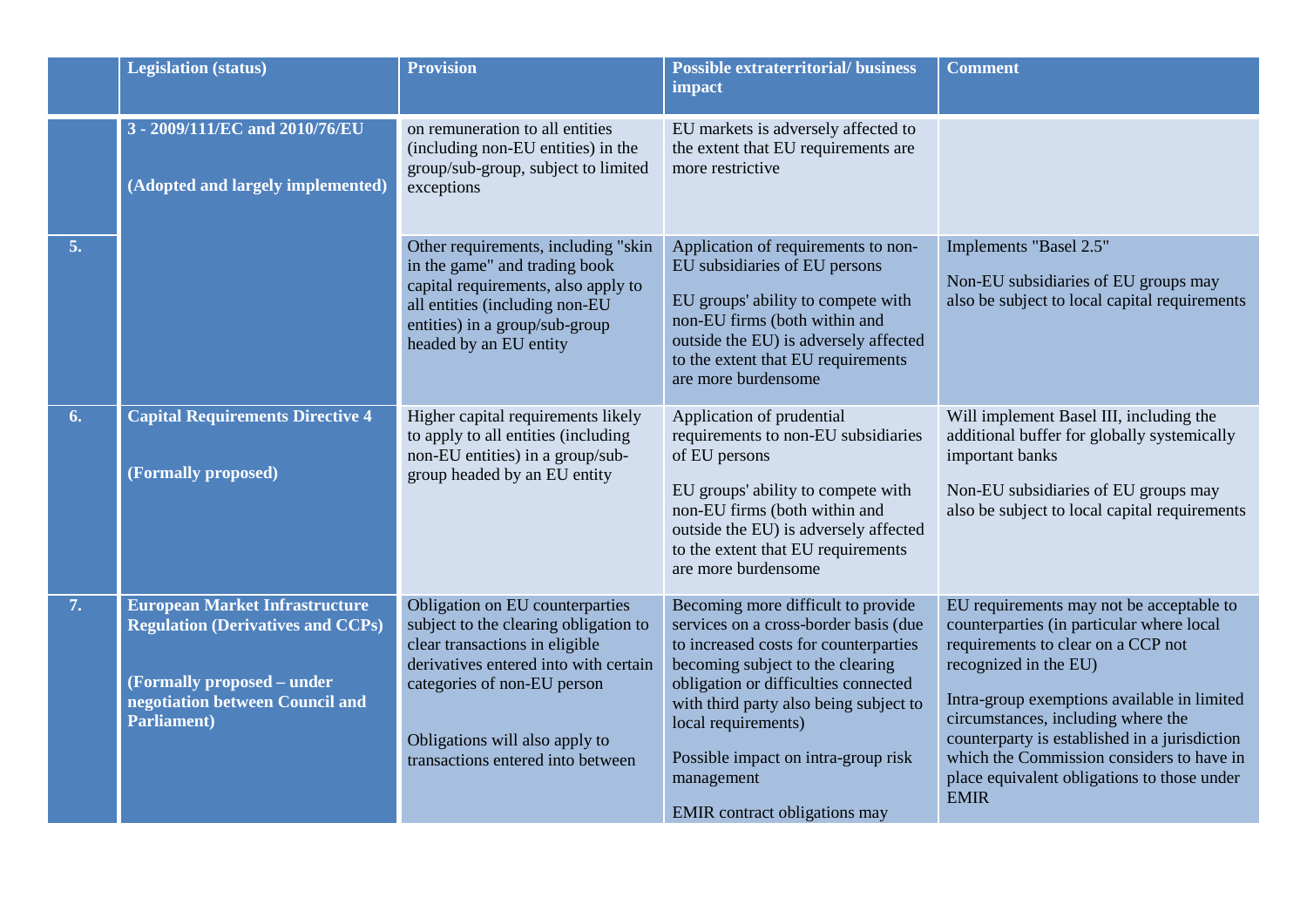|    | <b>Legislation (status)</b> | <b>Provision</b>                                                                                                                                                                                                                                                                              | <b>Possible extraterritorial/ business</b><br>impact                                                                                                                                                                                                                                                                                                                                                 | <b>Comment</b>                                                                                                                                                                                                                                                                                                                                                                         |
|----|-----------------------------|-----------------------------------------------------------------------------------------------------------------------------------------------------------------------------------------------------------------------------------------------------------------------------------------------|------------------------------------------------------------------------------------------------------------------------------------------------------------------------------------------------------------------------------------------------------------------------------------------------------------------------------------------------------------------------------------------------------|----------------------------------------------------------------------------------------------------------------------------------------------------------------------------------------------------------------------------------------------------------------------------------------------------------------------------------------------------------------------------------------|
|    |                             | certain categories of non-EU person                                                                                                                                                                                                                                                           | apply to contracts between two<br>entities established outside the EU<br>where the contract has a direct,<br>substantial and foreseeable effect<br>within the EU or where the<br>obligation is necessary or appropriate<br>to prevent evasion of EMIR. This has<br>potential implications for entities that<br>may well be subject to requirements<br>in other jurisdictions.                        |                                                                                                                                                                                                                                                                                                                                                                                        |
| 8. |                             | Obligation on EU counterparties to<br>adopt risk mitigation techniques,<br>including margin, in relation to<br>transactions with any counterparty<br>(including non-EU persons)<br>Obligations will also apply to<br>transactions entered into between<br>certain categories of non-EU person | Becoming more difficult to provide<br>services to non-EU persons<br>Reduction in competitiveness of EU<br>firms in jurisdictions with<br>differing/no similar margin<br>requirements for particular<br>counterparties, cost implications for<br>intra-group risk management                                                                                                                          | EU requirements may not be acceptable to<br>counterparties (e.g. where local<br>counterparties are exempt from local margin<br>rules)<br>Intra-group exemptions available in limited<br>circumstances, including where the<br>counterparty is established in a jurisdiction<br>which the Commission considers to have in<br>place equivalent obligations to those under<br><b>EMIR</b> |
| 9. |                             | Obligation on EU counterparties to<br>clear eligible contracts, report<br>transactions and risk manage<br>uncleared transactions may apply to<br>non-EU branches of EU<br>counterparties                                                                                                      | Application of EU provisions to non-<br>EU branches of EU persons<br>Possibility that non-EU branches<br>may be subject to duplicative or<br>inconsistent regulation, where they<br>are regulated by the EU and also by<br>the jurisdiction where they are<br>established. This may result in<br>increased compliance costs or<br>prevent non-EU branches from<br>carrying on some kinds of activity | Also it is unclear the extent to which these<br>rules apply to the activities outside the EU<br>of non-EU persons with a branch in the EU                                                                                                                                                                                                                                              |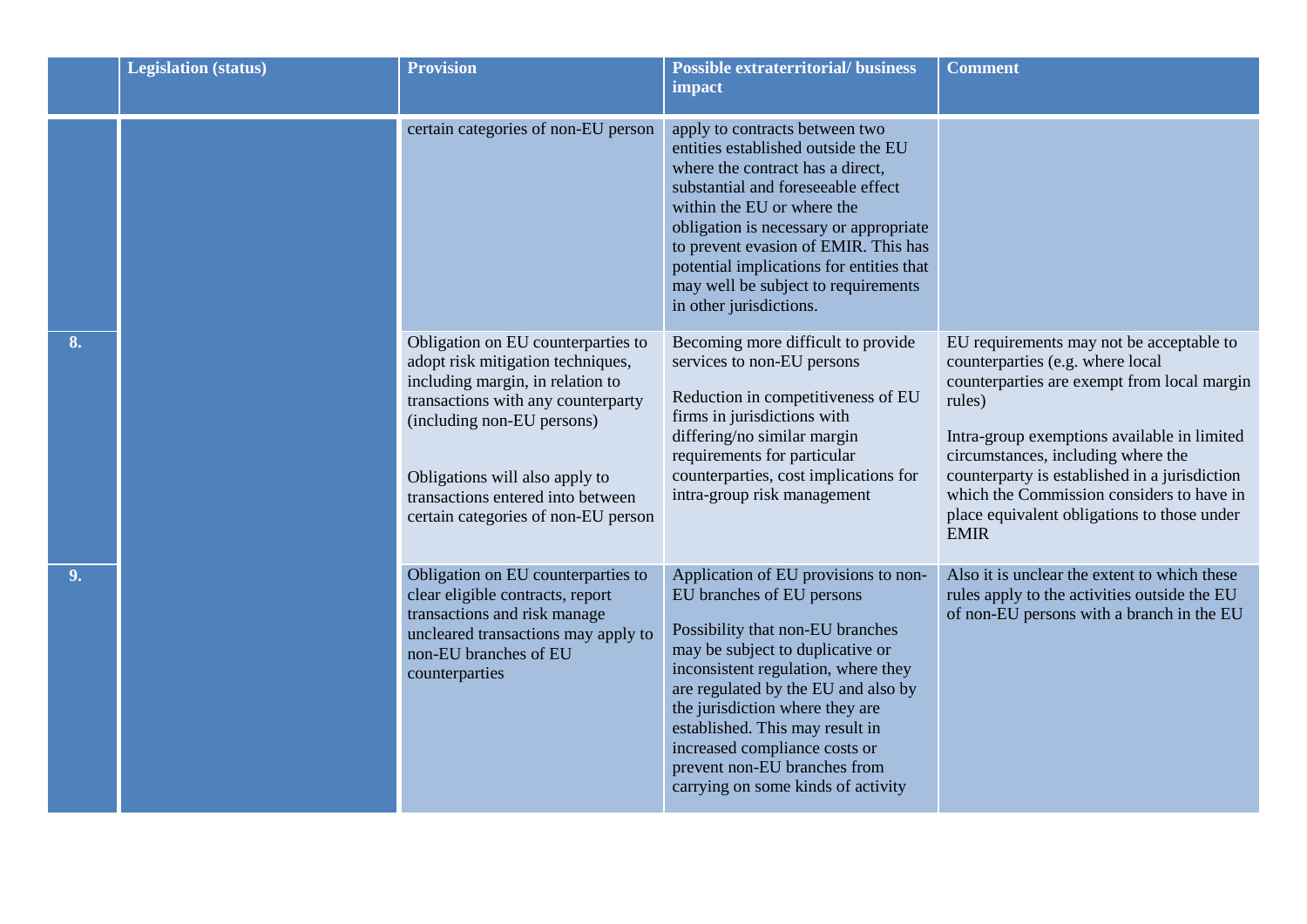|     | <b>Legislation</b> (status)                                                               | <b>Provision</b>                                                                                                                                                                                                                                                                                                                                                                                                                    | <b>Possible extraterritorial/ business</b><br>impact                                                                                                                                                                                                                  | <b>Comment</b>                                                                                                                                                                                                                                                                                                                                                                                                                       |
|-----|-------------------------------------------------------------------------------------------|-------------------------------------------------------------------------------------------------------------------------------------------------------------------------------------------------------------------------------------------------------------------------------------------------------------------------------------------------------------------------------------------------------------------------------------|-----------------------------------------------------------------------------------------------------------------------------------------------------------------------------------------------------------------------------------------------------------------------|--------------------------------------------------------------------------------------------------------------------------------------------------------------------------------------------------------------------------------------------------------------------------------------------------------------------------------------------------------------------------------------------------------------------------------------|
|     |                                                                                           |                                                                                                                                                                                                                                                                                                                                                                                                                                     | Reduction in competitiveness of EU<br>firms if they are required to post<br>collateral 'one-way' while non-EU<br>firms are not required to do so for<br>similar transactions (with<br>clearing/margin-exempt firms)                                                   |                                                                                                                                                                                                                                                                                                                                                                                                                                      |
| 10. |                                                                                           | Restriction on non-EU CCPs<br>providing services to clearing<br>members/clients established in the<br>EU unless CCP recognised by<br>ESMA as subject to equivalent<br>regulation                                                                                                                                                                                                                                                    | Restriction on non-EU persons<br>providing services to EU persons<br>Reduced competition and reduced<br>choice for firms in the EU. May also<br>prevent EU firms from carrying on<br>business in some markets if they<br>cannot become members of the<br>relevant CCP | May also restrict non-EU CCPs providing<br>services to non-EU firms acting outside the<br>EU if the firm maintains a branch in the EU                                                                                                                                                                                                                                                                                                |
| 11. | <b>Short Selling Regulation</b><br>Text is adopted, comes into force<br>in November 2012) | Private disclosure to EU competent<br>authority of any net short position<br>in EU shares or sovereign debt or<br>uncovered positions in sovereign<br>CDS (when the ban on uncovered<br>CDS is suspended) above certain<br>thresholds<br>Public disclosure of any net short<br>position in EU shares above<br>specified threshold<br>Ban on uncovered short sales of EU<br>shares and sovereign debt and<br>uncovered sovereign CDS | Application of EU requirements to<br>persons outside the EU<br>Increased compliance costs for firms<br>required to comply with multiple<br>regimes, public disclosure<br>requirement may reduce willingness<br>of non-EU firms to trade in EU<br>shares               | Text explicitly states that disclosure<br>obligations apply to persons outside the EU<br>as well<br>Proposal does not specify the territorial<br>scope of the restriction on uncovered short<br>sales of EU shares and sovereign debt and<br>uncovered sovereign CDS or the possible<br>additional restrictions that can be imposed<br>in exceptional circumstances (the latter, at<br>least, may also have extraterritorial effect) |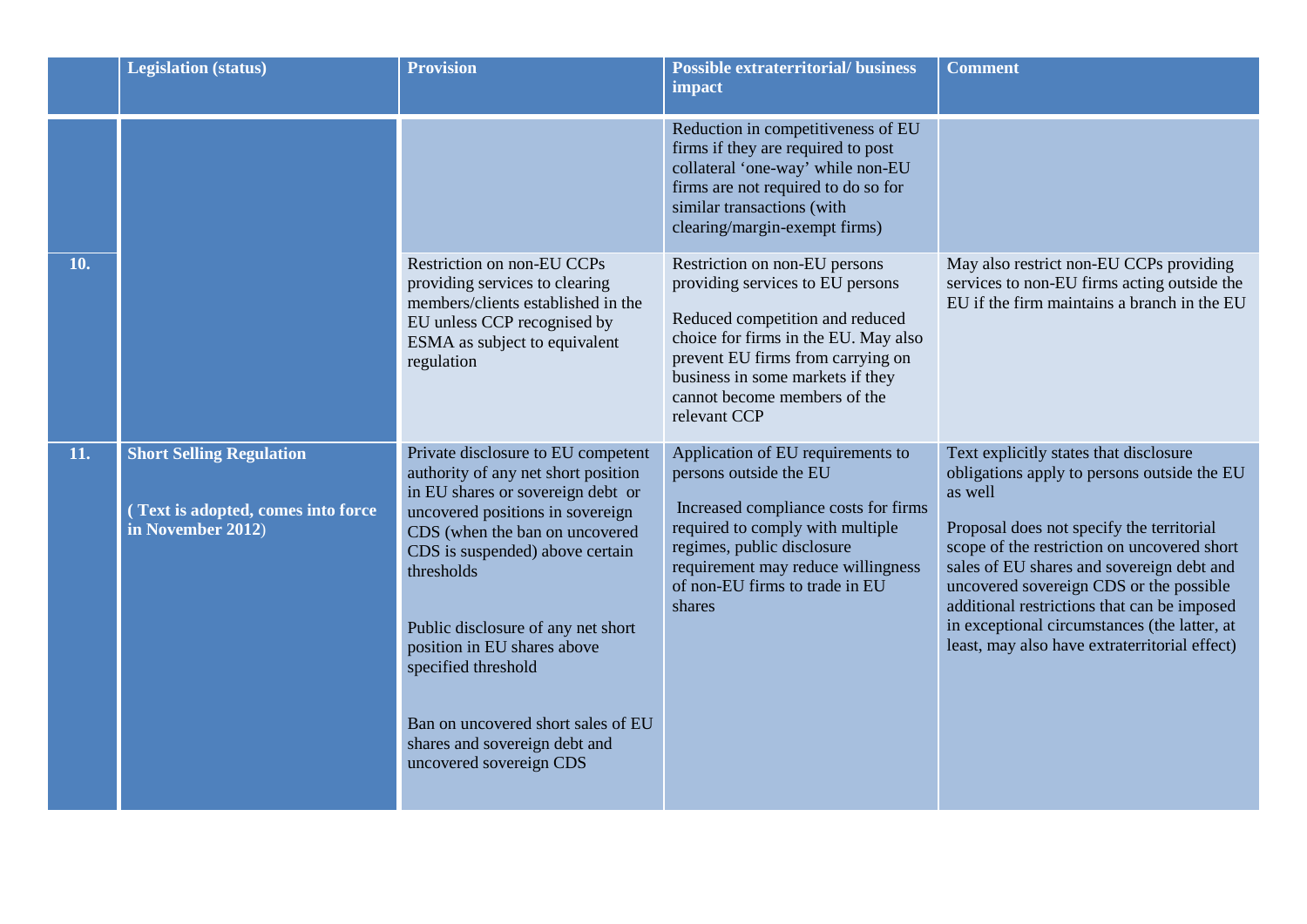|     | <b>Legislation (status)</b>                                                                                        | <b>Provision</b>                                                                                                                                                                                                                                             | <b>Possible extraterritorial/ business</b><br>impact                                                                | <b>Comment</b>                                                                                                                                                                                                                                                                                                                                                                    |
|-----|--------------------------------------------------------------------------------------------------------------------|--------------------------------------------------------------------------------------------------------------------------------------------------------------------------------------------------------------------------------------------------------------|---------------------------------------------------------------------------------------------------------------------|-----------------------------------------------------------------------------------------------------------------------------------------------------------------------------------------------------------------------------------------------------------------------------------------------------------------------------------------------------------------------------------|
|     |                                                                                                                    | Additional restrictions may be<br>imposed in exceptional<br>circumstances                                                                                                                                                                                    |                                                                                                                     |                                                                                                                                                                                                                                                                                                                                                                                   |
| 12. | <b>Regulation on energy market</b><br>integrity and transparency<br>(Adopted, came into force 28<br>December 2011) | Prohibition of insider dealing in<br>energy products and market<br>manipulation on EU wholesale<br>energy markets<br>Transaction reporting and<br>registration regime for market<br>participants                                                             | Application to persons outside the<br><b>EU</b>                                                                     | Unclear whether prohibition against insider<br>dealing is intended to be limited to dealings<br>on or related to EU wholesale energy<br>markets (or applicable generally)<br>Increased compliance costs for firms<br>required to comply with multiple regimes,<br>concerns about sanctions for breach may<br>lead non-EU firms to avoid trading in EU<br>wholesale energy markets |
| 13. | <b>Market Abuse Regulation and</b><br><b>Market Abuse Directive II</b><br>(Formally proposed)                      | Current directive applies to persons<br>outside the EU<br>Proposed regulation would extend<br>the scope of the market abuse<br>regime to a wider range of<br>instruments and behaviours<br>Proposed directive would create a<br>criminal market abuse regime | The proposed regulation applies to<br>activity within and outside the EU in<br>relation to the relevant instruments | Increased compliance costs for firms<br>required to monitor behaviour in relation to<br>an increased range of instruments<br>Uncertainty about which instruments are<br>within scope of the regime                                                                                                                                                                                |
| 14. | <b>Markets in Financial Instruments</b><br><b>Directive II and Markets in</b>                                      | Requirement for third country<br>investment firms to seek<br>authorization for branches in the                                                                                                                                                               | Removal of existing national<br>exemptions for cross border business                                                | Reduced ability for third country investment<br>firms to deal with EU clients and                                                                                                                                                                                                                                                                                                 |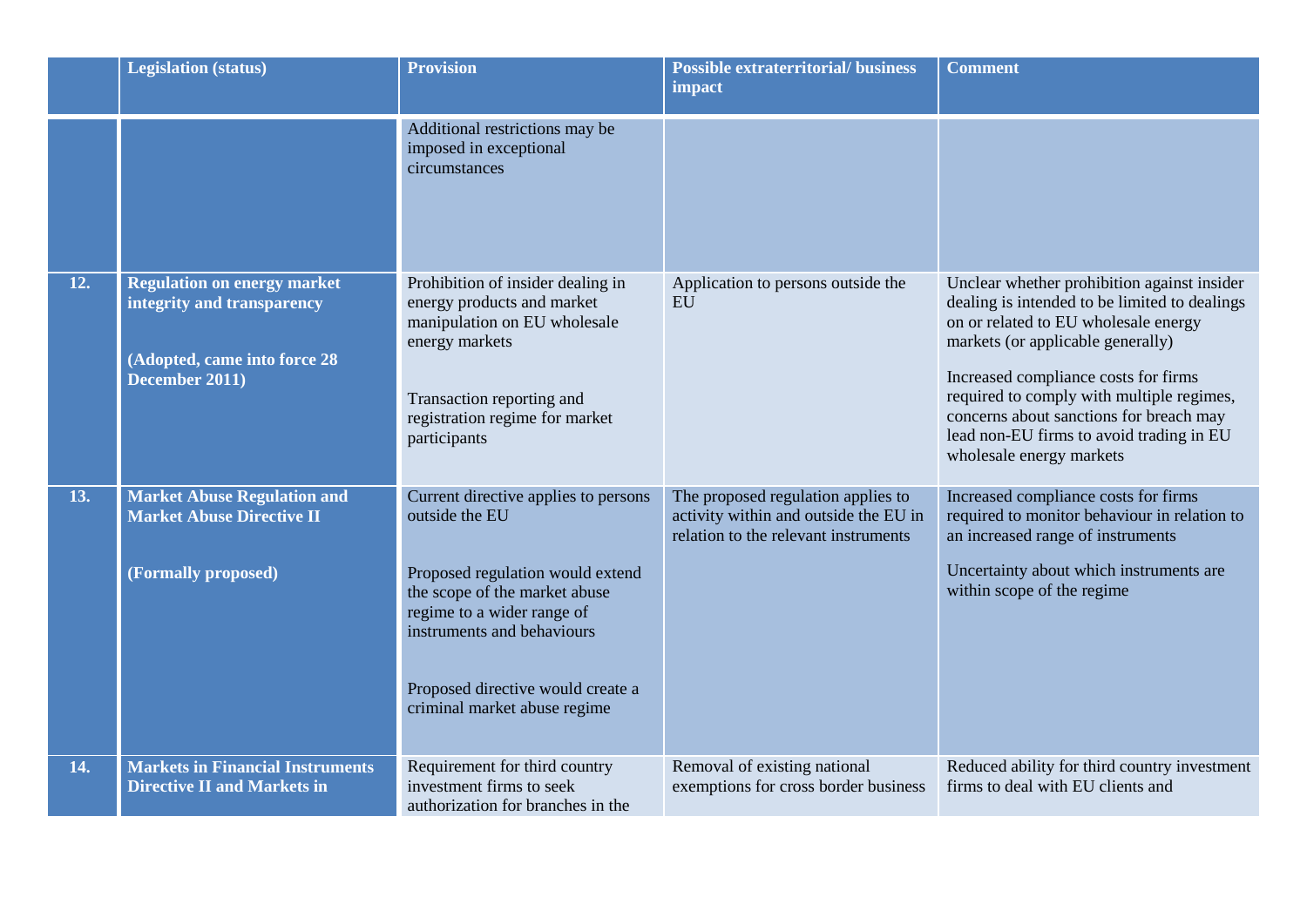| <b>Legislation</b> (status)                                    |    | <b>Provision</b>                                                                                                                                                                                                                                                                                                                                                                                                                                                                                                                                                                                                                                                                                                                                                                                                                                                                                                                                                                                | <b>Possible extraterritorial/ business</b><br>impact                                                                                                                                                                                                                                                                                                                                                                                                                                                                                                                                                                                            | <b>Comment</b>                                                                                                                                                                                                                                                                                                                                                                                                                                                             |
|----------------------------------------------------------------|----|-------------------------------------------------------------------------------------------------------------------------------------------------------------------------------------------------------------------------------------------------------------------------------------------------------------------------------------------------------------------------------------------------------------------------------------------------------------------------------------------------------------------------------------------------------------------------------------------------------------------------------------------------------------------------------------------------------------------------------------------------------------------------------------------------------------------------------------------------------------------------------------------------------------------------------------------------------------------------------------------------|-------------------------------------------------------------------------------------------------------------------------------------------------------------------------------------------------------------------------------------------------------------------------------------------------------------------------------------------------------------------------------------------------------------------------------------------------------------------------------------------------------------------------------------------------------------------------------------------------------------------------------------------------|----------------------------------------------------------------------------------------------------------------------------------------------------------------------------------------------------------------------------------------------------------------------------------------------------------------------------------------------------------------------------------------------------------------------------------------------------------------------------|
| <b>Financial Instruments Regulation</b><br>(Formally proposed) | EU | Requirement for third country<br>investment firms providing cross<br>border services into the EU to<br>register with ESMA (and to restrict<br>cross-border business to eligible<br>counterparty business)<br>Persons established in the EU may<br>receive investment services from a<br>third country firm at their own<br>exclusive initiative and in these<br>circumstances the services should<br>not be deemed as provided in the<br>territory of the Union [delete. Retail<br>clients may only receive investment<br>services from a third country firm if<br>it has a branch in the EU].<br>Third country investment firms may<br>only obtain authorization for<br>branches or register with ESMA if<br>the third country provides for<br>equivalent regulation and reciprocal<br>recognition<br>Obligation to conclude transactions<br>in eligible derivatives contracts on<br>regulated markets, MTFs, OTFs or<br>third country trading venues (where<br>the third country provides for | Lack of clarity regarding when a<br>person in the EU would be<br>considered to receive investment<br>services "only at their exclusive<br>initiative"<br>Lack of clarity regarding treatment of<br>existing relationships between third<br>country investment firms and EU<br>clients and counterparties<br>Barrier to cross border business as<br>EU firms may not be able to trade on<br>a trading venue with non-EU firms if<br>those non-EU firms are not able to<br>access EU trading venues. May also<br>prevent EU firms from carrying on<br>business in some markets if they<br>cannot access a relevant third country<br>trading venue | counterparties<br>Potential for unequal application of MiFID<br>II to EU and non-EU firms, as it is not clear<br>whether the exemptions available to EU<br>firms under MiFID II will also be available<br>to non-EU firms wishing to provide cross<br>border services into the EU<br>Requirement for "equivalence" and<br>"reciprocity" likely to restrict the number of<br>third country firms which are able to<br>register with ESMA or establish a branch in<br>the EU |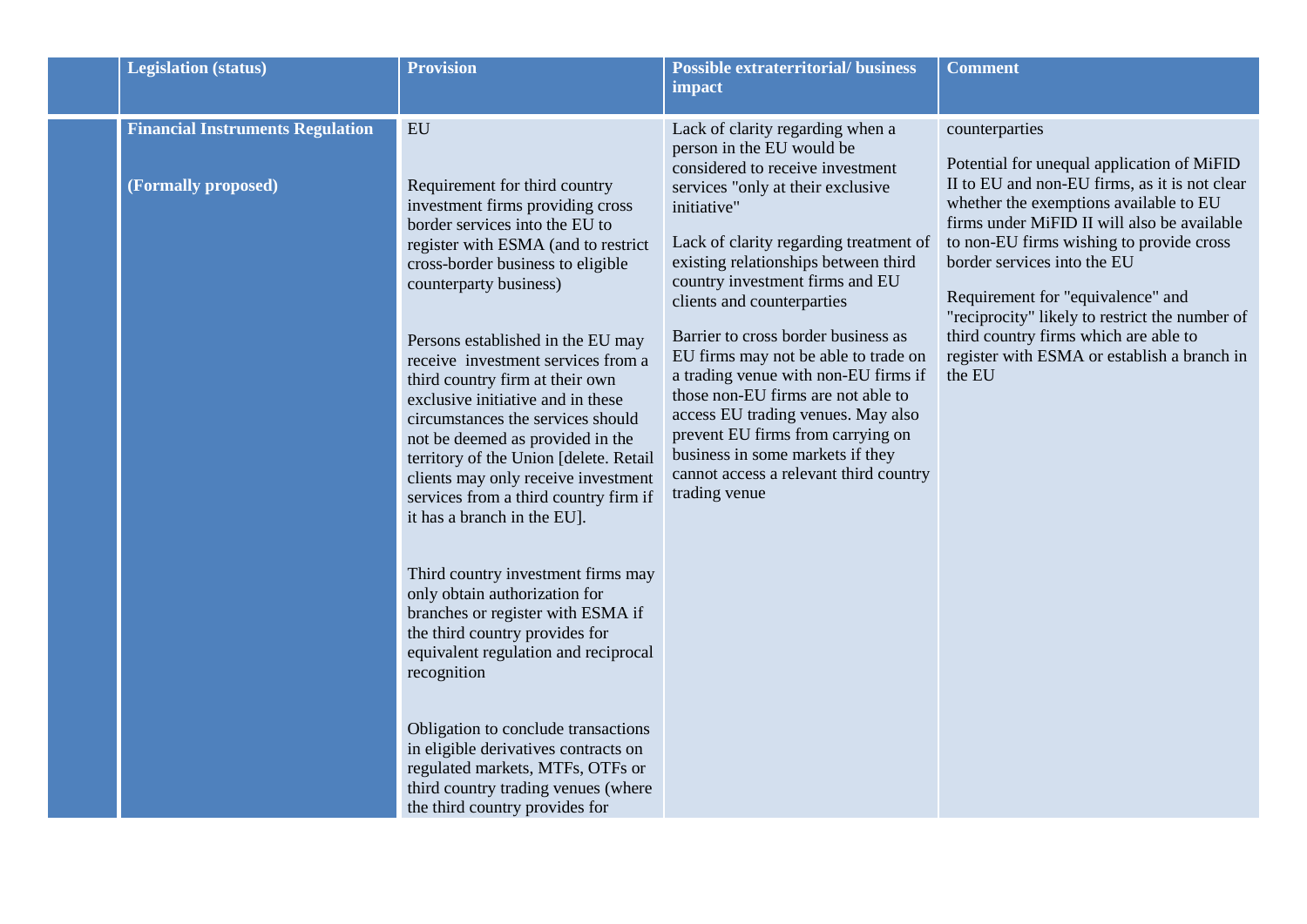|     | <b>Legislation</b> (status)                       | <b>Provision</b>                                                                                                                                                                                                                                                  | <b>Possible extraterritorial/business</b><br>impact                                          | <b>Comment</b> |
|-----|---------------------------------------------------|-------------------------------------------------------------------------------------------------------------------------------------------------------------------------------------------------------------------------------------------------------------------|----------------------------------------------------------------------------------------------|----------------|
|     |                                                   | equivalent regulation and reciprocal<br>recognition)                                                                                                                                                                                                              |                                                                                              |                |
| 15. | <b>New EU Data Protection</b><br><b>Framework</b> | Updating of 1995 EU legislation to<br>take account of technological<br>advances. Concepts include<br>"privacy by design" and "right to be<br>forgotten". Increased burden on all<br>firms to demonstrate compliance.<br>Maximum fine of 2% of global<br>turnover. | ET effect applies to all entities<br>offering goods or services to<br>individuals in the EU. |                |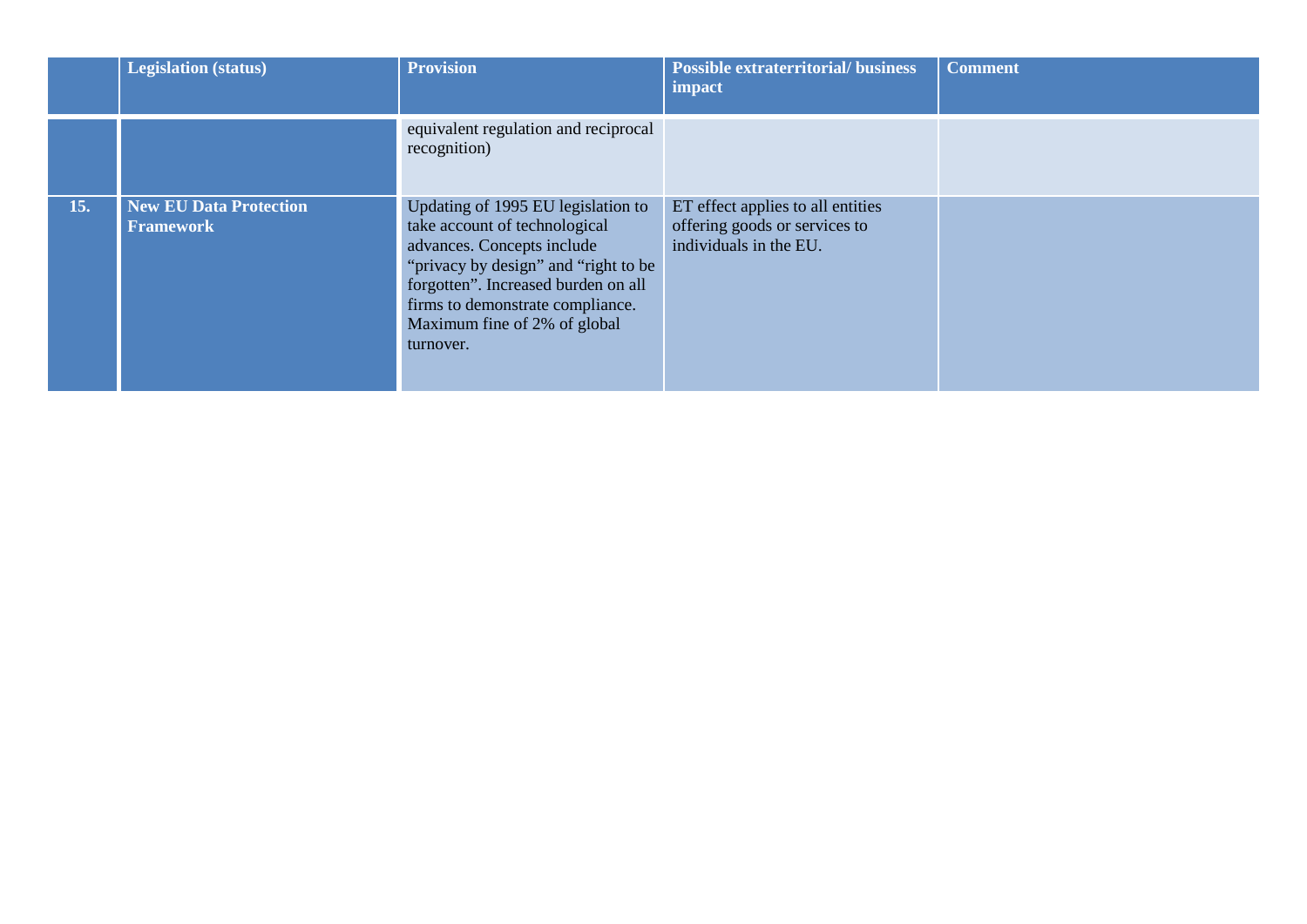# <span id="page-58-0"></span>**Dodd-Frank Act and Related Rules**

|     | <b>Legislation</b> (status)                                      | <b>Provision</b>                                                                                                                                           | <b>Possible extraterritorial/ business</b><br>impact                                                                                                                                                                                                                                                                 | <b>Comment</b>                                                                                                                                                                                                                                                                                                                     |
|-----|------------------------------------------------------------------|------------------------------------------------------------------------------------------------------------------------------------------------------------|----------------------------------------------------------------------------------------------------------------------------------------------------------------------------------------------------------------------------------------------------------------------------------------------------------------------|------------------------------------------------------------------------------------------------------------------------------------------------------------------------------------------------------------------------------------------------------------------------------------------------------------------------------------|
| 16. | <b>Determination of systemic</b><br>significance<br>(Final rule) | A non-US bank with US banking<br>operations would be treated as<br>systemically significant if it has<br>US\$50bn or more in consolidated global<br>assets | Potential limit on activities of non-<br>US banks in the US<br>Enhanced prudential requirements,<br>increased capital and compliance<br>costs                                                                                                                                                                        | Would apply Act's enhanced prudential<br>requirements to non-US banks on the basis<br>of global assets, irrespective of how<br>significant their operations are in the US                                                                                                                                                          |
| 17. | <b>FDIC</b> funding<br>(Implemented rules)                       | FDIC authorized to charge US banks<br>risk-based assessments by reference to<br>the bank's consolidated total assets<br>minus average tangible equity      | Potential limit on US activities of<br>non-US banks<br>Potential constraint on activities of<br>US banks outside the US                                                                                                                                                                                              | Only applies to US banking entity and its<br>subsidiaries (not the holding company)                                                                                                                                                                                                                                                |
| 18. | <b>Investment advisers</b><br>(Final rules)                      | Act eliminates private adviser exemption<br>from Investment Advisers Act                                                                                   | Restriction on activities of non-US<br>advisers who have US clients or<br>who advise funds with US<br>investors<br>Increased costs (including<br>registration and compliance costs)<br>for non-US advisers that register<br>under the Advisers Act, or reduced<br>ability to accept US clients and<br>fund investors | Narrow exemption for non-US advisers may<br>not mitigate these effects due to low<br>thresholds<br>Exemption for non-US advisers that manage<br>only private funds in the US is broader, but<br>conditional on annual reporting to the SEC<br>Many non-US advisers may have to register<br>in the US or alter their business model |
| 19. | "Volcker rule" <sup>2</sup><br>(Proposed rules)                  | Prohibition on proprietary trading and<br>sponsorship and investment in hedge<br>funds and private equity funds by banks<br>and their affiliates           | Application to non-US affiliates<br>(and branches) of US banks and<br>non-US banks with US operations<br>Requirements may distort<br>competition because US<br>requirements not matched by                                                                                                                           |                                                                                                                                                                                                                                                                                                                                    |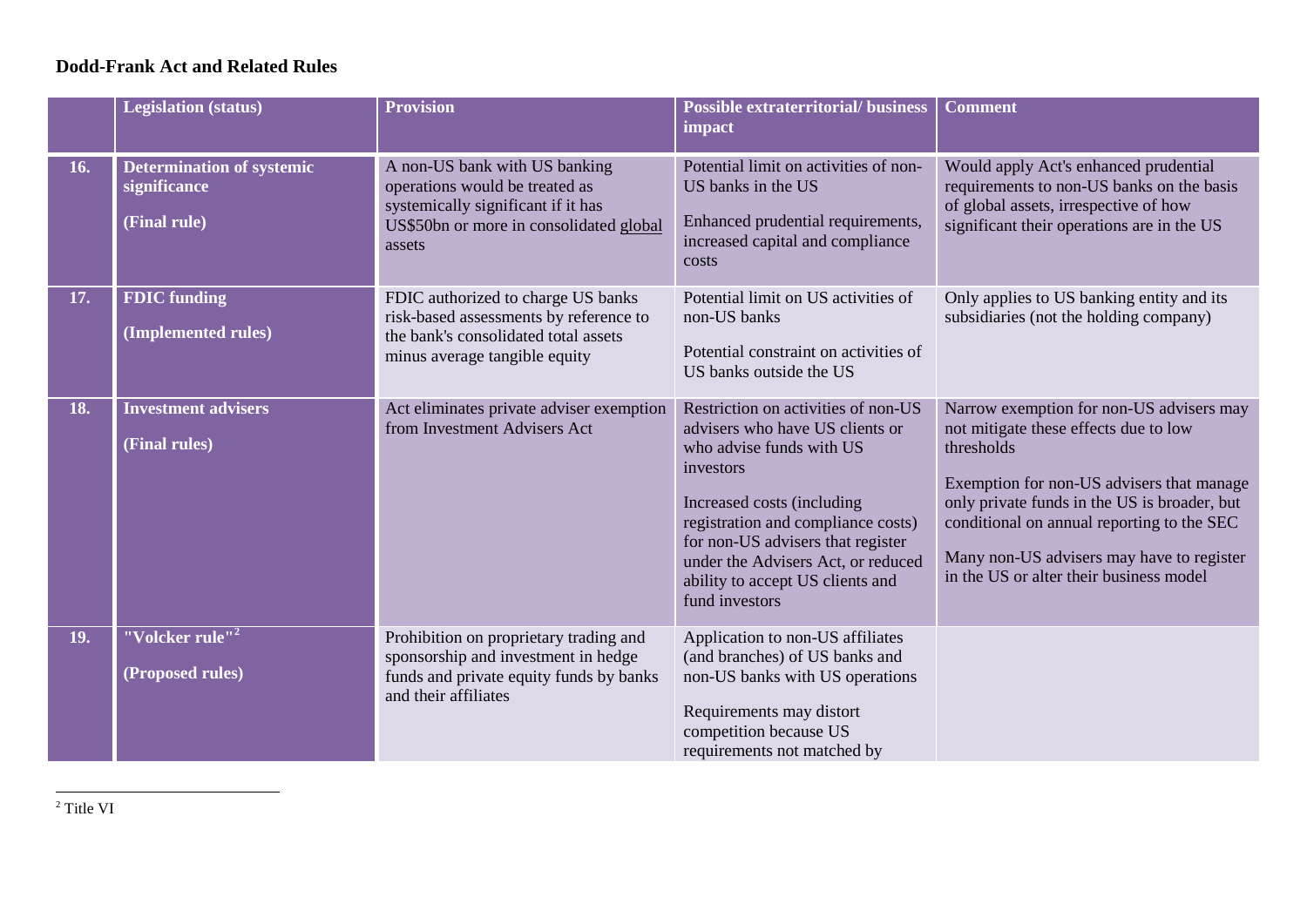|     |                                                  |                                                                                                                                                                                                                                                                                                                                                                                             | corresponding requirements in<br>other countries                                                                                                                                     |                                                                                                                                                                                                                                  |
|-----|--------------------------------------------------|---------------------------------------------------------------------------------------------------------------------------------------------------------------------------------------------------------------------------------------------------------------------------------------------------------------------------------------------------------------------------------------------|--------------------------------------------------------------------------------------------------------------------------------------------------------------------------------------|----------------------------------------------------------------------------------------------------------------------------------------------------------------------------------------------------------------------------------|
| 20. |                                                  | Limited exception for proprietary<br>trading:<br>Non-US banks may conduct proprietary<br>trading if it is "solely outside the United<br>States". This exception is not available<br>to non-US branches or affiliates of US<br>banks                                                                                                                                                         | Impact on activities outside the US<br>of non-US banks which have a<br>presence in the US                                                                                            | Non-US banks may be prohibited from<br>trading any assets if there is some<br>interaction with a US entity (e.g. the use of a<br>US broker, US execution facility or trading<br>personnel)                                       |
| 21. |                                                  | Limited exception for funds:<br>Non-US banks may invest in and/or<br>sponsor a fund "solely outside the<br>United States" if such fund is not offered<br>to any US persons. This exception not<br>available to non-US branches or<br>affiliates of US banks.                                                                                                                                | Impact on activities outside the US<br>of non-US banks which have a<br>presence in the US                                                                                            | Offshore funds would effectively be<br>discouraged from selling to US investors<br>because such sales would result in<br>prohibitions on investment in or sponsorship<br>of the funds by foreign banks                           |
| 22. | <b>Registration requirements</b><br>(Final rule) | Non-US swap dealers and major swap<br>participants (MSPs) required to register<br>with CFTC/SEC if they conduct<br>business with US persons                                                                                                                                                                                                                                                 | Restriction on activities of non-US<br>swap dealers or MSPs with US<br>clients and counterparties                                                                                    | Non-US swap dealers or MSPs that register<br>may be subject to capital requirements and<br>inspection and supervision by US<br>regulators, as well as other requirements<br>(such as margin rules for uncleared<br>transactions) |
| 23. | <b>Margin requirements</b><br>(Proposed rules)   | Non-US branch or subsidiary of a US<br>bank (or other entity) that registers as a<br>swap dealer would have to comply with<br>US margin requirements for all its<br>swaps, including swaps with non-US<br>counterparties<br>Non-US entities that register as swap<br>dealers would have to comply with US<br>margin requirements for swaps with US<br>persons, including non-US branches of | Restriction on activities of non-US<br>branches or subsidiaries with non-<br>US persons<br>Restriction on activities of non-US<br>swap dealers with US clients and<br>counterparties | Non-US branches or subsidiaries of US<br>banks at a competitive disadvantage with<br>respect to non-US clients as against non-US<br>banks<br>No exemption for inter-affiliate transactions                                       |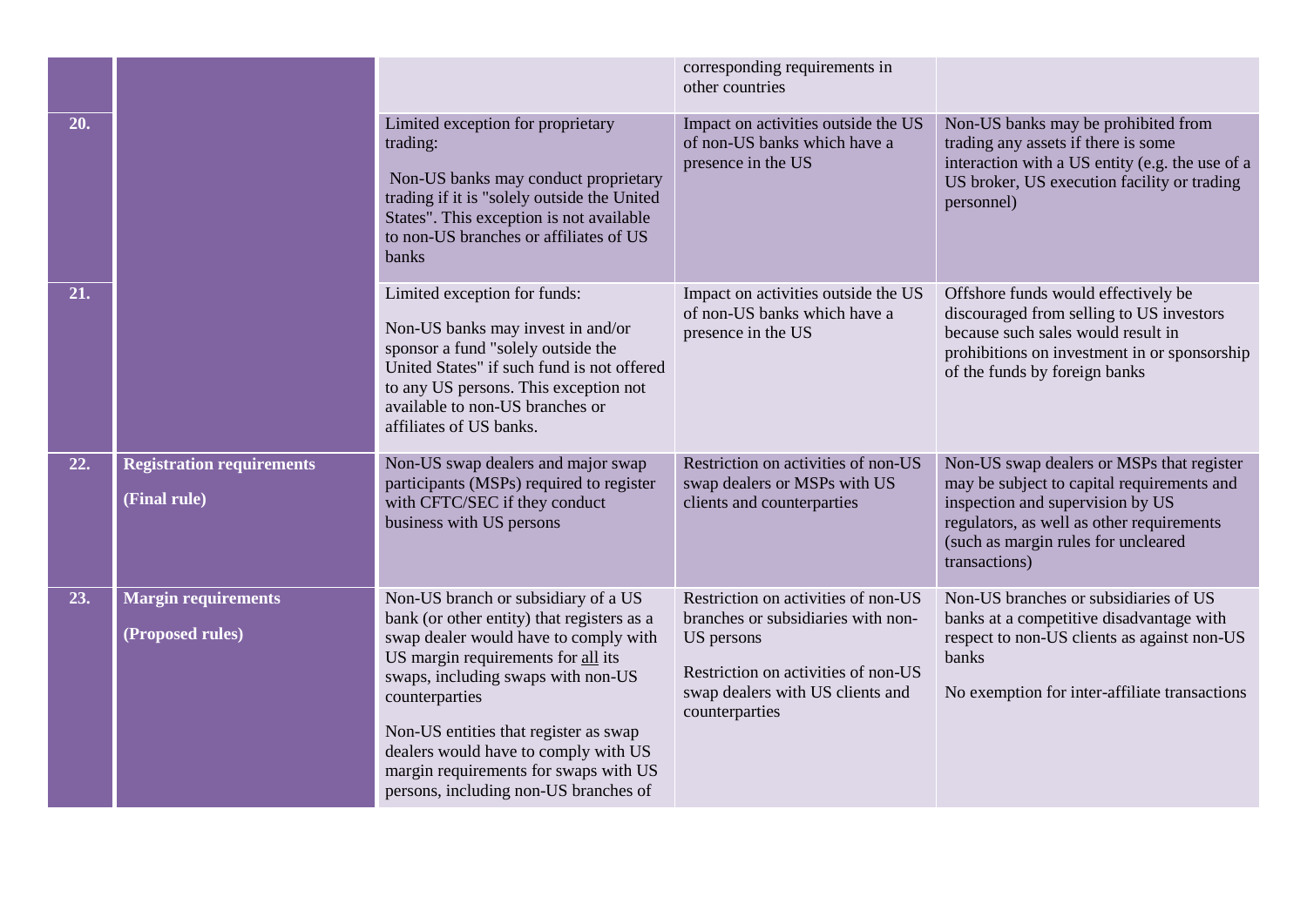|     |                                                                                                        | US banks (or guaranteed by US persons)<br>US swap dealers would have to comply<br>with US margin requirements for all<br>swaps, including swaps with non-US<br>persons                                                                                                                                        | Restriction on activities of US<br>swap dealers with non-US clients<br>and counterparties                                                                                                                                                                                                                                                   |                                                                                                                                                                                                                                                                                                                                                                                                                                                                                                                                                                                           |
|-----|--------------------------------------------------------------------------------------------------------|---------------------------------------------------------------------------------------------------------------------------------------------------------------------------------------------------------------------------------------------------------------------------------------------------------------|---------------------------------------------------------------------------------------------------------------------------------------------------------------------------------------------------------------------------------------------------------------------------------------------------------------------------------------------|-------------------------------------------------------------------------------------------------------------------------------------------------------------------------------------------------------------------------------------------------------------------------------------------------------------------------------------------------------------------------------------------------------------------------------------------------------------------------------------------------------------------------------------------------------------------------------------------|
| 24. | <b>Capital requirements for non-</b><br>bank swap dealers and security<br>based swap dealers           | The CFTC and SEC must impose capital<br>requirements for non-bank swap dealers<br>and security-based swap dealers. (Title<br>VII, Section 731)                                                                                                                                                                | Sophisticated non-bank financial<br>companies could be subject to grid<br>or haircuts if unable to use risk<br>based capital calculations and<br>placed at a competitive<br>disadvantage.                                                                                                                                                   | Non-US persons registered as non-bank<br>swap dealers/security based swap dealers<br>should be permitted to comply with capital<br>requirements established by home/host<br>country regulators so long as the home/host<br>country is a signatory to the Basel Accords.<br>Swap dealers should be permitted to use<br>internal models for computing market risk<br>and counterparty credit risk charges for<br>capital purposes if such models have been<br>approved by a foreign regulatory authority<br>and are subject to periodic assessments by<br>such foreign regulatory authority |
| 25. | <b>Extraterritorial reach of Title</b><br><b>VII and registration</b><br>requirements for swap dealers | The CFTC adopted regulations to<br>establish a registration process for swap<br>dealers and major swap participants<br>(Title VII, Section 721) and will soon<br>finalize rules defining a swap and swap<br>dealer (Section 712) without defining the<br>extraterritorial reach of Title VII<br>(Section 722) | Provisional registration without<br>knowing the extraterritorial reach<br>of Title VII will require costly,<br>disruptive and time consuming<br>legal restructuring involving<br>extensive redocumentation of client<br>agreements, reallocation of scarce<br>capital, reassignment of personnel<br>and expensive systems<br>redevelopment. | The CFTC should limit the extraterritorial<br>reach of Title VII and work with other<br>jurisdictions to harmonize the rules where<br>possible and avoid conflicting and<br>duplicative rules as necessary.                                                                                                                                                                                                                                                                                                                                                                               |
| 26. | <b>Position limits, large trader</b><br>reporting<br>(Final rules)                                     | Rules imposing aggregate position limits<br>on 28 physical commodities traded on<br>exchanges/SEFs/foreign boards of trade<br>and certain OTC swaps<br>Spot month limits will come into effect<br>60 days after further definition of                                                                         | Will apply to non-US entities<br>trading on markets in the US or<br>with US counterparties in certain<br>OTC swaps                                                                                                                                                                                                                          | Definition of "bona fide hedge" is narrowed:<br>may result in increased volatility and<br>decreased ability to hedge                                                                                                                                                                                                                                                                                                                                                                                                                                                                      |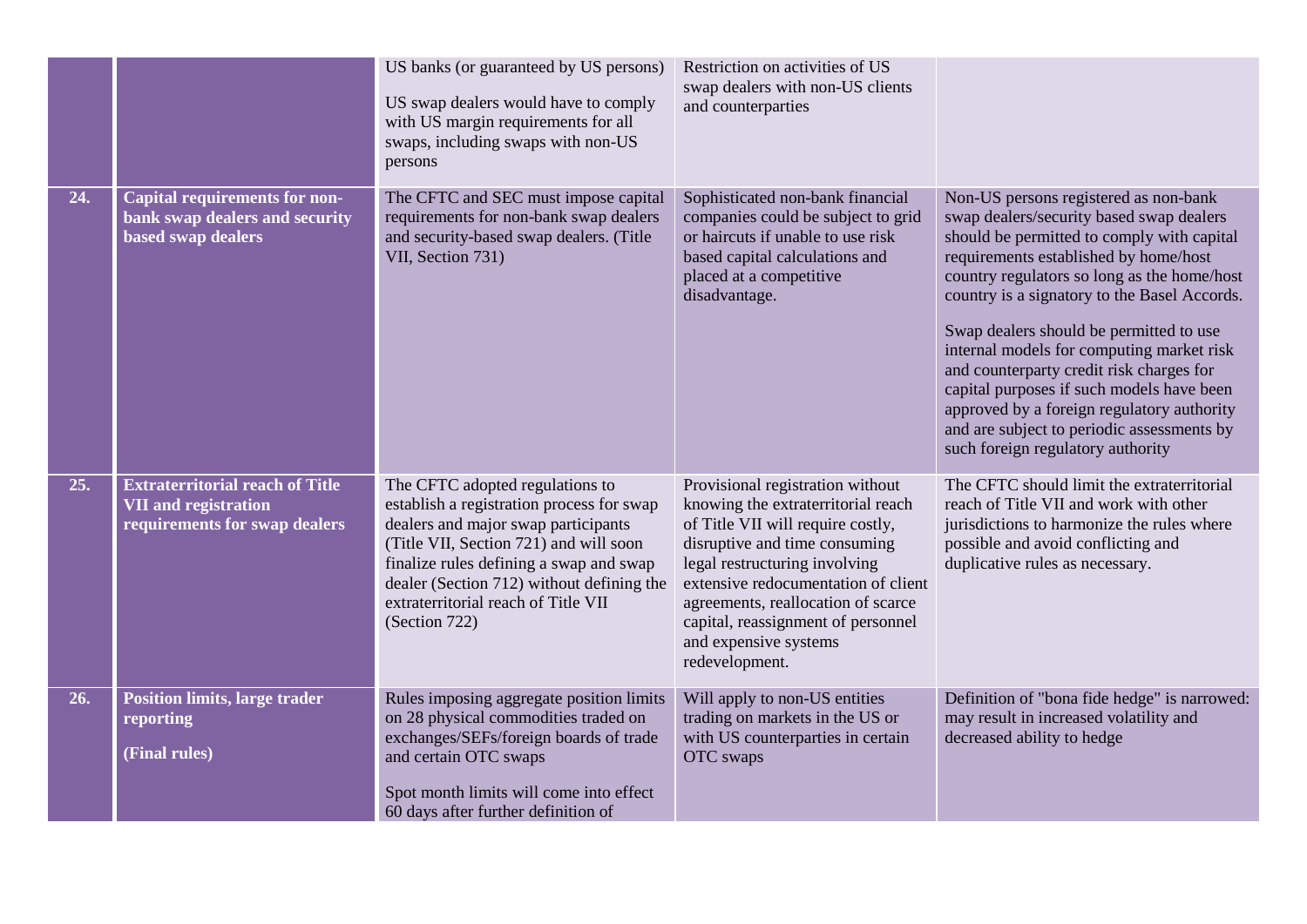|     |                                                                                                   | "swap" is finalised<br>Bona fide hedges in physical<br>commodities are excluded<br>Reporting obligation for certain OTC<br>swaps                      |                                                                                                                                                                                                                                                                                 |                                                                                                                                                                                                                                                                                                                                                                                                                                                                                                                                                                                             |
|-----|---------------------------------------------------------------------------------------------------|-------------------------------------------------------------------------------------------------------------------------------------------------------|---------------------------------------------------------------------------------------------------------------------------------------------------------------------------------------------------------------------------------------------------------------------------------|---------------------------------------------------------------------------------------------------------------------------------------------------------------------------------------------------------------------------------------------------------------------------------------------------------------------------------------------------------------------------------------------------------------------------------------------------------------------------------------------------------------------------------------------------------------------------------------------|
| 27. | <b>Swap trading and sales</b><br>compliance<br>(Proposed rules and self-<br>actuating provisions) | Rules on manipulation and anti-fraud<br>provisions (Title VII section 753)                                                                            | May apply to non-US transactions<br>with an effect on the US market or<br>on US investors                                                                                                                                                                                       | Could apply to non-US transactions if the<br>CFTC took the view that there was (i) an<br>effect on the US market or on US investors<br>or (ii) if there was significant conduct in the<br>US. Historically regulators (including the<br>CFTC) have taken aggressive views<br>regarding the extent of their extra-territorial<br>jurisdiction. The CFTC could try to claim<br>jurisdiction over non-US OTC interest rate<br>swaps even if not cleared/executed in the<br>US if the CFTC felt there was an effect on<br>US markets or if there was<br>fraud/manipulation committed in the US. |
| 28. | Swap desk push out requirement<br>(Section 716 Dodd-Frank Act)                                    | Prohibits federal assistance (i.e. access<br>to Fed facilities like discount window<br>and FDIC insurance / guarantees) to<br>registered swap dealers | US branches of non-US banks<br>would have to push out more swap<br>business, if they want to retain Fed<br>discount window access, than US-<br>incorporated banks, which may<br>continue swap activities related to<br>bona fide hedging and traditional<br>banking activities. | Discriminates US branches of non-US banks<br>in the US swap market. Statutory oversight<br>may not be corrected by Fed (regulatory<br>implementation is due July 2013); doubtful<br>whether Congress will approve correcting<br>amendment (such as contained in current<br>H.R. 1838 including the Representative<br>Himes amendment).                                                                                                                                                                                                                                                      |
| 29. | <b>Credit rating agencies</b><br>(Proposed rules)                                                 | Requirements apply to non-US CRAs<br>registered in the US                                                                                             | Affects global activities of CRAs<br>registered in the US                                                                                                                                                                                                                       |                                                                                                                                                                                                                                                                                                                                                                                                                                                                                                                                                                                             |
| 30. | <b>Credit risk retention</b><br>(Proposed rules)                                                  | Securitisers must retain a relevant<br>economic interest (Subtitle D of Title<br>IX, section 941)<br>Any securitiser to retain not less than 5%       | Applies to non-US transactions<br>subject to a safe harbour                                                                                                                                                                                                                     | Applies both to transactions registered with<br>the SEC under the Securities Act 1933 and<br>to those exempt from registration. As a<br>result, these restrictions will apply both to<br>public and private transactions in the US                                                                                                                                                                                                                                                                                                                                                          |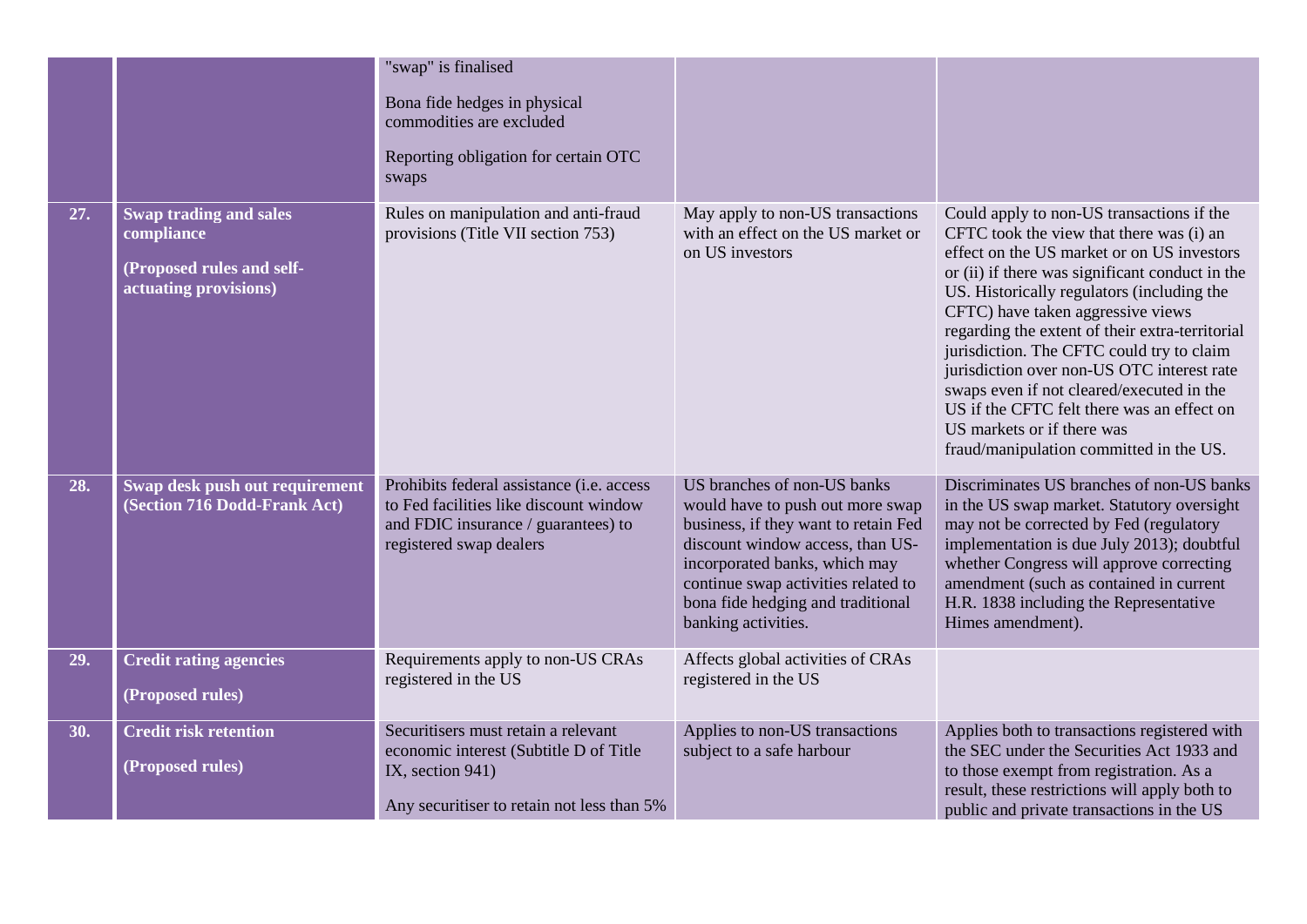|     |                                                                                                               | of the credit risk for certain assets                                                                                                                                                                                                                                                             |                                                                                                                                                                                                                                                                                                                                                                                                                       | (with a very limited safe harbour for non-US<br>transactions selling only a small portion into<br>the US).                                                                                                                                                                                                                                                                                                                                                                                                                                                                                                                                                                                                                                                                                                                                            |
|-----|---------------------------------------------------------------------------------------------------------------|---------------------------------------------------------------------------------------------------------------------------------------------------------------------------------------------------------------------------------------------------------------------------------------------------|-----------------------------------------------------------------------------------------------------------------------------------------------------------------------------------------------------------------------------------------------------------------------------------------------------------------------------------------------------------------------------------------------------------------------|-------------------------------------------------------------------------------------------------------------------------------------------------------------------------------------------------------------------------------------------------------------------------------------------------------------------------------------------------------------------------------------------------------------------------------------------------------------------------------------------------------------------------------------------------------------------------------------------------------------------------------------------------------------------------------------------------------------------------------------------------------------------------------------------------------------------------------------------------------|
| 31. | <b>Conflicts of Interest</b><br>(Proposed Rule)                                                               | Securitisation transactions participants<br>and their subsidiaries and affiliates are<br>not to engage in any transaction that<br>would involve or result in any material<br>conflict of interest with respect to any<br>investor in a transaction arising out of<br>such activity. (Section 621) | Applies to all affiliates and<br>subsidiaries of securitisation<br>participants regardless of location.                                                                                                                                                                                                                                                                                                               | Applies to both cash and synthetic asset-<br>backed securities transactions.<br>Applies both to transactions registered with<br>the SEC under the Securities Act 1933 and<br>to those exempt from registration. As a<br>result, these restrictions will apply both to<br>public and private transactions in the US.                                                                                                                                                                                                                                                                                                                                                                                                                                                                                                                                   |
| 32. | <b>Foreign Account Tax</b><br><b>Compliance Act</b><br>(Self-actuating provisions,<br>delayed effective date) | Financial institutions outside the US<br>must submit annual reports to the US<br>Treasury on their US clients and<br>corporates with individual beneficial<br>owners who own at least 10% of the<br>equity and who are US taxpayers.                                                              | Directly targeted at firms outside<br>the US.<br>More than one hundred thousand<br>non-US companies (Foreign<br>Financial Institutions, or FFIs)<br>which are active in the financial<br>services sector will be affected.<br>FFIs will have to comply with both<br>the laws of their own jurisdiction<br>and also with FATCA. FFIs will be<br>faced with the choice of complying<br>with either local law or US law. | Firms will suffer a 30% withholding tax on<br>US source income and on sale proceeds of<br>US assets under FATCA. Firms will be<br>forced to close the accounts of non-<br>compliant US account holders, although this<br>may breach local equalities legislation.<br>FATCA will require FFIs to implement<br>unprecedented customer due diligence,<br>documentation, reporting and certification<br>measures. The compliance burden will be<br>disproportionate. An Ernst and Young<br>survey of 12 Tier I financial firms noted (i)<br>they each had an average of 26 million<br>accounts of which 62,000 were US FATCA<br>accounts, and (ii) each firm faced an average<br>FATCA implementation cost of $\bigoplus$ 79<br>million.<br>Proposed FATCA guidance for pass thru<br>payments will be extremely burdensome if<br>not outright unfeasible. |
| 33. | <b>Office of Financial Research</b>                                                                           | US Treasury has established the OFR to                                                                                                                                                                                                                                                            | US branches and affiliates of non-                                                                                                                                                                                                                                                                                                                                                                                    | The OFR has the authority to require                                                                                                                                                                                                                                                                                                                                                                                                                                                                                                                                                                                                                                                                                                                                                                                                                  |
|     |                                                                                                               | gather transaction and position data from                                                                                                                                                                                                                                                         | US banks will be subject to the                                                                                                                                                                                                                                                                                                                                                                                       | financial companies to submit "periodic or                                                                                                                                                                                                                                                                                                                                                                                                                                                                                                                                                                                                                                                                                                                                                                                                            |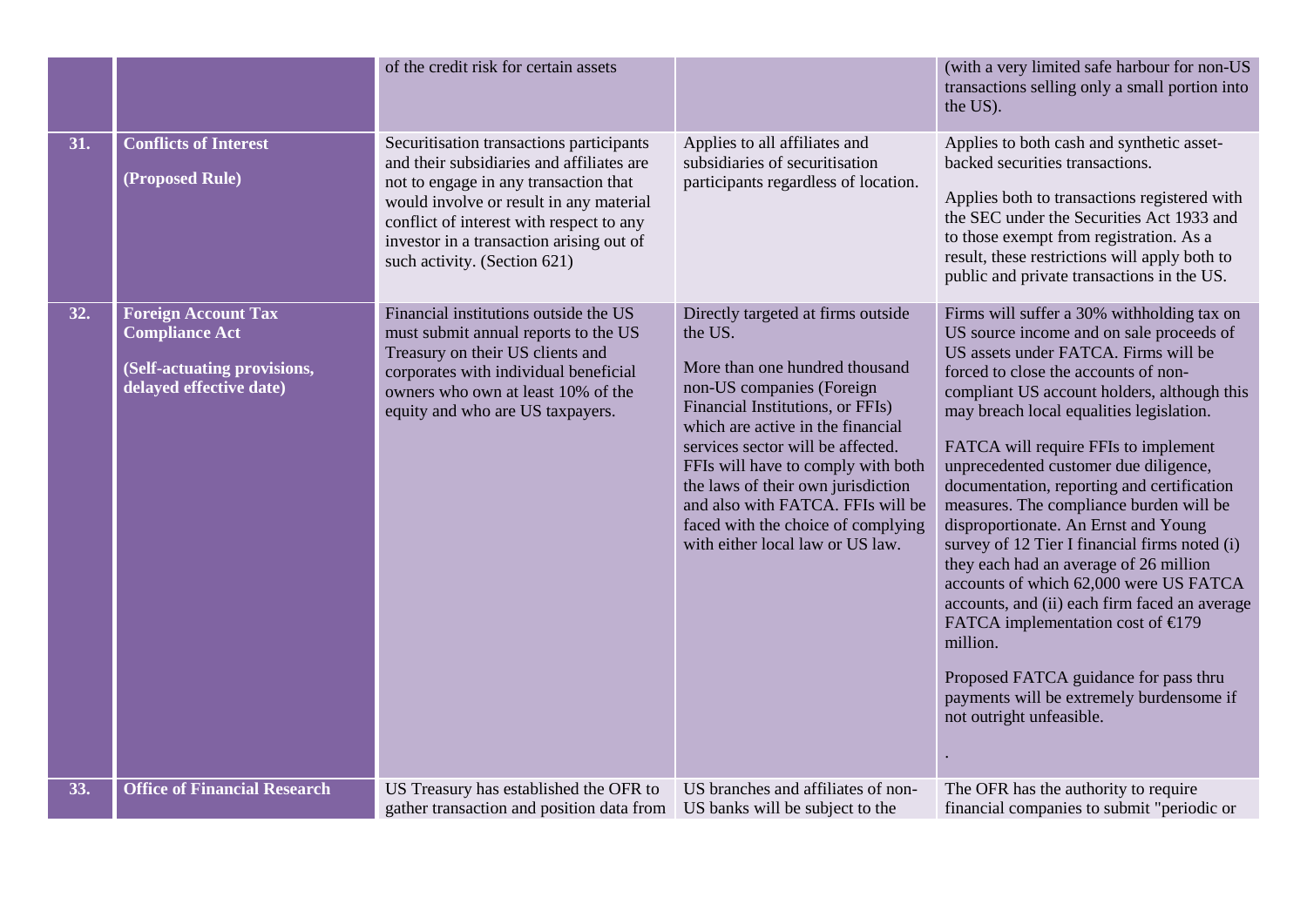|     | (OFR)                                                                                     | other government agencies and financial<br>companies                                                                                                                                                                                                                           | OFR's data collection requirements                                                                | other reports" to assess threats to the<br>financial stability of the US                                                                                                                                                                                                                                                                                                                                                                                                                                                                                                                                                                                                                                                                             |
|-----|-------------------------------------------------------------------------------------------|--------------------------------------------------------------------------------------------------------------------------------------------------------------------------------------------------------------------------------------------------------------------------------|---------------------------------------------------------------------------------------------------|------------------------------------------------------------------------------------------------------------------------------------------------------------------------------------------------------------------------------------------------------------------------------------------------------------------------------------------------------------------------------------------------------------------------------------------------------------------------------------------------------------------------------------------------------------------------------------------------------------------------------------------------------------------------------------------------------------------------------------------------------|
| 34. | <b>Orderly Liquidation Authority /</b><br><b>Living wills</b><br>(Proposed & final rules) | Any non-US banking organization with<br>US banking operations and \$50 billion<br>or more in total worldwide consolidated<br>assets will be subject to the US "living"<br>wills" requirements, including<br>requirements to provide extensive<br>information to US regulators. | Impact on non-US banking<br>organization operating in the US<br>even if US operations are minimal | The US regulators intend to use the Living<br>Wills as a supervisory tool. Information<br>provided through the relevant reporting<br>requirements may result in heightened<br>supervisory scrutiny. US regulators may<br>insist on funding strategies that support US<br>entities to the detriment of non-US affiliates.<br>A deficient living will may subject the<br>covered company (or any of its subsidiaries)<br>to more stringent capital, leverage or<br>liquidity requirements, or impose<br>restrictions on its growth, activities or<br>operations. Failure to remedy deficiencies<br>within two years could lead to an order by<br>the regulators to divest assets or operations<br>as necessary to facilitate an orderly<br>resolution. |